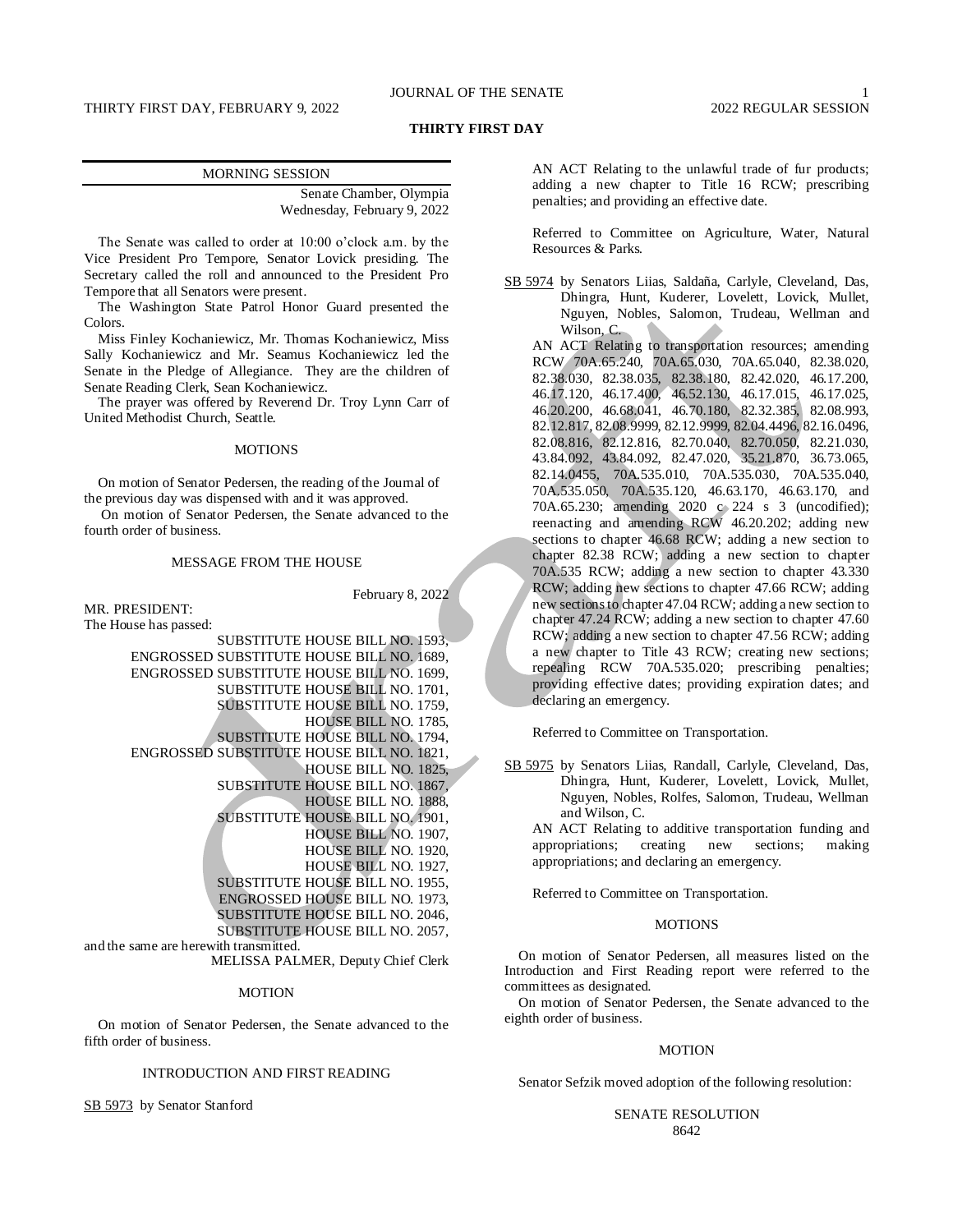By Senators Sefzik, Lovelett, J. Wilson, Hasegawa, McCune, Nguyen, Randall, and Saldaña

WHEREAS, The Washington state commercial fishing fleet begins leaving in May 2022 for the Pacific and Alaskan waters; and

WHEREAS, The Blessing of the Fleet will occur in Blaine Harbor on May 1, 2022; and

WHEREAS, The commercial fishing industry has been a long tradition in the state of Washington, and is an integral aspect of economic life for many families; and

WHEREAS, The danger and hardship of fishers on the high seas requires bravery, courage, and fortitude from the people who risk their lives to harvest the ocean's resources; and

WHEREAS, The risks involved with fishing too often take the lives of the brave men and women who choose to work on the sea; and

WHEREAS, The tragedy of losing our friends and neighbors on the high seas impacts not only the close community of fishing families, but also our entire state;

NOW, THEREFORE, BE IT RESOLVED, That the Washington state Senate extend its condolences to the families and friends of all our fishers who have lost their lives at sea, wish the entire commercial fishing fleet a safe and prosperous season, and express its hope that all our fishers will return home safely to their families, friends, and communities.

Senators Sefzik, Saldaña, Lovelett and McCune spoke in favor of adoption of the resolution.

### MOTION

On motion of Senator Wagoner, Senator Sheldon was excused.

The Vice President Pro Tempore declared the question before the Senate to be the adoption of Senate Resolution No. 8642.

The motion by Senator Sefzik carried and the resolution was adopted by voice vote.

#### MOTION

At 10:16 a.m., on motion of Senator Pedersen, the Senate was declared to be at ease subject to the call of the President.

----

The Senate was called to order at 11:58 a.m. by Vice President Pro Tempore.

#### MOTION

On motion of Senator Pedersen, the Senate reverted to the fourth order of business.

## MESSAGE FROM THE HOUSE

February 8, 2022

MR. PRESIDENT: The House has passed:

ENGROSSED SECOND SUBSTITUTE HOUSE BILL NO. 1153,

and the same are herewith transmitted. MELISSA PALMER, Deputy Chief Clerk

## MOTION

On motion of Senator Pedersen, the Senate advanced to the seventh order of business.

# THIRD READING CONFIRMATION OF GUBERNATORIAL APPOINTMENTS

## MOTION

Senator Wilson, C. moved that Jilma L. Meneses, Senate Gubernatorial Appointment No. 9377, be confirmed as a Director of the Department of Social and Health Services.

Senators Wilson, C. and Gildon spoke in favor of passage of the motion.

## APPOINTMENT OF JILMA L. MENESES

## **MOTION**

On motion of Senator Wagoner, Senator Wilson, L. was excused.

#### MOTION

On motion of Senator Randall, Senators Liias and Rolfes were excused.

The Vice President Pro Tempore declared the question before the Senate to be the confirmation of Jilma L. Meneses, Senate Gubernatorial Appointment No. 9377, as a Director of the Department of Social and Health Services.

The Secretary called the roll on the confirmation of Jilma L. Meneses, Senate Gubernatorial Appointment No. 9377, as a Director of the Department of Social and Health Services and the appointment was confirmed by the following vote: Yeas, 47; Nays, 0; Absent, 0; Excused, 2.

Voting yea: Senators Billig, Braun, Brown, Carlyle, Cleveland, Conway, Das, Dhingra, Dozier, Fortunato, Frockt, Gildon, Hasegawa, Hawkins, Holy, Honeyford, Hunt, Keiser, King, Kuderer, Liias, Lovelett, Lovick, McCune, Mullet, Muzzall, Nguyen, Nobles, Padden, Pedersen, Randall, Rivers, Robinson, Rolfes, Saldaña, Salomon, Schoesler, Sefzik, Short, Stanford, Trudeau, Van De Wege, Wagoner, Warnick, Wellman, Wilson, C. and Wilson, J.

Excused: Senators Sheldon and Wilson, L.

Jilma L. Meneses, Senate Gubernatorial Appointment No. 9377, having received the constitutional majority was declared confirmed as a Director of the Department of Social and Health Services.

## THIRD READING CONFIRMATION OF GUBERNATORIAL APPOINTMENTS

## **MOTION**

Senator Holy moved that Mitchell, Auriana, Senate Gubernatorial Appointment No. 9300, be confirmed as a member of the Eastern Washington University Board of Trustees.

Senator Holy spoke in favor of the motion.

## APPOINTMENT OF AURIANA S. MITCHELL

The Vice President Pro Tempore declared the question before the Senate to be the confirmation of Auriana S. Mitchell, Senate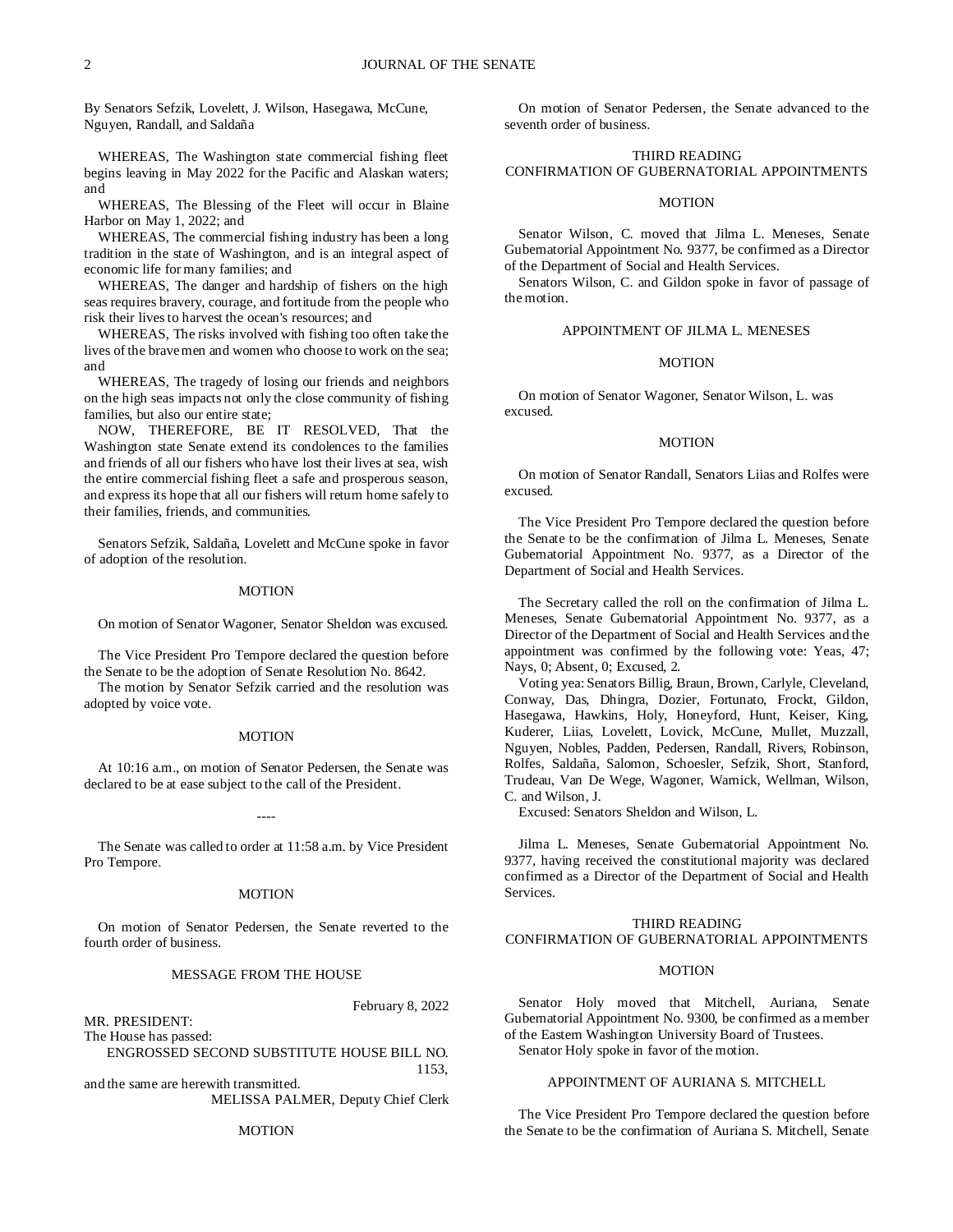Gubernatorial Appointment No. 9300, as a member of the Eastern Washington University Board of Trustees.

The Secretary called the roll on the confirmation of Auriana S. Mitchell, Senate Gubernatorial Appointment No. 9300, as a member of the Eastern Washington University Board of Trustees and the appointment was confirmed by the following vote: Yeas, 47; Nays, 0; Absent, 0; Excused, 2.

Voting yea: Senators Billig, Braun, Brown, Carlyle, Cleveland, Conway, Das, Dhingra, Dozier, Fortunato, Frockt, Gildon, Hasegawa, Hawkins, Holy, Honeyford, Hunt, Keiser, King, Kuderer, Liias, Lovelett, Lovick, McCune, Mullet, Muzzall, Nguyen, Nobles, Padden, Pedersen, Randall, Rivers, Robinson, Rolfes, Saldaña, Salomon, Schoesler, Sefzik, Short, Stanford, Trudeau, Van De Wege, Wagoner, Warnick, Wellman, Wilson, C. and Wilson, J.

Excused: Senators Sheldon and Wilson, L.

Auriana S. Mitchell, Senate Gubernatorial Appointment No. 9300, having received the constitutional majority was declared confirmed as a member of the Eastern Washington University Board of Trustees.

## THIRD READING

SUBSTITUTE SENATE BILL NO. 5332, by Senate Committee on Transportation (originally sponsored by Padden)

Clarifying equipment requirements for wheeled all-terrain vehicles.

The bill was read on Third Reading.

Senator Padden spoke on final passage of the bill.

#### MOTION

On motion of Senator Pedersen, further consideration of Substitute Senate Bill No. 5332 was deferred, and the bill held its place on the third reading calendar.

On motion of Senator Pedersen, the Senate reverted to the sixth order of business.

## SECOND READING

SENATE BILL NO. 5750, by Senators Wilson, C. and Kuderer

Designating the Washington state leadership board a trustee of the state of Washington.

The measure was read the second time.

#### MOTION

On motion of Senator Wilson, C., the rules were suspended, Senate Bill No. 5750 was advanced to third reading, the second reading considered the third and the bill was placed on final passage.

Senators Wilson, C. and King spoke in favor of passage of the bill.

The Vice President Pro Tempore declared the question before the Senate to be the final passage of Senate Bill No. 5750.

## ROLL CALL

The Secretary called the roll on the final passage of Senate Bill No. 5750 and the bill passed the Senate by the following vote: Yeas, 47; Nays, 0; Absent, 0; Excused, 2.

Voting yea: Senators Billig, Braun, Brown, Carlyle, Cleveland, Conway, Das, Dhingra, Dozier, Fortunato, Frockt, Gildon, Hasegawa, Hawkins, Holy, Honeyford, Hunt, Keiser, King, Kuderer, Liias, Lovelett, Lovick, McCune, Mullet, Muzzall, Nguyen, Nobles, Padden, Pedersen, Randall, Rivers, Robinson, Rolfes, Saldaña, Salomon, Schoesler, Sefzik, Short, Stanford, Trudeau, Van De Wege, Wagoner, Warnick, Wellman, Wilson, C. and Wilson, J.

Excused: Senators Sheldon and Wilson, L.

SENATE BILL NO. 5750, having received the constitutional majority, was declared passed. There being no objection, the title of the bill was ordered to stand as the title of the act.

#### MOTION

On motion of Senator Pedersen, the Senate advanced to the seventh order of business.

The Senate resumed consideration of Substitute Senate Bill No. 5332 which it had deferred earlier in the day.

## THIRD READING

SUBSTITUTE SENATE BILL NO. 5332, by Senate Committee on Transportation (originally sponsored by Padden)

Clarifying equipment requirements for wheeled all-terrain vehicles.

#### MOTION

On motion of Senator Pedersen, the rules were suspended and Substitute Senate Bill No. 5332 was returned to second reading for the purpose of amendment.

#### MOTIONS

On motion of Senator Pedersen, Second Substitute Senate Bill No. 5332 was substituted for Substitute Senate Bill No. 5332 and the substitute bill was placed on the second reading and read the second time.

Revised for 2nd Substitute: Concerning off-road and wheeled all-terrain vehicles.

On motion of Senator Pedersen, the rules were suspended, Second Substitute Senate Bill No. 5332 was advanced to third reading, the second reading considered the third and the bill was placed on final passage.

Senators Padden, Liias and Pedersen spoke in favor of passage of the bill.

The Vice President Pro Tempore declared the question before the Senate to be the final passage of Second Substitute Senate Bill No. 5332.

## ROLL CALL

The Secretary called the roll on the final passage of Second Substitute Senate Bill No. 5332 and the bill passed the Senate by the following vote:

Yeas, 47; Nays, 0; Absent, 0; Excused, 2.

Voting yea: Senators Billig, Braun, Brown, Carlyle, Cleveland,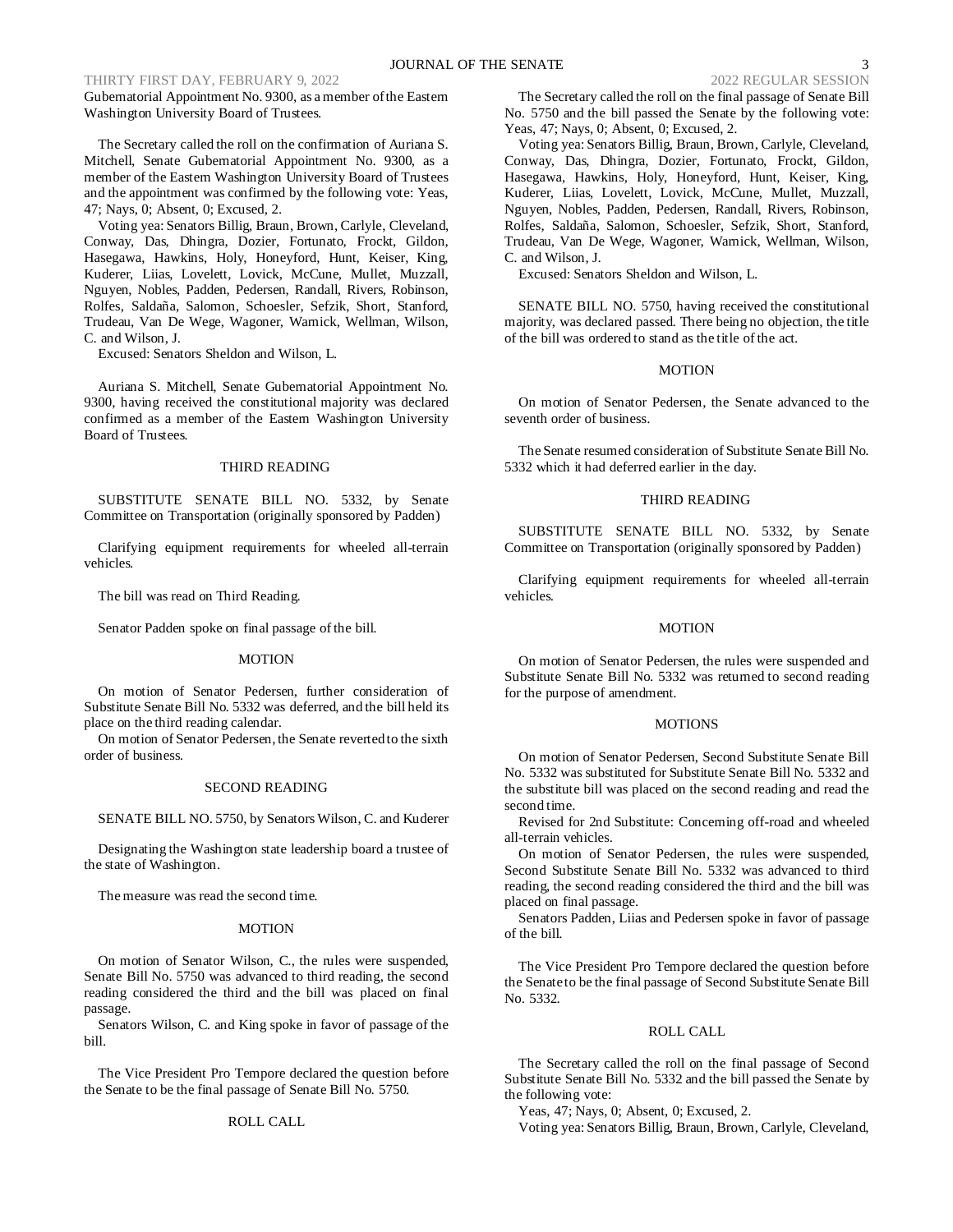Conway, Das, Dhingra, Dozier, Fortunato, Frockt, Gildon, Hasegawa, Hawkins, Holy, Honeyford, Hunt, Keiser, King, Kuderer, Liias, Lovelett, Lovick, McCune, Mullet, Muzzall, Nguyen, Nobles, Padden, Pedersen, Randall, Rivers, Robinson, Rolfes, Saldaña, Salomon, Schoesler, Sefzik, Short, Stanford, Trudeau, Van De Wege, Wagoner, Warnick, Wellman, Wilson, C. and Wilson, J.

Excused: Senators Sheldon and Wilson, L.

SECOND SUBSTITUTE SENATE BILL NO. 5332, having received the constitutional majority, was declared passed. There being no objection, the title of the bill was ordered to stand as the title of the act.

## **MOTION**

On motion of Senator Pedersen, the Senate reverted to the sixth order of business.

#### SECOND READING

SENATE BILL NO. 5898, by Senators Liias, King and Saldaña

Concerning the use of vehicle-related fees to fulfill certain state general obligation bonds.

The measure was read the second time.

## MOTION

On motion of Senator Liias, the rules were suspended, Senate Bill No. 5898 was advanced to third reading, the second reading considered the third and the bill was placed on final passage. Senators Liias and King spoke in favor of passage of the bill.

The Vice President Pro Tempore declared the question before the Senate to be the final passage of Senate Bill No. 5898.

#### ROLL CALL

The Secretary called the roll on the final passage of Senate Bill No. 5898 and the bill passed the Senate by the following vote: Yeas, 47; Nays, 0; Absent, 0; Excused, 2.

Voting yea: Senators Billig, Braun, Brown, Carlyle, Cleveland, Conway, Das, Dhingra, Dozier, Fortunato, Frockt, Gildon, Hasegawa, Hawkins, Holy, Honeyford, Hunt, Keiser, King, Kuderer, Liias, Lovelett, Lovick, McCune, Mullet, Muzzall, Nguyen, Nobles, Padden, Pedersen, Randall, Rivers, Robinson, Rolfes, Saldaña, Salomon, Schoesler, Sefzik, Short, Stanford, Trudeau, Van De Wege, Wagoner, Warnick, Wellman, Wilson, C. and Wilson, J.

Excused: Senators Sheldon and Wilson, L.

SENATE BILL NO. 5898, having received the constitutional majority, was declared passed. There being no objection, the title of the bill was ordered to stand as the title of the act.

#### SECOND READING

SENATE BILL NO. 5534, by Senators Brown and Wagoner

Concerning the use of verifiable credentials.

The measure was read the second time.

## **MOTION**

On motion of Senator Brown, the rules were suspended, Senate Bill No. 5534 was advanced to third reading, the second reading considered the third and the bill was placed on final passage.

Senators Brown and Carlyle spoke in favor of passage of the bill.

## **MOTION**

On motion of Senator Randall, Senator Liias was excused.

The Vice President Pro Tempore declared the question before the Senate to be the final passage of Senate Bill No. 5534.

## ROLL CALL

The Secretary called the roll on the final passage of Senate Bill No. 5534 and the bill passed the Senate by the following vote: Yeas, 45; Nays, 0; Absent, 0; Excused, 4.

Voting yea: Senators Billig, Braun, Brown, Carlyle, Cleveland, Conway, Das, Dhingra, Dozier, Fortunato, Frockt, Gildon, Hasegawa, Hawkins, Holy, Honeyford, Hunt, Keiser, King, Kuderer, Lovelett, Lovick, McCune, Mullet, Muzzall, Nobles, Padden, Pedersen, Randall, Rivers, Robinson, Rolfes, Saldaña, Salomon, Schoesler, Sefzik, Short, Stanford, Trudeau, Van De Wege, Wagoner, Warnick, Wellman, Wilson, C. and Wilson, J.

Excused: Senators Liias, Nguyen, Sheldon and Wilson, L.

SENATE BILL NO. 5534, having received the constitutional majority, was declared passed. There being no objection, the title of the bill was ordered to stand as the title of the act.

## SECOND READING

SENATE BILL NO. 5862, by Senators Lovelett, Rivers, Fortunato, Gildon, Kuderer, Lovick, Nguyen, Nobles, Stanford, Wilson, C. and Wilson, J.

Concerning technical changes to the commercial property assessed clean energy and resiliency program.

## **MOTIONS**

On motion of Senator Lovelett, Substitute Senate Bill No. 5862 was substituted for Senate Bill No. 5862 and the substitute bill was placed on the second reading and read the second time.

On motion of Senator Lovelett, the rules were suspended, Substitute Senate Bill No. 5862 was advanced to third reading, the second reading considered the third and the bill was placed on final passage.

Senators Lovelett and Fortunato spoke in favor of passage of the bill.

The Vice President Pro Tempore declared the question before the Senate to be the final passage of Substitute Senate Bill No. 5862.

## ROLL CALL

The Secretary called the roll on the final passage of Substitute Senate Bill No. 5862 and the bill passed the Senate by the following vote: Yeas, 45; Nays, 0; Absent, 0; Excused, 4.

Voting yea: Senators Billig, Braun, Brown, Carlyle, Cleveland, Conway, Das, Dhingra, Dozier, Fortunato, Frockt, Gildon, Hasegawa, Hawkins, Holy, Honeyford, Hunt, Keiser, King, Kuderer, Lovelett, Lovick, McCune, Mullet, Muzzall, Nobles,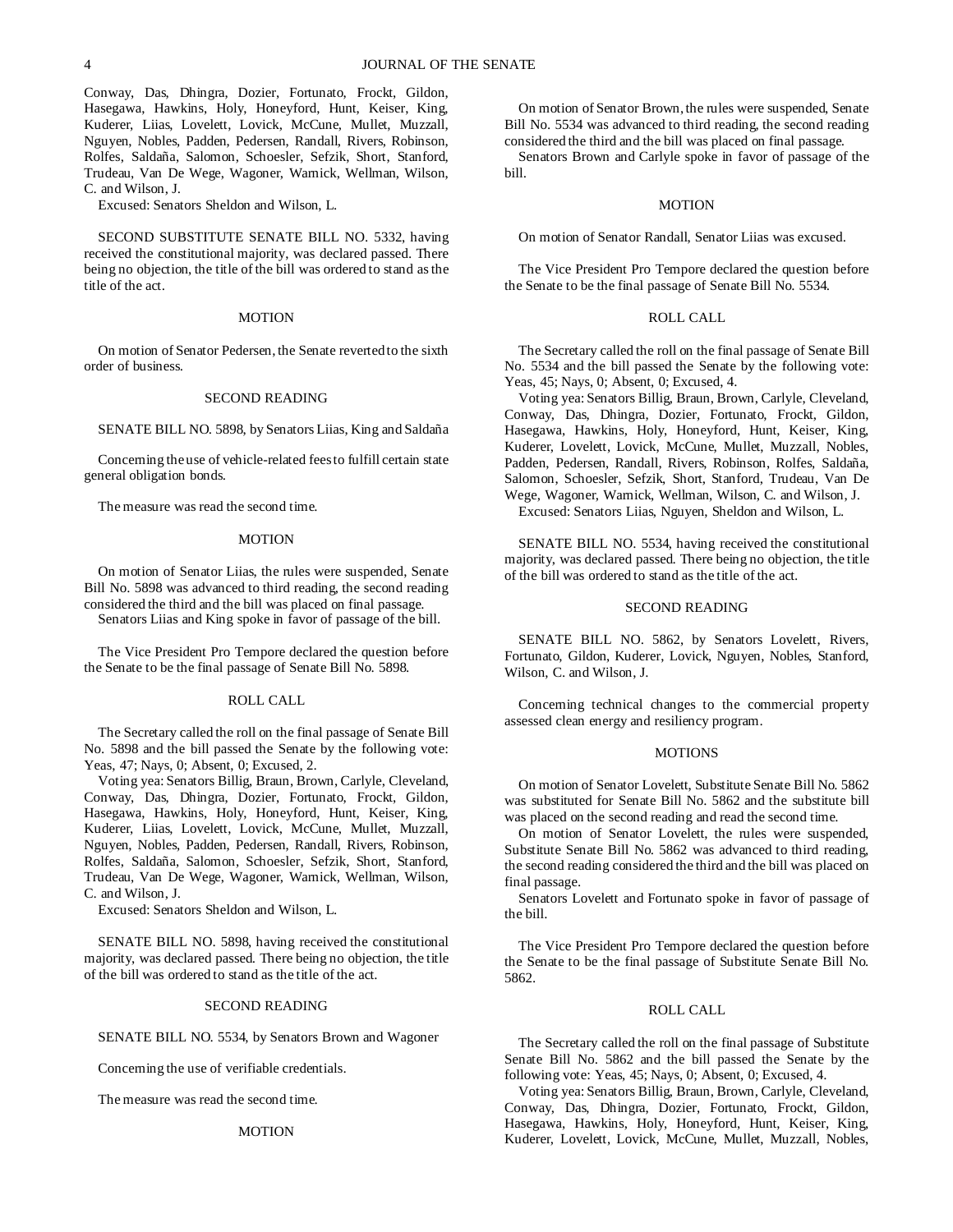Padden, Pedersen, Randall, Rivers, Robinson, Rolfes, Saldaña, Salomon, Schoesler, Sefzik, Short, Stanford, Trudeau, Van De Wege, Wagoner, Warnick, Wellman, Wilson, C. and Wilson, J. Excused: Senators Liias, Nguyen, Sheldon and Wilson, L.

SUBSTITUTE SENATE BILL NO. 5862, having received the constitutional majority, was declared passed. There being no objection, the title of the bill was ordered to stand as the title of the act.

#### MOTION

At 12:43 p.m., on motion of Senator Pedersen, the Senate was declared to be at ease subject to the call of the President.

## AFTERNOON SESSION

The Senate was called to order at 2:02 p.m. by Vice President Pro Tempore.

## SECOND READING

SENATE BILL NO. 5940, by Senator King

Creating a liquor license endorsement.

The measure was read the second time.

#### **MOTION**

On motion of Senator King, the rules were suspended, Senate Bill No. 5940 was advanced to third reading, the second reading considered the third and the bill was placed on final passage.

Senators King and Keiser spoke in favor of passage of the bill.

The Vice President Pro Tempore declared the question before the Senate to be the final passage of Senate Bill No. 5940.

#### ROLL CALL

The Secretary called the roll on the final passage of Senate Bill No. 5940 and the bill passed the Senate by the following vote: Yeas, 47; Nays, 0; Absent, 1; Excused, 1.

Voting yea: Senators Billig, Braun, Brown, Carlyle, Cleveland, Conway, Das, Dhingra, Dozier, Fortunato, Frockt, Gildon, Hasegawa, Hawkins, Holy, Honeyford, Hunt, Keiser, King, Kuderer, Liias, Lovelett, Lovick, McCune, Mullet, Muzzall, Nguyen, Nobles, Padden, Pedersen, Randall, Rivers, Robinson, Saldaña, Salomon, Schoesler, Sefzik, Short, Stanford, Trudeau, Van De Wege, Wagoner, Warnick, Wellman, Wilson, C., Wilson, J. and Wilson, L.

Absent: Senator Rolfes Excused: Senator Sheldon

SENATE BILL NO. 5940, having received the constitutional majority, was declared passed. There being no objection, the title of the bill was ordered to stand as the title of the act.

## SECOND READING

SENATE BILL NO. 5761, by Senators Randall, Keiser, Nguyen, Nobles, Saldaña, Stanford, Wellman and Wilson, C.

Concerning employer requirements for providing wage and salary information to applicants for employment.

#### MOTIONS

On motion of Senator Randall, Substitute Senate Bill No. 5761 was substituted for Senate Bill No. 5761 and the substitute bill was placed on the second reading and read the second time.

Senator Randall moved that the following floor amendment no. 1039 by Senator Randall be adopted:

On page 1, line 13, after "applicant" insert ". For the purposes of this section, "posting" means any solicitation intended to recruit job applicants for a specific available position, including recruitment done directly by an employer or indirectly through a third party, and includes any postings done electronically, or with a printed hard copy, that includes qualifications for desired applicants"

Senator Randall spoke in favor of adoption of the amendment. The Vice President Pro Tempore declared the question before the Senate to be the adoption of floor amendment no. 1039 by Senator Randall on page 1, line 13 to Substitute Senate Bill No. 5761.

The motion by Senator Randall carried and floor amendment no. 1039 was adopted by voice vote.

#### **MOTION**

On motion of Senator Randall, the rules were suspended, Engrossed Substitute Senate Bill No. 5761 was advanced to third reading, the second reading considered the third and the bill was placed on final passage.

Senators Randall, Keiser, Wellman, Trudeau and Conway spoke in favor of passage of the bill.

Senators King, Fortunato, Sefzik and Braun spoke against passage of the bill.

The Vice President Pro Tempore declared the question before the Senate to be the final passage of Engrossed Substitute Senate Bill No. 5761.

#### ROLL CALL

The Secretary called the roll on the final passage of Engrossed Substitute Senate Bill No. 5761 and the bill passed the Senate by the following vote: Yeas, 27; Nays, 21; Absent, 0; Excused, 1.

Voting yea: Senators Billig, Carlyle, Cleveland, Conway, Das, Dhingra, Frockt, Hasegawa, Hunt, Keiser, Kuderer, Liias, Lovelett, Lovick, Nguyen, Nobles, Pedersen, Randall, Robinson, Rolfes, Saldaña, Salomon, Stanford, Trudeau, Van De Wege, Wellman and Wilson, C.

Voting nay: Senators Braun, Brown, Dozier, Fortunato, Gildon, Hawkins, Holy, Honeyford, King, McCune, Mullet, Muzzall, Padden, Rivers, Schoesler, Sefzik, Short, Wagoner, Warnick, Wilson, J. and Wilson, L.

Excused: Senator Sheldon

ENGROSSED SUBSTITUTE SENATE BILL NO. 5761, having received the constitutional majority, was declared passed. There being no objection, the title of the bill was ordered to stand as the title of the act.

## SECOND READING

SENATE BILL NO. 5873, by Senators Keiser, Billig, Conway, Das, Dhingra, King, Kuderer, Liias, Lovick, Mullet, Nguyen,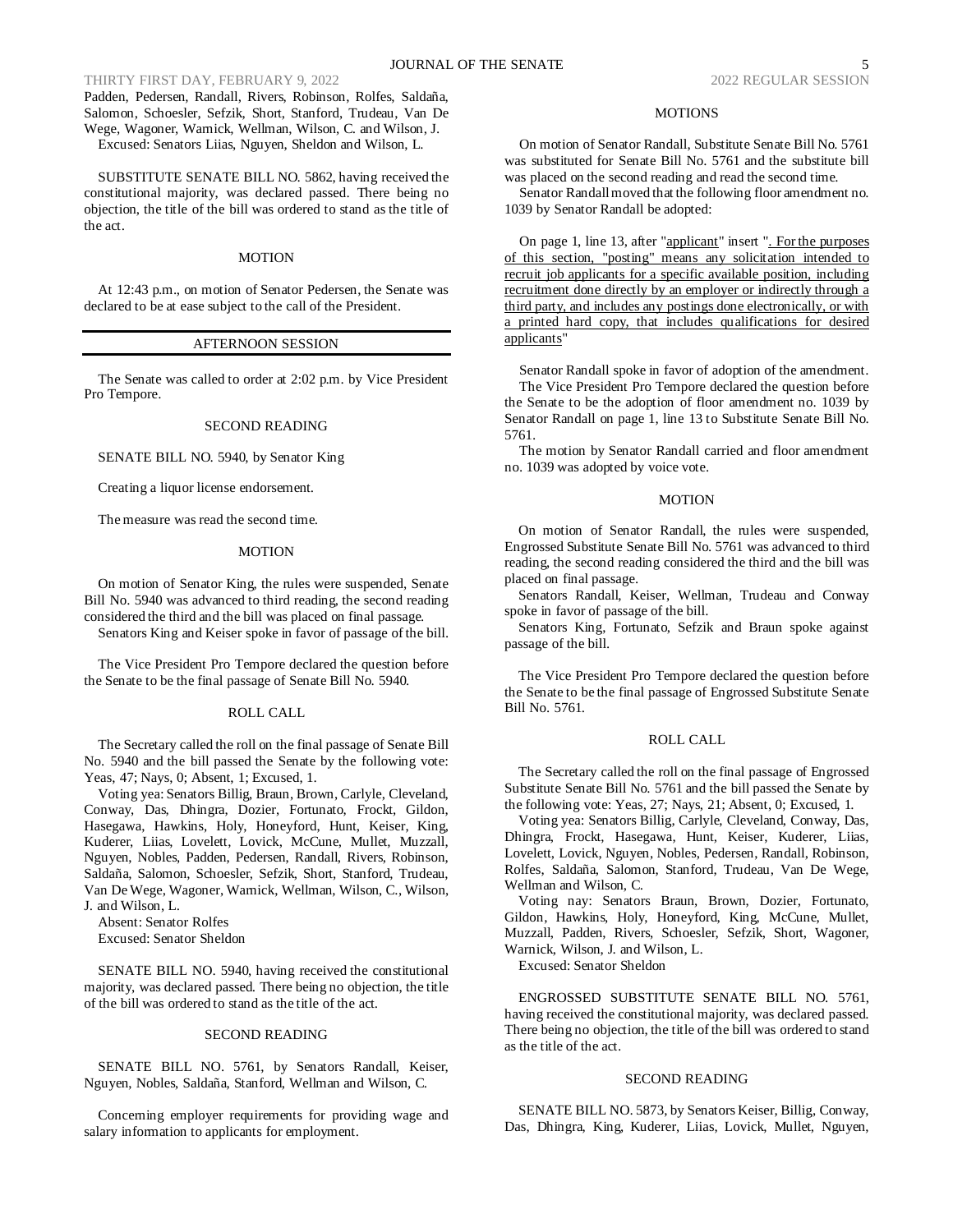Nobles, Randall, Robinson, Rolfes, Stanford and Wilson, C.

Concerning unemployment insurance, family leave, and medical leave premiums.

## MOTION

On motion of Senator Keiser, Substitute Senate Bill No. 5873 was substituted for Senate Bill No. 5873 and the substitute bill was placed on the second reading and read the second time.

Revised for 1st Substitute: Concerning unemployment insurance.

Senator Keiser moved that the following floor amendment no. 990 by Senator Keiser be adopted:

On page 1, line 1 of the title, after "to" strike "unemployment insurance" and insert "the social cost factor in unemployment insurance premiums"

Senator Keiser spoke in favor of adoption of the amendment.

The President declared the question before the Senate to be the adoption of floor amendment no. 990 by Senator Keiser on page 1, line 1 to Substitute Senate Bill No. 5873.

The motion by Senator Keiser carried and floor amendment no. 990 was adopted by voice vote.

#### **MOTION**

On motion of Senator Keiser, the rules were suspended, Engrossed Substitute Senate Bill No. 5873 was advanced to third reading, the second reading considered the third and the bill was placed on final passage.

Senators Keiser, King, Mullet and Conway spoke in favor of passage of the bill.

The Vice President Pro Tempore declared the question before the Senate to be the final passage of Engrossed Substitute Senate Bill No. 5873.

## ROLL CALL

The Secretary called the roll on the final passage of Engrossed Substitute Senate Bill No. 5873 and the bill passed the Senate by the following vote: Yeas, 48; Nays, 1; Absent, 0; Excused, 0.

Voting yea: Senators Billig, Braun, Brown, Carlyle, Cleveland, Conway, Das, Dhingra, Dozier, Fortunato, Frockt, Gildon, Hawkins, Holy, Honeyford, Hunt, Keiser, King, Kuderer, Liias, Lovelett, Lovick, McCune, Mullet, Muzzall, Nguyen, Nobles, Padden, Pedersen, Randall, Rivers, Robinson, Rolfes, Saldaña, Salomon, Schoesler, Sefzik, Sheldon, Short, Stanford, Trudeau, Van De Wege, Wagoner, Warnick, Wellman, Wilson, C., Wilson, J. and Wilson, L.

Voting nay: Senator Hasegawa

ENGROSSED SUBSTITUTE SENATE BILL NO. 5873, having received the constitutional majority, was declared passed. There being no objection, the title of the bill was ordered to stand as the title of the act.

## SECOND READING

SENATE BILL NO. 5868, by Senators Hawkins, Kuderer, Braun, Fortunato, Lovelett, Nguyen, Nobles, Salomon, Trudeau and Warnick

Expanding the use of the rural counties public facilities sales

and use tax to include affordable workforce housing.

The measure was read the second time.

## **MOTION**

On motion of Senator Hawkins, the rules were suspended, Senate Bill No. 5868 was advanced to third reading, the second reading considered the third and the bill was placed on final passage.

Senators Hawkins and Kuderer spoke in favor of passage of the bill.

The Vice President Pro Tempore declared the question before the Senate to be the final passage of Senate Bill No. 5868.

## ROLL CALL

The Secretary called the roll on the final passage of Senate Bill No. 5868 and the bill passed the Senate by the following vote: Yeas, 41; Nays, 8; Absent, 0; Excused, 0.

Voting yea: Senators Billig, Braun, Brown, Cleveland, Conway, Das, Dhingra, Dozier, Fortunato, Frockt, Gildon, Hawkins, Holy, Hunt, Keiser, King, Kuderer, Liias, Lovelett, Lovick, McCune, Muzzall, Nguyen, Nobles, Padden, Pedersen, Randall, Rivers, Salomon, Sefzik, Sheldon, Short, Stanford, Trudeau, Van De Wege, Wagoner, Warnick, Wellman, Wilson, C., Wilson, J. and Wilson, L.

Voting nay: Senators Carlyle, Hasegawa, Honeyford, Mullet, Robinson, Rolfes, Saldaña and Schoesler

SENATE BILL NO. 5868, having received the constitutional majority, was declared passed. There being no objection, the title of the bill was ordered to stand as the title of the act.

## SECOND READING

SENATE BILL NO. 5564, by Senators Keiser, Kuderer, Conway, Hunt, Lovick, Randall, Stanford and Wilson, C.

Protecting the confidentiality of employees using employee assistance programs.

#### MOTIONS

On motion of Senator Keiser, Substitute Senate Bill No. 5564 was substituted for Senate Bill No. 5564 and the substitute bill was placed on the second reading and read the second time.

On motion of Senator Keiser, the rules were suspended, Substitute Senate Bill No. 5564 was advanced to third reading, the second reading considered the third and the bill was placed on final passage.

Senators Keiser and King spoke in favor of passage of the bill.

The Vice President Pro Tempore declared the question before the Senate to be the final passage of Substitute Senate Bill No. 5564.

#### ROLL CALL

The Secretary called the roll on the final passage of Substitute Senate Bill No. 5564 and the bill passed the Senate by the following vote: Yeas, 45; Nays, 4; Absent, 0; Excused, 0.

Voting yea: Senators Billig, Braun, Brown, Carlyle, Cleveland, Conway, Das, Dhingra, Dozier, Fortunato, Frockt, Gildon, Hasegawa, Hawkins, Holy, Hunt, Keiser, King, Kuderer, Liias,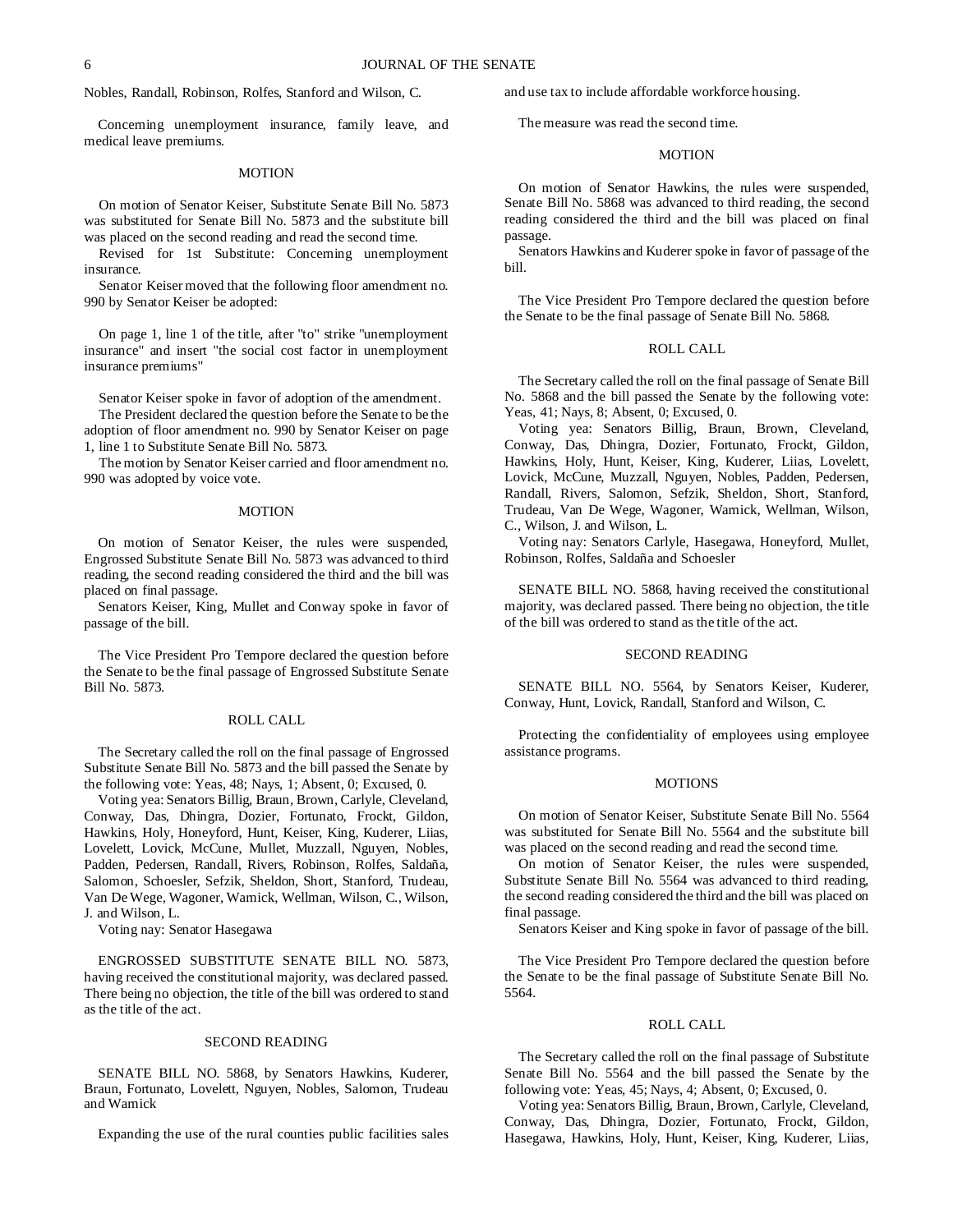Lovelett, Lovick, McCune, Mullet, Muzzall, Nguyen, Nobles, Pedersen, Randall, Rivers, Robinson, Rolfes, Saldaña, Salomon, Sefzik, Sheldon, Short, Stanford, Trudeau, Van De Wege, Warnick, Wellman, Wilson, C., Wilson, J. and Wilson, L.

Voting nay: Senators Honeyford, Padden, Schoesler and Wagoner

SUBSTITUTE SENATE BILL NO. 5564, having received the constitutional majority, was declared passed. There being no objection, the title of the bill was ordered to stand as the title of the act.

## SECOND READING

SENATE BILL NO. 5566, by Senators Kuderer, Lovelett, Das, Dhingra, Fortunato, Nguyen, Saldaña and Wilson, C.

Expanding eligibility for the independent youth housing program.

The measure was read the second time.

## **MOTION**

On motion of Senator Kuderer, the rules were suspended, Senate Bill No. 5566 was advanced to third reading, the second reading considered the third and the bill was placed on final passage.

Senators Kuderer, Fortunato and Lovelett spoke in favor of passage of the bill.

The Vice President Pro Tempore declared the question before the Senate to be the final passage of Senate Bill No. 5566.

## ROLL CALL

The Secretary called the roll on the final passage of Senate Bill No. 5566 and the bill passed the Senate by the following vote: Yeas, 37; Nays, 12; Absent, 0; Excused, 0.

Voting yea: Senators Billig, Carlyle, Cleveland, Conway, Das, Dhingra, Dozier, Fortunato, Frockt, Gildon, Hasegawa, Hawkins, Holy, Hunt, Keiser, Kuderer, Liias, Lovelett, Lovick, Mullet, Muzzall, Nguyen, Nobles, Pedersen, Randall, Robinson, Rolfes, Saldaña, Salomon, Sefzik, Sheldon, Stanford, Trudeau, Van De Wege, Warnick, Wellman and Wilson, C.

Voting nay: Senators Braun, Brown, Honeyford, King, McCune, Padden, Rivers, Schoesler, Short, Wagoner, Wilson, J. and Wilson, L.

SENATE BILL NO. 5566, having received the constitutional majority, was declared passed. There being no objection, the title of the bill was ordered to stand as the title of the act.

#### MOTION

At 3:00 p.m., on motion of Senator Pedersen, the Senate was declared to be at ease subject to the call of the President.

The Senate was called to order at 3:08 p.m. by President Pro Tempore, Senator Keiser presiding.

#### SECOND READING

SENATE BILL NO. 5863, by Senators Saldaña, Liias, Lovick, Nguyen and Wilson, C.

Concerning the removal of vehicles by a regional transit authority when obstructing the operation of high capacity transportation vehicles or jeopardizing public safety.

## **MOTIONS**

On motion of Senator Pedersen, Substitute Senate Bill No. 5863 was substituted for Senate Bill No. 5863 and the substitute bill was placed on the second reading and read the second time.

On motion of Senator Saldaña, the rules were suspended, Substitute Senate Bill No. 5863 was advanced to third reading, the second reading considered the third and the bill was placed on final passage.

Senators Saldaña and King spoke in favor of passage of the bill.

The President Pro Tempore declared the question before the Senate to be the final passage of Substitute Senate Bill No. 5863.

## ROLL CALL

The Secretary called the roll on the final passage of Substitute Senate Bill No. 5863 and the bill passed the Senate by the following vote: Yeas, 48; Nays, 1; Absent, 0; Excused, 0.

Voting yea: Senators Billig, Braun, Brown, Carlyle, Cleveland, Conway, Das, Dhingra, Dozier, Fortunato, Frockt, Gildon, Hawkins, Holy, Honeyford, Hunt, Keiser, King, Kuderer, Liias, Lovelett, Lovick, McCune, Mullet, Muzzall, Nguyen, Nobles, Padden, Pedersen, Randall, Rivers, Robinson, Rolfes, Saldaña, Salomon, Schoesler, Sefzik, Sheldon, Short, Stanford, Trudeau, Van De Wege, Wagoner, Warnick, Wellman, Wilson, C., Wilson, J. and Wilson, L.

Voting nay: Senator Hasegawa

SUBSTITUTE SENATE BILL NO. 5863, having received the constitutional majority, was declared passed. There being no objection, the title of the bill was ordered to stand as the title of the act.

#### SECOND READING

SENATE BILL NO. 5856, by Senators Wilson, J. and Wilson, L.

Concerning transfers of firearms to museums and historical societies.

#### MOTIONS

On motion of Senator Dhingra, Substitute Senate Bill No. 5856 was substituted for Senate Bill No. 5856 and the substitute bill was placed on the second reading and read the second time.

On motion of Senator Dhingra, the rules were suspended, Substitute Senate Bill No. 5856 was advanced to third reading, the second reading considered the third and the bill was placed on final passage.

Senators Gildon and Dhingra spoke in favor of passage of the bill.

The President Pro Tempore declared the question before the Senate to be the final passage of Substitute Senate Bill No. 5856.

#### ROLL CALL

The Secretary called the roll on the final passage of Substitute Senate Bill No. 5856 and the bill passed the Senate by the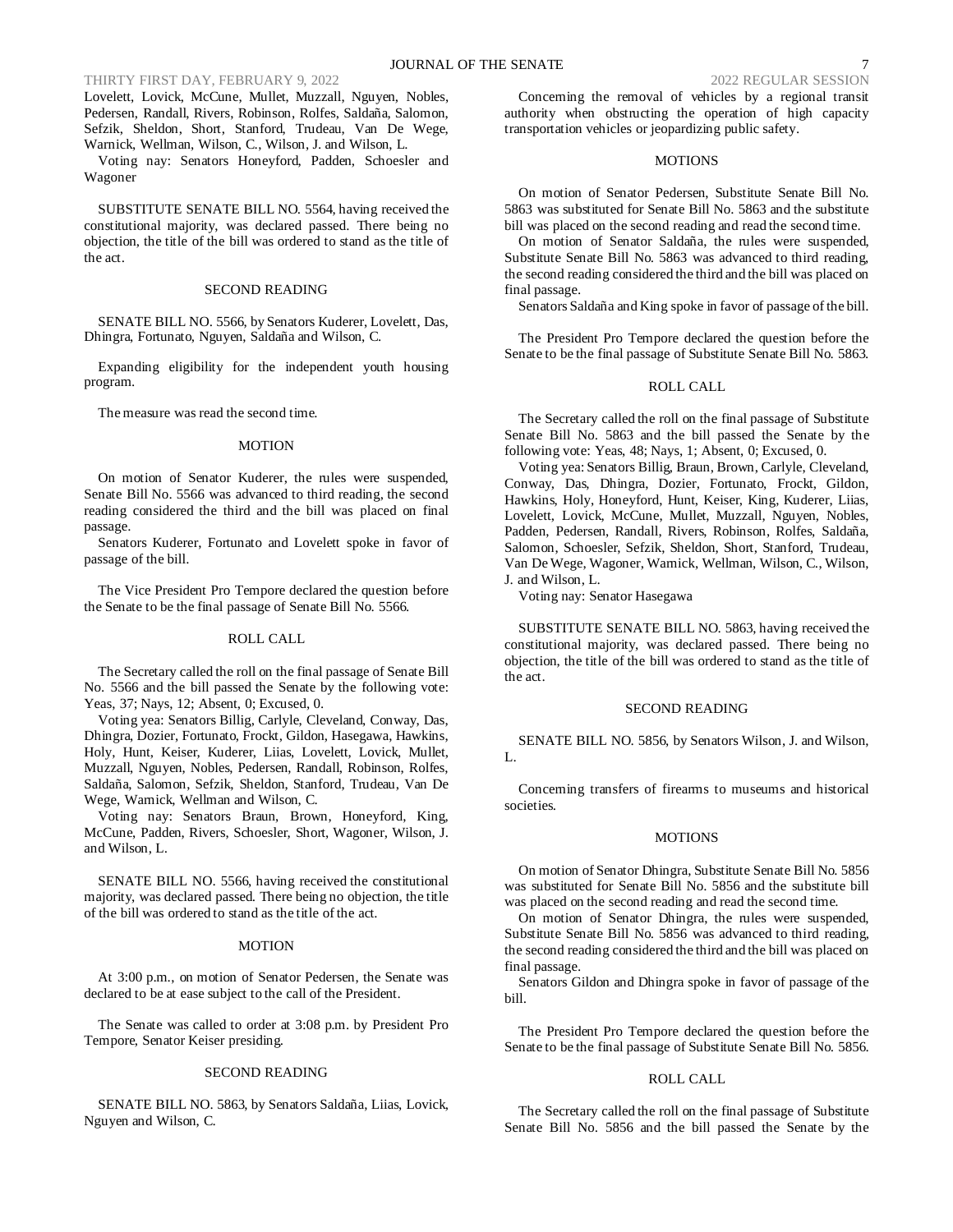following vote: Yeas, 49; Nays, 0; Absent, 0; Excused, 0.

Voting yea: Senators Billig, Braun, Brown, Carlyle, Cleveland, Conway, Das, Dhingra, Dozier, Fortunato, Frockt, Gildon, Hasegawa, Hawkins, Holy, Honeyford, Hunt, Keiser, King, Kuderer, Liias, Lovelett, Lovick, McCune, Mullet, Muzzall, Nguyen, Nobles, Padden, Pedersen, Randall, Rivers, Robinson, Rolfes, Saldaña, Salomon, Schoesler, Sefzik, Sheldon, Short, Stanford, Trudeau, Van De Wege, Wagoner, Warnick, Wellman, Wilson, C., Wilson, J. and Wilson, L.

SUBSTITUTE SENATE BILL NO. 5856, having received the constitutional majority, was declared passed. There being no objection, the title of the bill was ordered to stand as the title of the act.

#### SECOND READING

SENATE BILL NO. 5931, by Senators Wagoner and Dhingra

Concerning appointment of judges pro tempore in the court of appeals.

The measure was read the second time.

## **MOTION**

On motion of Senator Wagoner, the rules were suspended, Senate Bill No. 5931 was advanced to third reading, the second reading considered the third and the bill was placed on final passage.

Senators Wagoner and Dhingra spoke in favor of passage of the bill.

The President Pro Tempore declared the question before the Senate to be the final passage of Senate Bill No. 5931.

## ROLL CALL

The Secretary called the roll on the final passage of Senate Bill No. 5931 and the bill passed the Senate by the following vote: Yeas, 49; Nays, 0; Absent, 0; Excused, 0.

Voting yea: Senators Billig, Braun, Brown, Carlyle, Cleveland, Conway, Das, Dhingra, Dozier, Fortunato, Frockt, Gildon, Hasegawa, Hawkins, Holy, Honeyford, Hunt, Keiser, King, Kuderer, Liias, Lovelett, Lovick, McCune, Mullet, Muzzall, Nguyen, Nobles, Padden, Pedersen, Randall, Rivers, Robinson, Rolfes, Saldaña, Salomon, Schoesler, Sefzik, Sheldon, Short, Stanford, Trudeau, Van De Wege, Wagoner, Warnick, Wellman, Wilson, C., Wilson, J. and Wilson, L.

SENATE BILL NO. 5931, having received the constitutional majority, was declared passed. There being no objection, the title of the bill was ordered to stand as the title of the act.

## SECOND READING

SENATE BILL NO. 5596, by Senators Trudeau, Frockt, Dhingra, Nobles and Wilson, C.

Conforming disclosure restrictions for mental health counselors, marriage and family therapists, and social workers to the requirements of the Uniform Health Care Information Act.

The measure was read the second time.

## MOTION

On motion of Senator Trudeau, the rules were suspended, Senate Bill No. 5596 was advanced to third reading, the second reading considered the third and the bill was placed on final passage.

Senator Trudeau spoke in favor of passage of the bill.

The President Pro Tempore declared the question before the Senate to be the final passage of Senate Bill No. 5596.

## ROLL CALL

The Secretary called the roll on the final passage of Senate Bill No. 5596 and the bill passed the Senate by the following vote: Yeas, 49; Nays, 0; Absent, 0; Excused, 0.

Voting yea: Senators Billig, Braun, Brown, Carlyle, Cleveland, Conway, Das, Dhingra, Dozier, Fortunato, Frockt, Gildon, Hasegawa, Hawkins, Holy, Honeyford, Hunt, Keiser, King, Kuderer, Liias, Lovelett, Lovick, McCune, Mullet, Muzzall, Nguyen, Nobles, Padden, Pedersen, Randall, Rivers, Robinson, Rolfes, Saldaña, Salomon, Schoesler, Sefzik, Sheldon, Short, Stanford, Trudeau, Van De Wege, Wagoner, Warnick, Wellman, Wilson, C., Wilson, J. and Wilson, L.

SENATE BILL NO. 5596, having received the constitutional majority, was declared passed. There being no objection, the title of the bill was ordered to stand as the title of the act.

## SECOND READING

SENATE BILL NO. 5628, by Senators Dhingra, Frockt, Kuderer, Stanford, Trudeau, Wellman and Wilson, C.

Concerning cyber harassment, addressing concerns in the case of Rynearson v. Ferguson, and adding a crime of cyberstalking.

#### MOTION

On motion of Senator Dhingra, Substitute Senate Bill No. 5628 was substituted for Senate Bill No. 5628 and the substitute bill was placed on the second reading and read the second time.

## MOTION

On motion of Senator Pedersen, further consideration of Substitute Senate Bill No. 5628 was deferred, and the bill held its place on the second reading calendar.

## SECOND READING

SENATE BILL NO. 5609, by Senators Trudeau, Wilson, C., Das, Hasegawa, Nguyen, Nobles and Stanford

Eliminating fingerprinting at juvenile dispositions.

The measure was read the second time.

#### **MOTION**

Senator Fortunato moved that the following floor amendment no. 1041 by Senator Fortunato be adopted:

Beginning on page 1, line 4, strike all of section 1 and insert the following:

**"Sec. 1.** RCW 10.64.110 and 2021 c 311 s 20 are each amended to read as follows: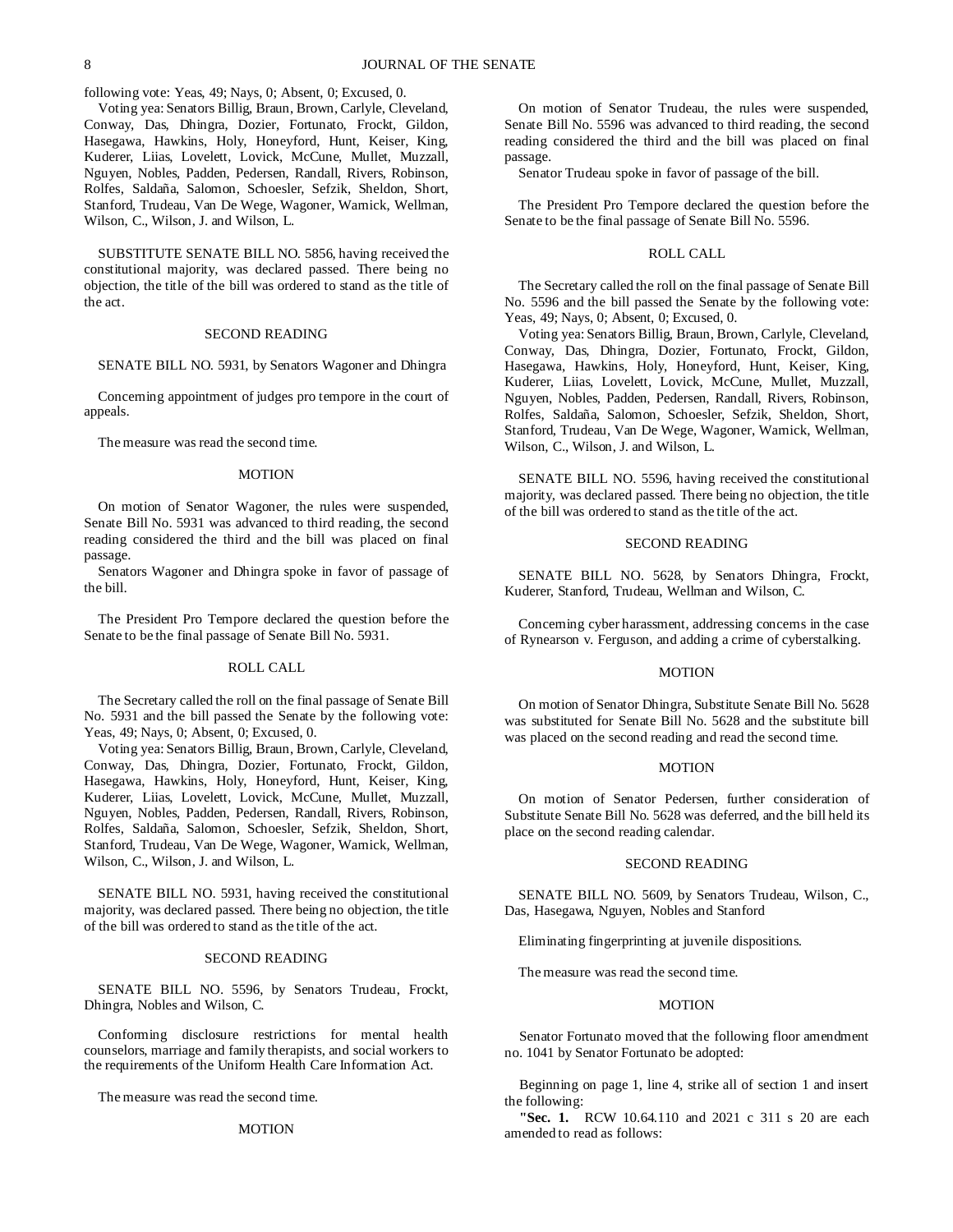(1) Following June 15, 1977, except as provided in subsection (3) of this section, there shall be affixed to the original of every judgment and sentence of a felony conviction in every court in this state and every order adjudicating a juvenile to be a delinquent based upon conduct which would be a felony if committed by an adult, a fingerprint of the defendant or juvenile who is the subject of the order. When requested by the clerk of the court, the actual affixing of fingerprints shall be done by a representative of the office of the county sheriff or the Washington state patrol. For juvenile cases, fingerprints may not be taken by a court clerk or other juvenile court staff unless the person taking the fingerprints is certified or trained in fingerprinting techniques that ensure usability and efficacy for later use.

(2) The clerk of the court shall attest that the fingerprints appearing on the judgment in sentence, order of adjudication of delinquency, or docket, is that of the individual who is the subject of the judgment or conviction, order, or docket entry.

(3) Amended judgment and sentences issued pursuant to *State v. Blake*, No. 96873-0 (Feb. 25, 2021), are exempt from the fingerprinting requirements in subsection (1) of this section when there are no additional offenses of conviction from the original judgment and sentence and the defendant is in custody in a correctional facility. In such cases, the amended judgment and sentence shall reference the original judgment and sentence and the fingerprints affixed thereto."

Senator Fortunato spoke in favor of adoption of the amendment.

The President declared the question before the Senate to be the adoption of floor amendment no. 1041 by Senator Fortunato on page 1, line 4 to Senate Bill No. 5609.

The motion by Senator Fortunato did not carry and floor amendment no. 1041 was not adopted by voice vote.

#### MOTION

On motion of Senator Trudeau, the rules were suspended, Senate Bill No. 5609 was advanced to third reading, the second reading considered the third and the bill was placed on final passage.

Senators Trudeau and Gildon spoke in favor of passage of the bill.

Senator Padden spoke against passage of the bill.

The President Pro Tempore declared the question before the Senate to be the final passage of Senate Bill No. 5609.

## ROLL CALL

The Secretary called the roll on the final passage of Senate Bill No. 5609 and the bill passed the Senate by the following vote: Yeas, 29; Nays, 20; Absent, 0; Excused, 0.

Voting yea: Senators Billig, Carlyle, Cleveland, Conway, Das, Dhingra, Frockt, Gildon, Hasegawa, Hunt, Keiser, Kuderer, Liias, Lovelett, Lovick, Mullet, Nguyen, Nobles, Pedersen, Randall, Robinson, Rolfes, Saldaña, Salomon, Stanford, Trudeau, Van De Wege, Wellman and Wilson, C.

Voting nay: Senators Braun, Brown, Dozier, Fortunato, Hawkins, Holy, Honeyford, King, McCune, Muzzall, Padden, Rivers, Schoesler, Sefzik, Sheldon, Short, Wagoner, Warnick, Wilson, J. and Wilson, L.

SENATE BILL NO. 5609, having received the constitutional majority, was declared passed. There being no objection, the title of the bill was ordered to stand as the title of the act.

## SECOND READING

SENATE BILL NO. 5728, by Senators Holy, Dhingra and Nobles

Concerning the state's portion of civil asset forfeiture collections.

## MOTIONS

On motion of Senator Holy, Substitute Senate Bill No. 5728 was substituted for Senate Bill No. 5728 and the substitute bill was placed on the second reading and read the second time.

On motion of Senator Holy, the rules were suspended, Substitute Senate Bill No. 5728 was advanced to third reading, the second reading considered the third and the bill was placed on final passage.

Senators Holy and Rolfes spoke in favor of passage of the bill.

The President Pro Tempore declared the question before the Senate to be the final passage of Substitute Senate Bill No. 5728.

#### ROLL CALL

The Secretary called the roll on the final passage of Substitute Senate Bill No. 5728 and the bill passed the Senate by the following vote: Yeas, 48; Nays, 1; Absent, 0; Excused, 0.

Voting yea: Senators Billig, Braun, Brown, Carlyle, Cleveland, Conway, Das, Dhingra, Dozier, Fortunato, Frockt, Gildon, Hawkins, Holy, Honeyford, Hunt, Keiser, King, Kuderer, Liias, Lovelett, Lovick, McCune, Mullet, Muzzall, Nguyen, Nobles, Padden, Pedersen, Randall, Rivers, Robinson, Rolfes, Saldaña, Salomon, Schoesler, Sefzik, Sheldon, Short, Stanford, Trudeau, Van De Wege, Wagoner, Warnick, Wellman, Wilson, C., Wilson, J. and Wilson, L.

Voting nay: Senator Hasegawa

SUBSTITUTE SENATE BILL NO. 5728, having received the constitutional majority, was declared passed. There being no objection, the title of the bill was ordered to stand as the title of the act.

## SECOND READING

SENATE BILL NO. 5729, by Senators Nguyen, Das, Hasegawa, Kuderer, Nobles, Robinson, Saldaña, Stanford, Trudeau and Wilson, C.

Creating a good cause exception to administrative hearing deadlines for applicants or recipients of certain public assistance benefits.

## **MOTIONS**

On motion of Senator Nguyen, Substitute Senate Bill No. 5729 was substituted for Senate Bill No. 5729 and the substitute bill was placed on the second reading and read the second time.

On motion of Senator Nguyen, the rules were suspended, Substitute Senate Bill No. 5729 was advanced to third reading, the second reading considered the third and the bill was placed on final passage.

Senators Nguyen and Gildon spoke in favor of passage of the bill.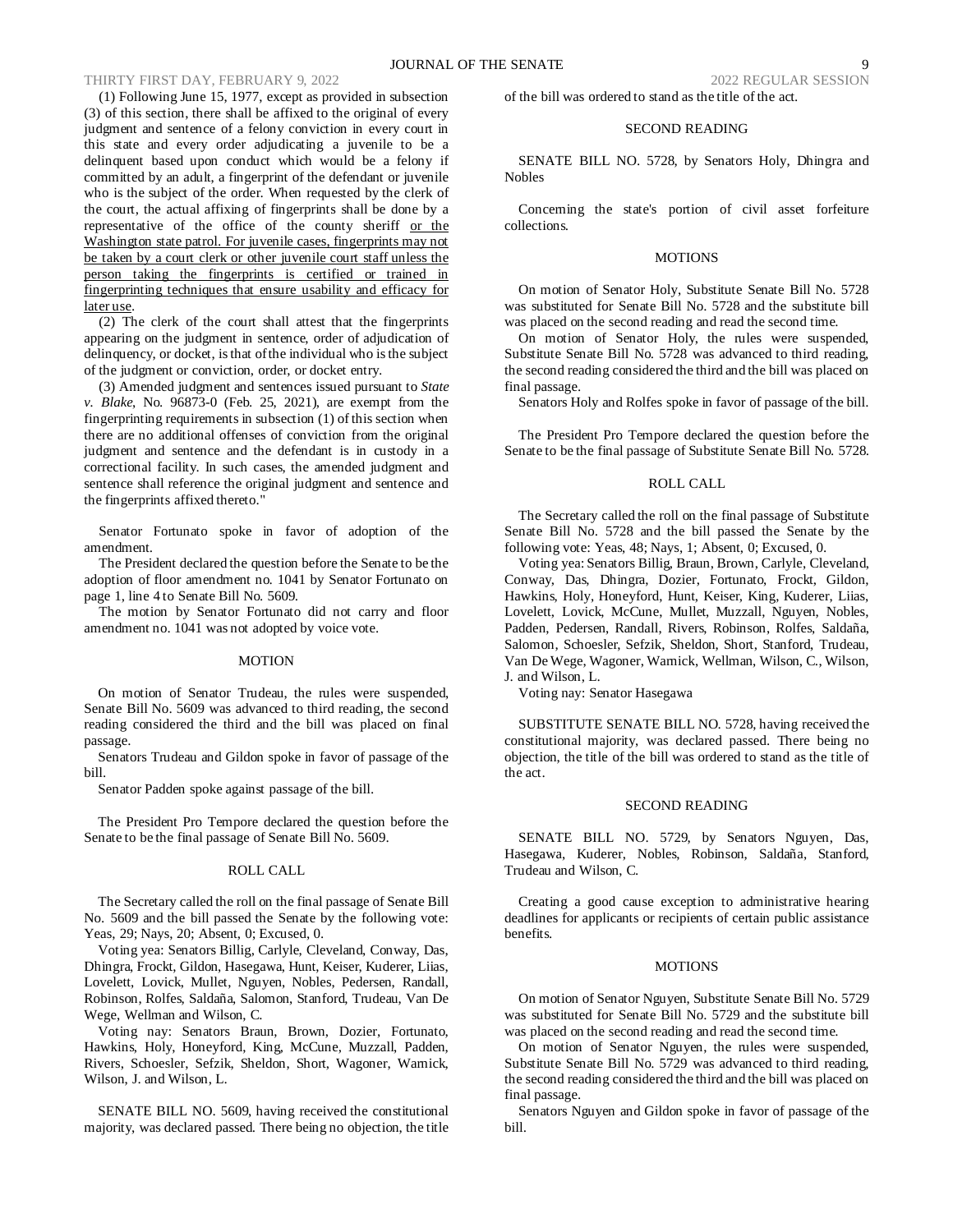The President Pro Tempore declared the question before the Senate to be the final passage of Substitute Senate Bill No. 5729.

## ROLL CALL

The Secretary called the roll on the final passage of Substitute Senate Bill No. 5729 and the bill passed the Senate by the following vote: Yeas, 49; Nays, 0; Absent, 0; Excused, 0.

Voting yea: Senators Billig, Braun, Brown, Carlyle, Cleveland, Conway, Das, Dhingra, Dozier, Fortunato, Frockt, Gildon, Hasegawa, Hawkins, Holy, Honeyford, Hunt, Keiser, King, Kuderer, Liias, Lovelett, Lovick, McCune, Mullet, Muzzall, Nguyen, Nobles, Padden, Pedersen, Randall, Rivers, Robinson, Rolfes, Saldaña, Salomon, Schoesler, Sefzik, Sheldon, Short, Stanford, Trudeau, Van De Wege, Wagoner, Warnick, Wellman, Wilson, C., Wilson, J. and Wilson, L.

SUBSTITUTE SENATE BILL NO. 5729, having received the constitutional majority, was declared passed. There being no objection, the title of the bill was ordered to stand as the title of the act.

#### SECOND READING

SENATE BILL NO. 5531, by Senators Pedersen, Wilson, L. and Mullet

Concerning the revised uniform unclaimed property act.

#### MOTION

On motion of Senator Pedersen, Substitute Senate Bill No. 5531 was substituted for Senate Bill No. 5531 and the substitute bill was placed on the second reading and read the second time.

#### MOTION

Senator Pedersen moved that the following floor amendment no. 1010 by Senator Pedersen be adopted:

On page 9, beginning on line 2, after "arose" strike all material through "certificate" on line 3

On page 16, line 2, after "(1)" insert "In this section, "death master file" means the United States social security administration death master file or other database or service that is at least as comprehensive as the United States social security administration death master file for determining that an individual reportedly has died.

(2)"

Renumber the remaining subsections consecutively and correct any internal references accordingly.

Senator Pedersen spoke in favor of adoption of the amendment. The President declared the question before the Senate to be the adoption of floor amendment no. 1010 by Senator Pedersen on page 9, line 2 to Substitute Senate Bill No. 5331.

The motion by Senator Pedersen carried and floor amendment no. 1010 was adopted by voice vote.

## MOTION

Senator Pedersen moved that the following floor amendment no. 1025 by Senator Pedersen be adopted:

On page 16, line 16, after "death;" strike "or"

On page 16, line 17, after "(d)" insert "(i) The administrator or the administrator's agent conducts a comparison for the purpose of finding matches during an examination conducted under sections 1001 through 1013 of this act between a death master file and the names of some or all of the company's insureds or annuitants, finds a match that provides notice that the insured or annuitant has died, and the company validates the death.

(ii) The administrator or the administrator's agent may not exercise the authority provided in  $(d)(i)$  of this subsection  $(1)$ when the company has conducted a death master file comparison, relevant to the period under examination, in accordance with (c) of this subsection (1) and subsection (2) of this section; or (e)"

Correct any internal references accordingly. On page 16, line 24, after "(c)" insert "and (d)"

Senator Pedersen spoke in favor of adoption of the amendment. The President Pro Tempore declared the question before the Senate to be the adoption of floor amendment no. 1025 by Senator Pedersen on page 16, line 16 to Substitute Senate Bill No. 5531.

The motion by Senator Pedersen carried and floor amendment no. 1025 was adopted by voice vote.

#### **MOTION**

On motion of Senator Pedersen, the rules were suspended, Engrossed Substitute Senate Bill No. 5531 was advanced to third reading, the second reading considered the third and the bill was placed on final passage.

Senators Pedersen and Wilson, L. spoke in favor of passage of the bill.

The President Pro Tempore declared the question before the Senate to be the final passage of Engrossed Substitute Senate Bill No. 5531.

## ROLL CALL

The Secretary called the roll on the final passage of Engrossed Substitute Senate Bill No. 5531 and the bill passed the Senate by the following vote: Yeas, 49; Nays, 0; Absent, 0; Excused, 0.

Voting yea: Senators Billig, Braun, Brown, Carlyle, Cleveland, Conway, Das, Dhingra, Dozier, Fortunato, Frockt, Gildon, Hasegawa, Hawkins, Holy, Honeyford, Hunt, Keiser, King, Kuderer, Liias, Lovelett, Lovick, McCune, Mullet, Muzzall, Nguyen, Nobles, Padden, Pedersen, Randall, Rivers, Robinson, Rolfes, Saldaña, Salomon, Schoesler, Sefzik, Sheldon, Short, Stanford, Trudeau, Van De Wege, Wagoner, Warnick, Wellman, Wilson, C., Wilson, J. and Wilson, L.

ENGROSSED SUBSTITUTE SENATE BILL NO. 5531, having received the constitutional majority, was declared passed. There being no objection, the title of the bill was ordered to stand as the title of the act.

## SECOND READING

SENATE BILL NO. 5710, by Senators Padden and Wilson, L.

Reducing contamination in the state toxicology laboratory.

#### MOTIONS

On motion of Senator Padden, Substitute Senate Bill No. 5710 was substituted for Senate Bill No. 5710 and the substitute bill was placed on the second reading and read the second time.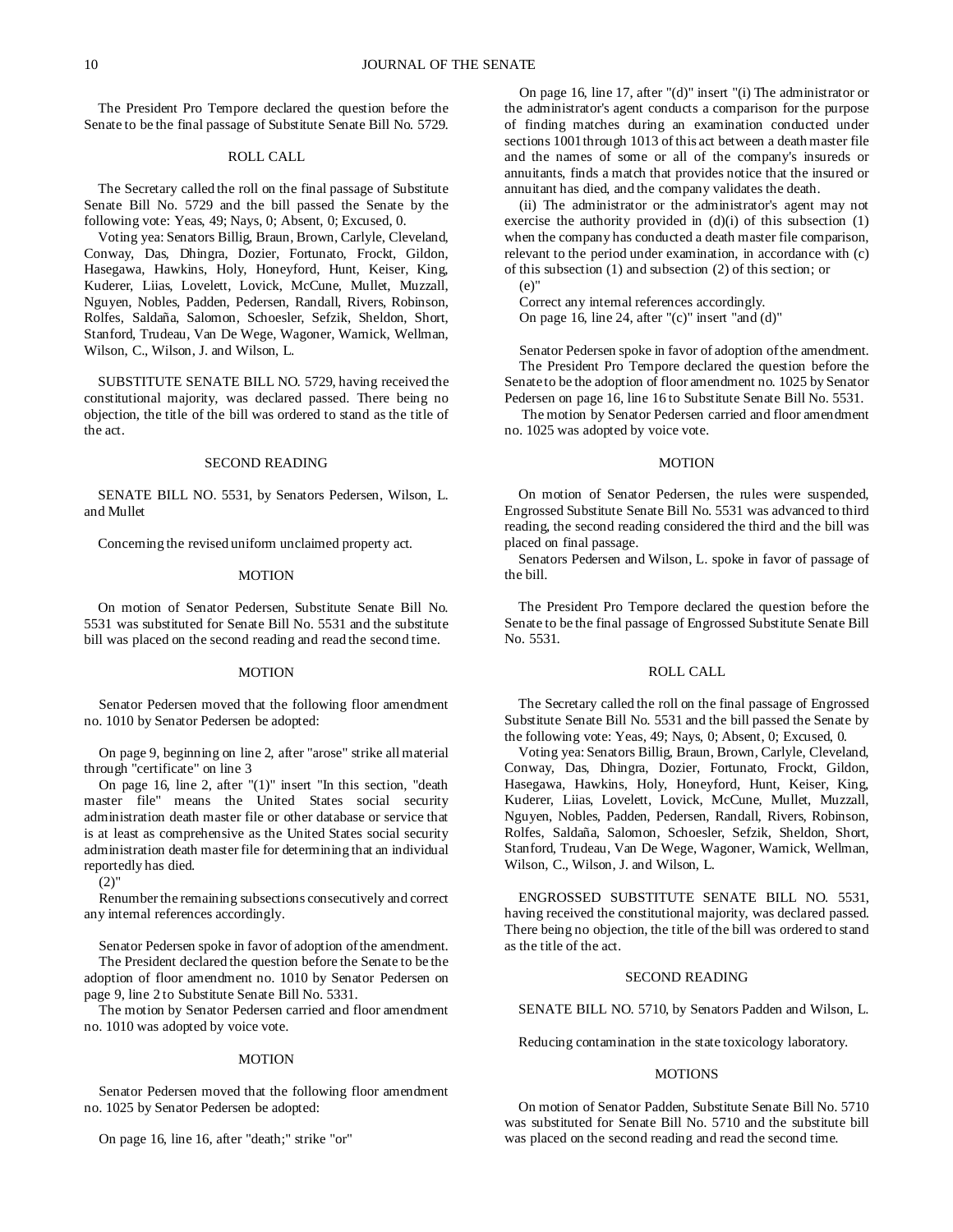On motion of Senator Padden, the rules were suspended, Substitute Senate Bill No. 5710 was advanced to third reading, the second reading considered the third and the bill was placed on final passage.

Senators Padden and Dhingra spoke in favor of passage of the bill.

The President Pro Tempore declared the question before the Senate to be the final passage of Substitute Senate Bill No. 5710.

## ROLL CALL

The Secretary called the roll on the final passage of Substitute Senate Bill No. 5710 and the bill passed the Senate by the following vote: Yeas, 49; Nays, 0; Absent, 0; Excused, 0.

Voting yea: Senators Billig, Braun, Brown, Carlyle, Cleveland, Conway, Das, Dhingra, Dozier, Fortunato, Frockt, Gildon, Hasegawa, Hawkins, Holy, Honeyford, Hunt, Keiser, King, Kuderer, Liias, Lovelett, Lovick, McCune, Mullet, Muzzall, Nguyen, Nobles, Padden, Pedersen, Randall, Rivers, Robinson, Rolfes, Saldaña, Salomon, Schoesler, Sefzik, Sheldon, Short, Stanford, Trudeau, Van De Wege, Wagoner, Warnick, Wellman, Wilson, C., Wilson, J. and Wilson, L.

SUBSTITUTE SENATE BILL NO. 5710, having received the constitutional majority, was declared passed. There being no objection, the title of the bill was ordered to stand as the title of the act.

#### **MOTION**

Senator Pedersen moved the Senate be at ease subject to the call of the President.

Senator Hasegawa announced a meeting of the Democratic Caucus.

Senator Warnick announced a meeting of the Republican Caucus.

## POINT OF INQUIRY

Senator Carlyle: "Madam President, I understand we are taking a modest break for dinner, I appreciate that. I wonder if the gracious President Pro Tempore could be so kind as to consider the possibility that upon our return this evening, that there might be a slight chance to increase the quality of air internally by allowing some of the doors to be open into the evening. I realize there is just a handful of folks in the peoples' chamber, I mean in the broader Capitol itself, and I just wonder if we are meeting all the public health guidelines, and I think it might improve the quality of our work if we were to have a little bit additional breathing. Thank you so much."

## REPLY BY THE PRESIDENT PRO TEMPORE

President Pro Tempore Keiser: "Senator Carlyle, your point is well taken, and we will ask our Senate staff to work with us to improve our air quality and open our doors for the time while we are out of the chamber. Thank you very much for your suggestion."

#### **MOTION**

At 4:10 p.m., on motion of Senator Pedersen, the Senate was declared to be at ease subject to the call of the President.

The Senate was called to order at 6:41 p.m. by President Pro Tempore, Senator Keiser presiding.

----

#### MOTION

On motion of Senator Pedersen, the Senate advanced to the seventh order of business.

## THIRD READING CONFIRMATION OF GUBERNATORIAL APPOINTMENTS

## **MOTION**

Senator Frockt moved that Phyllis Gutierrez Kenney, Senate Gubernatorial Appointment No. 9217, be confirmed as a member of the State Board for Community and Technical Colleges.

Senators Frockt, Holy and Conway spoke in favor of passage of the motion.

## APPOINTMENT OF PHYLLIS GUTIERREZ KENNEY

The President Pro Tempore declared the question before the Senate to be the confirmation of Phyllis Gutierrez Kenney, Senate Gubernatorial Appointment No. 9217, as a member of the State Board for Community and Technical Colleges.

The Secretary called the roll on the confirmation of Phyllis Gutierrez Kenney, Senate Gubernatorial Appointment No. 9217, as a member of the State Board for Community and Technical Colleges and the appointment was confirmed by the following vote: Yeas, 48; Nays, 1; Absent, 0; Excused, 0.

Voting yea: Senators Billig, Braun, Brown, Carlyle, Cleveland, Conway, Das, Dhingra, Dozier, Fortunato, Frockt, Gildon, Hasegawa, Hawkins, Holy, Honeyford, Hunt, Keiser, King, Kuderer, Liias, Lovelett, Lovick, McCune, Mullet, Muzzall, Nguyen, Nobles, Padden, Pedersen, Randall, Rivers, Robinson, Rolfes, Saldaña, Salomon, Schoesler, Sefzik, Sheldon, Short, Stanford, Trudeau, Wagoner, Warnick, Wellman, Wilson, C., Wilson, J. and Wilson, L.

Voting nay: Senator Van De Wege

Phyllis Gutierrez Kenney, Senate Gubernatorial Appointment No. 9217, having received the constitutional majority was declared confirmed as a member of the State Board for Community and Technical Colleges.

## THIRD READING CONFIRMATION OF GUBERNATORIAL APPOINTMENTS

## **MOTION**

Senator Kuderer moved that Pedro Espinoza-Bravo, Senate Gubernatorial Appointment No. 9311, be confirmed as a member of the Housing Finance Commission.

Senators Kuderer and Fortunato spoke in favor of passage of the motion.

## APPOINTMENT OF PEDRO ESPINOZA-BRAVO

The President Pro Tempore declared the question before the Senate to be the confirmation of Pedro Espinoza-Bravo, Senate Gubernatorial Appointment No. 9311, as a member of the Housing Finance Commission.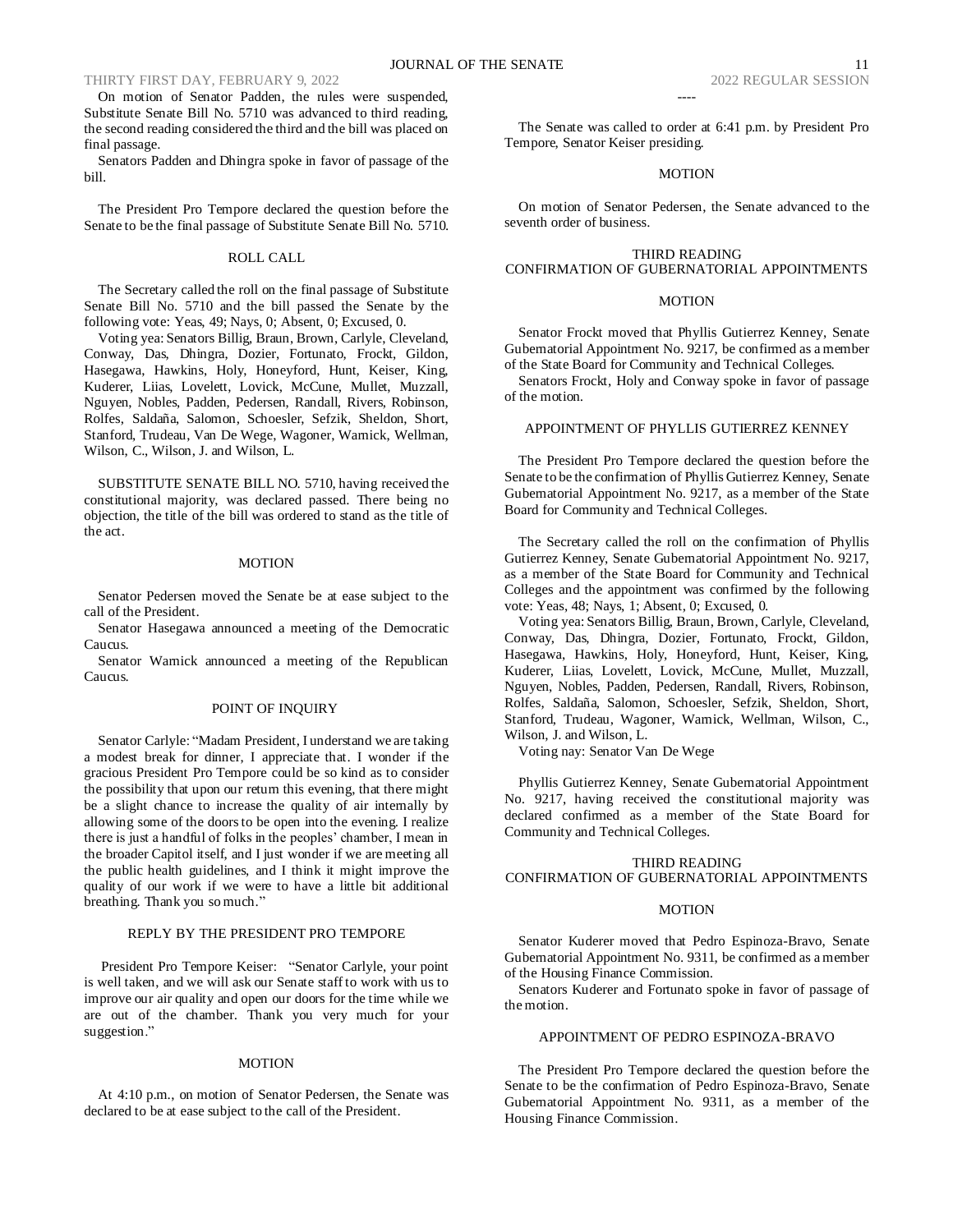The Secretary called the roll on the confirmation of Pedro Espinoza-Bravo, Senate Gubernatorial Appointment No. 9311, as a member of the Housing Finance Commission and the appointment was confirmed by the following vote: Yeas, 49; Nays, 0; Absent, 0; Excused, 0.

Voting yea: Senators Billig, Braun, Brown, Carlyle, Cleveland, Conway, Das, Dhingra, Dozier, Fortunato, Frockt, Gildon, Hasegawa, Hawkins, Holy, Honeyford, Hunt, Keiser, King, Kuderer, Liias, Lovelett, Lovick, McCune, Mullet, Muzzall, Nguyen, Nobles, Padden, Pedersen, Randall, Rivers, Robinson, Rolfes, Saldaña, Salomon, Schoesler, Sefzik, Sheldon, Short, Stanford, Trudeau, Van De Wege, Wagoner, Warnick, Wellman, Wilson, C., Wilson, J. and Wilson, L.

Pedro Espinoza-Bravo, Gubernatorial Appointment No. 9311, having received the constitutional majority was declared confirmed as a member of the Housing Finance Commission.

## MOTION

On motion of Senator Pedersen, the Senate reverted to the sixth order of business.

The Senate resumed consideration of Substitute Senate Bill No. 5628 which it had deferred earlier in the day.

## SECOND READING

SUBSTITUTE SENATE BILL NO. 5628, by Senate Committee on Law & Justice (originally sponsored by Dhingra, Frockt, Kuderer, Stanford, Trudeau, Wellman and Wilson, C.)

Concerning cyber harassment, addressing concerns in the case of Rynearson v. Ferguson, and adding a crime of cyberstalking.

The measure was read the second time.

#### MOTION

Senator Honeyford moved that the following floor amendment no. 997 by Senator Honeyford be adopted:

On page 2, line 6, after "or of" strike "any other person" and insert "the person's family"

Senator Honeyford spoke in favor of adoption of the amendment.

Senator Dhingra spoke against adoption of the amendment.

The President Pro Tempore declared the question before the Senate to be the adoption of floor amendment no. 997 by Senator Honeyford on page 2, line 6 to Substitute Senate Bill No. 5628.

The motion by Senator Honeyford did not carry and floor amendment no. 997 was not adopted by voice vote.

### **MOTION**

Senator Frockt moved that the following floor amendment no. 1050 by Senator Frockt be adopted:

On page 2, line 35, after "participant" insert "or election official"

On page 2, line 36, after "duties" insert "or election official's official duties"

On page 2, line 38, after "participant" insert "or election official"

On page 3, line 1, after "participant" insert "or election official"

On page 3, line 2, after "duties" insert "or election official's official duties"

On page 3, line 7, after "participant" insert "or election official" On page 3, line 9, after "participant" insert "or election official" On page 3, line 11, after "participant" insert "or election official"

On page 3, line 13, after "participant" insert "or election official"

On page 3, line 29, after " $(5)$ " insert "For the purposes of this section, an election official includes any staff member of the office of the secretary of state or staff member of the county auditor's office, regardless of whether the member is employed on a temporary or part-time basis, whose duties relate to voter registration or the processing of votes as provided in Title 29A RCW.

 $(6)$ "

Renumber the remaining subsections consecutively and correct any internal references accordingly.

On page 8, line 17, after "11.88.010," strike "and" and insert "((and))"

On page 8, line 17, after "(b)" insert "any election official as described in RCW 9.61.260 (as recodified by this act) who is a target for threats or harassment prohibited under RCW 9.61.260 (as recodified by this act) or  $9A.46.020(2)(c)$  (section  $1(2)(c)$ , chapter . . . (Substitute Senate Bill No. 5148), Laws of 2022), and  $(c)$ "

Correct any internal references accordingly.

On page 8, line 20, after "(iv)" insert " $or (c)$  (section  $1(2)(c)$ , chapter. . . (Substitute Senate Bill No. 5148), Laws of 2022)"

On page 8, line 32, after "made;" strike "or" and insert " $((\theta \cdot \vec{r}))$ " On page 8, line 32, after "(B)" insert "that the applicant, as an election official as described in RCW 9.61.260 (as recodified by this act), is a target for threats or harassment prohibited under RCW 9.61.260 (as recodified by this act) or  $9A.46.020(2)(c)$ (section 1(2)(c), chapter . . . (Substitute Senate Bill No. 5148), Laws of 2022); or (C)"

Correct any internal references accordingly.

On page 8, line 36, after "(iv)" insert " $or (c)$  (section 1(2)(c), chapter . . . (Substitute Senate Bill No. 5148), Laws of 2022)"

On page 9, line 4, after "(iv)" insert " $or$  (c) (section 1(2)(c),</u> chapter . . . (Substitute Senate Bill No. 5148), Laws of 2022)"

On page 9, line 13, after "(iv)" insert " $or$  (c) (section 1(2)(c),</u> chapter . . . (Substitute Senate Bill No. 5148), Laws of 2022)"

On page 10, line 19, after "made," strike "or" and insert " $((\Theta$ ref")" On page 10, line 19, after "(b)" insert "the safety of any election official as described in RCW 9.61.260 (as recodified by this act) who is a target for threats or harassment prohibited under RCW 9.61.260 (as recodified by this act) or  $9A.46.020(2)(c)$  (section 1(2)(c), chapter . . . (Substitute Senate Bill No. 5148), Laws of  $2022$ ), or  $(c)$ "

Correct any internal references accordingly. On page 10, line 22, after "(iv)" insert "or (c) (section  $1(2)(c)$ ,

chapter . . . (Substitute Senate Bill No. 5148), Laws of 2022)"

Senators Frockt, Padden and Hunt spoke in favor of adoption of the amendment.

The President Pro Tempore declared the question before the Senate to be the adoption of floor amendment no. 1050 by Senator Frockt on page 2, line 35 to Substitute Senate Bill No. 5628.

The motion by Senator Frockt carried and floor amendment no. 1050 was adopted by voice vote.

#### **MOTION**

On motion of Senator Dhingra, the rules were suspended, Engrossed Substitute Senate Bill No. 5628 was advanced to third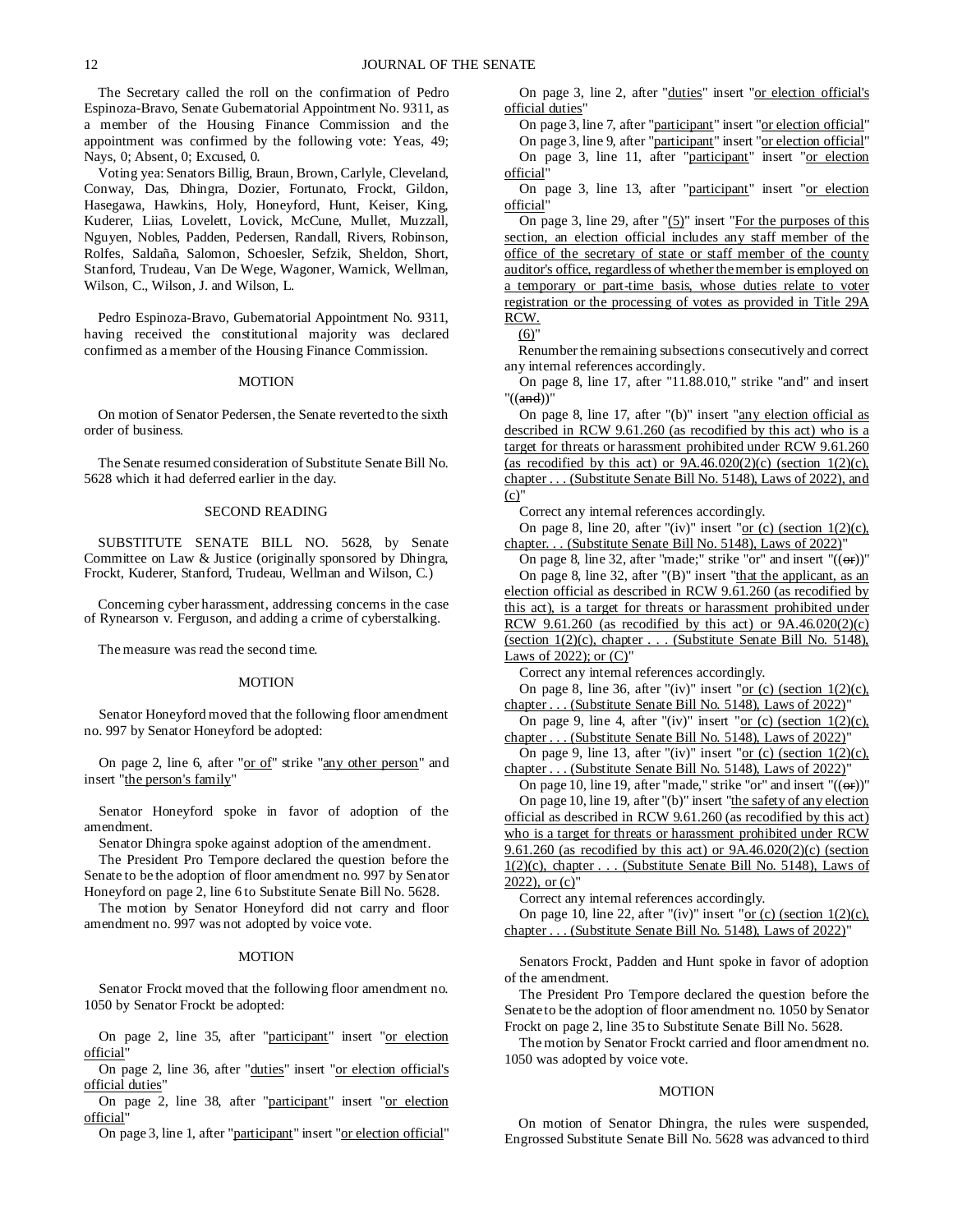reading, the second reading considered the third and the bill was placed on final passage.

Senators Dhingra and Padden spoke in favor of passage of the bill.

The President Pro Tempore declared the question before the Senate to be the final passage of Engrossed Substitute Senate Bill No. 5628.

## ROLL CALL

The Secretary called the roll on the final passage of Engrossed Substitute Senate Bill No. 5628 and the bill passed the Senate by the following vote: Yeas, 49; Nays, 0; Absent, 0; Excused, 0.

Voting yea: Senators Billig, Braun, Brown, Carlyle, Cleveland, Conway, Das, Dhingra, Dozier, Fortunato, Frockt, Gildon, Hasegawa, Hawkins, Holy, Honeyford, Hunt, Keiser, King, Kuderer, Liias, Lovelett, Lovick, McCune, Mullet, Muzzall, Nguyen, Nobles, Padden, Pedersen, Randall, Rivers, Robinson, Rolfes, Saldaña, Salomon, Schoesler, Sefzik, Sheldon, Short, Stanford, Trudeau, Van De Wege, Wagoner, Warnick, Wellman, Wilson, C., Wilson, J. and Wilson, L.

ENGROSSED SUBSTITUTE SENATE BILL NO. 5628, having received the constitutional majority, was declared passed. There being no objection, the title of the bill was ordered to stand as the title of the act.

## SECOND READING

SENATE BILL NO. 5933, by Senators Frockt, Schoesler, Conway, Honeyford, Keiser, Lovelett, Mullet, Pedersen, Rolfes and Wilson, J.

Establishing a school seismic safety grant program.

#### MOTIONS

On motion of Senator Frockt, Substitute Senate Bill No. 5933 was substituted for Senate Bill No. 5933 and the substitute bill was placed on the second reading and read the second time.

On motion of Senator Frockt, the rules were suspended, Substitute Senate Bill No. 5933 was advanced to third reading, the second reading considered the third and the bill was placed on final passage.

Senators Frockt, Schoesler, Mullet and Honeyford spoke in favor of passage of the bill.

The President Pro Tempore declared the question before the Senate to be the final passage of Substitute Senate Bill No. 5933.

## ROLL CALL

The Secretary called the roll on the final passage of Substitute Senate Bill No. 5933 and the bill passed the Senate by the following vote: Yeas, 49; Nays, 0; Absent, 0; Excused, 0.

Voting yea: Senators Billig, Braun, Brown, Carlyle, Cleveland, Conway, Das, Dhingra, Dozier, Fortunato, Frockt, Gildon, Hasegawa, Hawkins, Holy, Honeyford, Hunt, Keiser, King, Kuderer, Liias, Lovelett, Lovick, McCune, Mullet, Muzzall, Nguyen, Nobles, Padden, Pedersen, Randall, Rivers, Robinson, Rolfes, Saldaña, Salomon, Schoesler, Sefzik, Sheldon, Short, Stanford, Trudeau, Van De Wege, Wagoner, Warnick, Wellman, Wilson, C., Wilson, J. and Wilson, L.

SUBSTITUTE SENATE BILL NO. 5933, having received the constitutional majority, was declared passed. There being no objection, the title of the bill was ordered to stand as the title of the act.

## SECOND READING

SENATE BILL NO. 5539, by Senators Hunt and Wilson, C.

Concerning state funding for educational service districts.

The measure was read the second time.

#### **MOTION**

On motion of Senator Hunt, the rules were suspended, Senate Bill No. 5539 was advanced to third reading, the second reading considered the third and the bill was placed on final passage.

Senators Hunt and Wilson, L. spoke in favor of passage of the bill.

The President Pro Tempore declared the question before the Senate to be the final passage of Senate Bill No. 5539.

#### ROLL CALL

The Secretary called the roll on the final passage of Senate Bill No. 5539 and the bill passed the Senate by the following vote: Yeas, 28; Nays, 21; Absent, 0; Excused, 0.

Voting yea: Senators Billig, Carlyle, Cleveland, Conway, Das, Dhingra, Frockt, Hasegawa, Hunt, Keiser, Kuderer, Liias, Lovelett, Lovick, Mullet, Nguyen, Nobles, Pedersen, Randall, Robinson, Rolfes, Saldaña, Salomon, Stanford, Trudeau, Van De Wege, Wellman and Wilson, C.

Voting nay: Senators Braun, Brown, Dozier, Fortunato, Gildon, Hawkins, Holy, Honeyford, King, McCune, Muzzall, Padden, Rivers, Schoesler, Sefzik, Sheldon, Short, Wagoner, Warnick, Wilson, J. and Wilson, L.

SENATE BILL NO. 5539, having received the constitutional majority, was declared passed. There being no objection, the title of the bill was ordered to stand as the title of the act.

## SECOND READING

SENATE BILL NO. 5687, by Senators Wilson, C., Liias, Billig, Das, Nguyen, Pedersen, Saldaña and Stanford

Addressing certain traffic safety improvements.

The measure was read the second time.

## MOTION

On motion of Senator Wilson, C., the rules were suspended, Senate Bill No. 5687 was advanced to third reading, the second reading considered the third and the bill was placed on final passage.

Senator Wilson, C. spoke in favor of passage of the bill. Senator King spoke against passage of the bill.

The President Pro Tempore declared the question before the Senate to be the final passage of Senate Bill No. 5687.

#### ROLL CALL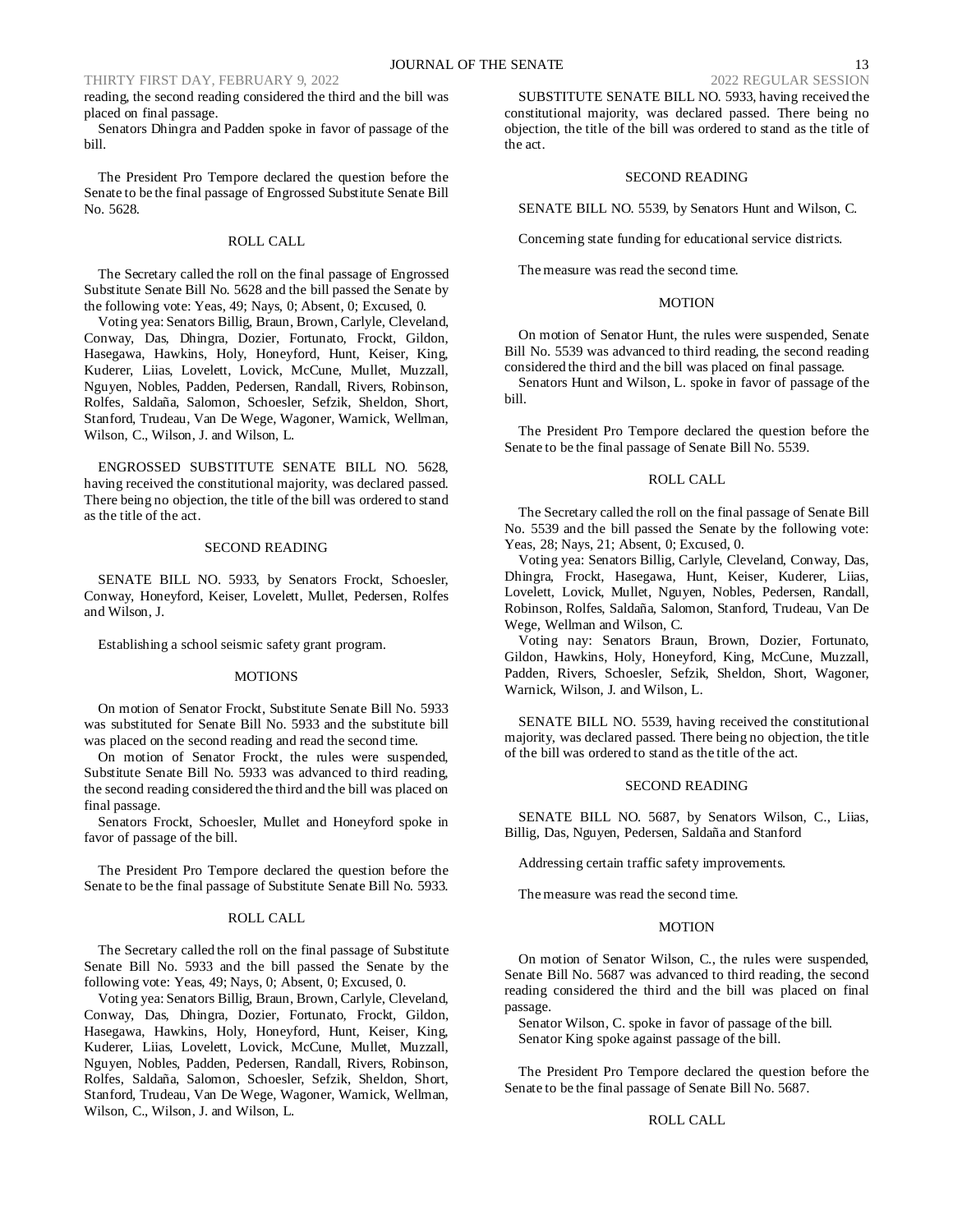The Secretary called the roll on the final passage of Senate Bill No. 5687 and the bill passed the Senate by the following vote: Yeas, 25; Nays, 24; Absent, 0; Excused, 0.

Voting yea: Senators Billig, Carlyle, Cleveland, Conway, Das, Dhingra, Frockt, Hasegawa, Hunt, Keiser, Kuderer, Liias, Lovelett, Lovick, Nguyen, Nobles, Pedersen, Randall, Robinson, Rolfes, Saldaña, Stanford, Trudeau, Wellman and Wilson, C.

Voting nay: Senators Braun, Brown, Dozier, Fortunato, Gildon, Hawkins, Holy, Honeyford, King, McCune, Mullet, Muzzall, Padden, Rivers, Salomon, Schoesler, Sefzik, Sheldon, Short, Van De Wege, Wagoner, Warnick, Wilson, J. and Wilson,  $L$ .

SENATE BILL NO. 5687, having received the constitutional majority, was declared passed. There being no objection, the title of the bill was ordered to stand as the title of the act.

## SECOND READING

SENATE BILL NO. 5883, by Senators Trudeau, Keiser, Billig, Conway, Hunt, Kuderer, Nguyen, Nobles, Robinson, Saldaña, Van De Wege and Wilson, C.

Concerning an unaccompanied homeless youth's ability to provide informed consent for that minor patient's own health care, including nonemergency, outpatient, and primary care services, including physical examinations, vision examinations and eyeglasses, dental examinations, hearing examinations and hearing aids, immunizations, treatments for illnesses and conditions, and routine follow-up care customarily provided by a health care provider in an outpatient setting, excluding elective surgeries.

#### MOTION

On motion of Senator Dhingra, Substitute Senate Bill No. 5883 was substituted for Senate Bill No. 5883 and the substitute bill was placed on the second reading and read the second time.

#### MOTION

Senator Padden moved that the following striking floor amendment no. 1019 by Senator Padden be adopted:

Strike everything after the enacting clause and insert the following:

"NEW SECTION. **Sec. 1.** (1) The office of the attorney general shall post on its website information related to the principle of implied emancipation, also known as the mature minor rule, as articulated in *Smith v. Seibly*, 72 Wn.2d (1967).

(2) The office of the attorney general shall solicit feedback on the principle of implied emancipation from health care providers and potentially impacted parties.

(3) By January 1, 2023, the office of the attorney general shall submit a report to the appropriate committees of the legislature on the principle of implied emancipation and its application to homeless youth that includes model policies, findings, recommendations, information on different policies applied by health care providers, and feedback from health care providers pursuant to subsection (2) of this section. Recommendations may take the form of draft legislation.

(4) For purposes of this section:

(a) "Health care provider" has the same meaning as in RCW 7.70.020.

(b) "Homeless" means without a fixed, regular, and adequate nighttime residence as set forth in the federal McKinney-Vento homeless education assistance improvements act of 2001, P.L. 107-110, January 8, 2002, 115 Stat. 2005.

(c) "Youth" means an unemancipated individual who is under the chronological age of 18 years."

On page 1, line 1 of the title, after "Relating to" strike the remainder of the title and insert "advising health care providers on the mature minor rule; and creating a new section."

Senator Padden spoke in favor of adoption of the striking amendment.

Senator Dhingra spoke against adoption of the striking amendment.

The President Pro Tempore declared the question before the Senate to be the adoption of striking floor amendment no. 1019 by Senator Padden to Substitute Senate Bill No. 5883.

The motion by Senator Padden did not carry and striking floor amendment no. 1019 was not adopted by voice vote.

## MOTION

On motion of Senator Trudeau, the rules were suspended, Substitute Senate Bill No. 5883 was advanced to third reading, the second reading considered the third and the bill was placed on final passage.

Senator Trudeau spoke in favor of passage of the bill. Senator Padden spoke against passage of the bill.

The President Pro Tempore declared the question before the Senate to be the final passage of Substitute Senate Bill No. 5883.

#### ROLL CALL

The Secretary called the roll on the final passage of Substitute Senate Bill No. 5883 and the bill passed the Senate by the following vote: Yeas, 28; Nays, 21; Absent, 0; Excused, 0.

Voting yea: Senators Billig, Carlyle, Cleveland, Conway, Das, Dhingra, Frockt, Hasegawa, Hunt, Keiser, Kuderer, Liias, Lovelett, Lovick, Mullet, Nguyen, Nobles, Pedersen, Randall, Robinson, Rolfes, Saldaña, Salomon, Stanford, Trudeau, Van De Wege, Wellman and Wilson, C.

Voting nay: Senators Braun, Brown, Dozier, Fortunato, Gildon, Hawkins, Holy, Honeyford, King, McCune, Muzzall, Padden, Rivers, Schoesler, Sefzik, Sheldon, Short, Wagoner, Warnick, Wilson, J. and Wilson, L.

SUBSTITUTE SENATE BILL NO. 5883, having received the constitutional majority, was declared passed. There being no objection, the title of the bill was ordered to stand as the title of the act.

#### SECOND READING

SENATE BILL NO. 5748, by Senators Schoesler, Brown, Conway, Dozier, Hasegawa, Holy, Honeyford, Hunt, Lovick, Robinson and Short

Concerning disability benefits in the public safety employees' retirement system.

The measure was read the second time.

## **MOTION**

On motion of Senator Schoesler, the rules were suspended, Senate Bill No. 5748 was advanced to third reading, the second reading considered the third and the bill was placed on final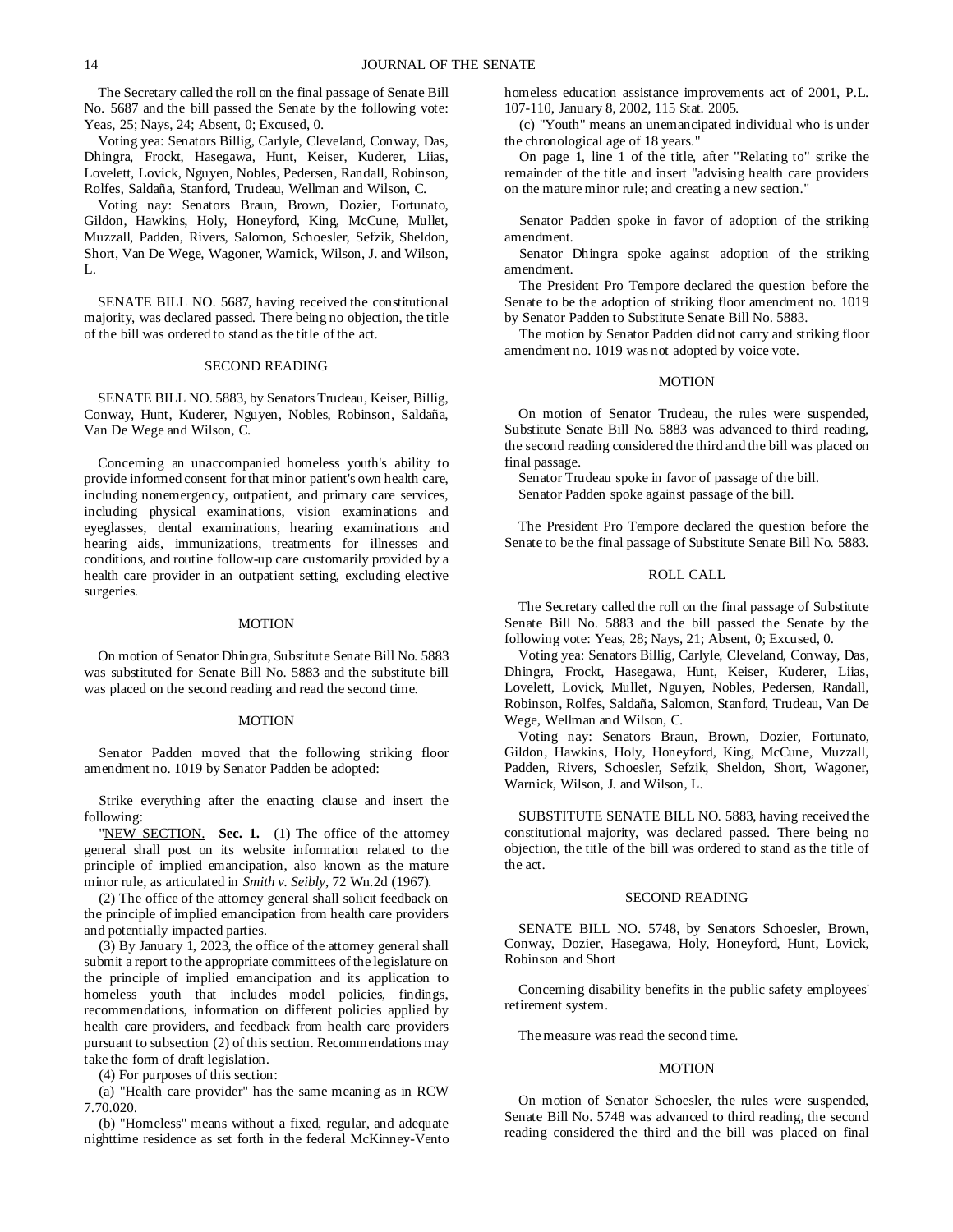No. 5690.

THIRTY FIRST DAY, FEBRUARY 9, 2022 2022 2022 2022 2022 REGULAR SESSION passage.

Senators Schoesler and Conway spoke in favor of passage of the bill.

The President Pro Tempore declared the question before the Senate to be the final passage of Senate Bill No. 5748.

#### ROLL CALL

The Secretary called the roll on the final passage of Senate Bill No. 5748 and the bill passed the Senate by the following vote: Yeas, 49; Nays, 0; Absent, 0; Excused, 0.

Voting yea: Senators Billig, Braun, Brown, Carlyle, Cleveland, Conway, Das, Dhingra, Dozier, Fortunato, Frockt, Gildon, Hasegawa, Hawkins, Holy, Honeyford, Hunt, Keiser, King, Kuderer, Liias, Lovelett, Lovick, McCune, Mullet, Muzzall, Nguyen, Nobles, Padden, Pedersen, Randall, Rivers, Robinson, Rolfes, Saldaña, Salomon, Schoesler, Sefzik, Sheldon, Short, Stanford, Trudeau, Van De Wege, Wagoner, Warnick, Wellman, Wilson, C., Wilson, J. and Wilson, L.

SENATE BILL NO. 5748, having received the constitutional majority, was declared passed. There being no objection, the title of the bill was ordered to stand as the title of the act.

#### SECOND READING

SENATE BILL NO. 5690, by Senators Gildon, Nobles, Conway, Honeyford, McCune, Mullet, Padden, Randall, Rivers, Van De Wege and Wagoner

Concerning firearms on the capitol campus for the sole purpose of organized memorial events.

#### **MOTION**

On motion of Senator Gildon, Substitute Senate Bill No. 5690 was substituted for Senate Bill No. 5690 and the substitute bill was placed on the second reading and read the second time.

#### MOTION

Senator Honeyford moved that the following floor amendment no. 1046 by Senator Honeyford be adopted:

On page 2, line 18, after "affairs" insert ", or affiliated with the national sons of the American revolution or sons of union veterans of the civil war,"

Senators Honeyford and Dhingra spoke in favor of adoption of the amendment.

The President Pro Tempore declared the question before the Senate to be the adoption of floor amendment no. 1046 by Senator Honeyford on page 2, line 18 to Substitute Senate Bill No. 5690.

The motion by Senator Honeyford carried and floor amendment no. 1046 was adopted by voice vote.

### MOTION

On motion of Senator Gildon, the rules were suspended, Engrossed Substitute Senate Bill No. 5690 was advanced to third reading, the second reading considered the third and the bill was placed on final passage.

Senators Gildon and Dhingra spoke in favor of passage of the bill.

#### ROLL CALL

The Secretary called the roll on the final passage of Engrossed Substitute Senate Bill No. 5690 and the bill passed the Senate by the following vote: Yeas, 49; Nays, 0; Absent, 0; Excused, 0.

Voting yea: Senators Billig, Braun, Brown, Carlyle, Cleveland, Conway, Das, Dhingra, Dozier, Fortunato, Frockt, Gildon, Hasegawa, Hawkins, Holy, Honeyford, Hunt, Keiser, King, Kuderer, Liias, Lovelett, Lovick, McCune, Mullet, Muzzall, Nguyen, Nobles, Padden, Pedersen, Randall, Rivers, Robinson, Rolfes, Saldaña, Salomon, Schoesler, Sefzik, Sheldon, Short, Stanford, Trudeau, Van De Wege, Wagoner, Warnick, Wellman, Wilson, C., Wilson, J. and Wilson, L.

ENGROSSED SUBSTITUTE SENATE BILL NO. 5690, having received the constitutional majority, was declared passed. There being no objection, the title of the bill was ordered to stand as the title of the act.

#### MOTION

At 7:53 p.m., on motion of Senator Pedersen, the Senate was declared to be at ease subject to the call of the President.

#### EVENING SESSION

The Senate was called to order at 8:16 p.m. by President Pro Tempore.

#### SECOND READING

SENATE BILL NO. 5919, by Senators Van De Wege, Mullet, Conway, Gildon, Honeyford, Lovick, Randall, Salomon and Wagoner

Concerning the standard for law enforcement authority to detain or pursue persons.

#### **MOTION**

On motion of Senator Van De Wege, Substitute Senate Bill No. 5919 was not substituted for Senate Bill No. 5919 and the substitute bill was not adopted.

The measure was read the second time.

### **MOTION**

Senator Dhingra moved that the following striking floor amendment no. 1062 by Senator Dhingra be adopted:

Strike everything after the enacting clause and insert the following:

"NEW SECTION. **Sec. 1.** The legislature recognizes clarity is necessary following the passage of Engrossed Second Substitute House Bill No. 1310, codified as chapter 10.120 RCW. The legislature recognizes and finds that RCW 10.120.020 did not prohibit investigatory detentions, known as *Terry* stops, or pat downs when, under the totality of the circumstances, such are authorized by law and of a reasonable scope and duration. It is the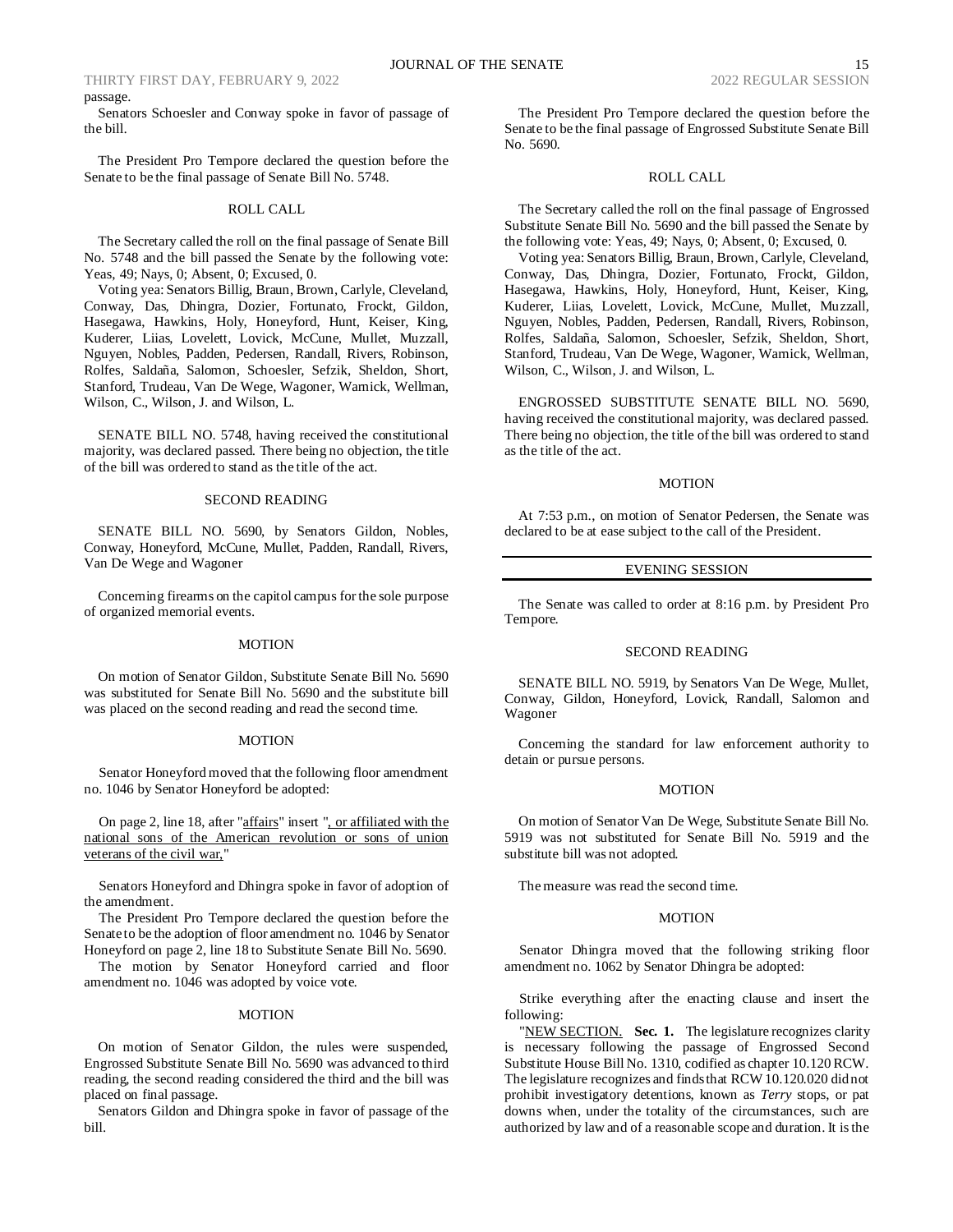intent of the legislature in RCW 10.120.020 that peace officers will use the least amount of physical force necessary under the circumstances. The legislature intends to address the need for a definition of "physical force" in order to aid the attorney general's office in developing and publishing model policies to help implement chapter 10.120 RCW. This definition is needed to assure that there is a uniform and consistent meaning applied throughout the state and that the criminal justice training commission is providing training to that definition. It is the fundamental duty of law enforcement to preserve and protect all human life.

**Sec. 2.** RCW 10.120.010 and 2021 c 324 s 2 are each amended to read as follows:

The definitions in this section apply throughout this chapter unless the context clearly requires otherwise.

(1) "Law enforcement agency" includes any "general authority Washington law enforcement agency" and any "limited authority Washington law enforcement agency" as those terms are defined in RCW 10.93.020.

(2) "Less lethal alternatives" include, but are not limited to, verbal warnings, de-escalation tactics, conducted energy weapons, devices that deploy oleoresin capsicum, batons, and beanbag rounds.

(3) "Necessary" means that, under the totality of the circumstances, a reasonably effective alternative to the use of force does not appear to exist, and that the amount of force used was a reasonable and proportional response to effect the legal purpose intended or to protect against the threat posed to the officer or others.

(4) "Peace officer" includes any "general authority Washington peace officer," "limited authority Washington peace officer," and 'specially commissioned Washington peace officer" as those terms are defined in RCW 10.93.020; however, "peace officer" does not include any corrections officer or other employee of a jail, correctional, or detention facility, but does include any community corrections officer.

(5) "Physical force" means any act likely to cause physical pain or injury or any other act exerted upon a person's body to compel, control, constrain, or restrain the person's movement. "Physical force" does not include pat downs, incidental touching, verbal commands, or compliant handcuffing where there is no physical pain or injury.

(6) "Totality of the circumstances" means all facts known to the peace officer leading up to, and at the time of, the use of force, and includes the actions of the person against whom the peace officer uses such force and the actions of the peace officer.

**Sec. 3.** RCW 10.120.020 and 2021 c 324 s 3 are each amended to read as follows:

(1)(a) Except as otherwise provided under this section, a peace officer may use physical force against a person when necessary to:

(i) Protect against criminal conduct where there is probable cause to make an arrest; ((effect))

(ii) Effect an arrest; ((prevent))

(iii) Prevent an escape as defined under chapter 9A.76 RCW;

(iv) Effect an investigative detention with less than probable cause if the peace officer has reasonable and articulable facts that point towards criminal activity, including when, under the totality of the circumstances, the situation escalates so that there are now facts sufficient to effectuate an arrest, whether or not an arrest is carried out; or ((protect))

(v) Protect against an imminent threat of bodily injury to the peace officer, another person, or the person against whom force is being used.

(b) A peace officer may use deadly force against another person only when necessary to protect against an imminent threat of serious physical injury or death to the officer or another person. For purposes of this subsection  $(1)(b)((:$ 

(i) "Imminent)), "imminent threat of serious physical injury or death" means that, based on the totality of the circumstances, it is objectively reasonable to believe that a person has the present and apparent ability, opportunity, and intent to immediately cause death or serious bodily injury to the peace officer or another person.

(((ii) "Necessary" means that, under the totality of the circumstances, a reasonably effective alternative to the use of deadly force does not exist, and that the amount of force used was a reasonable and proportional response to the threat posed to the officer and others.

(iii) "Totality of the circumstances" means all facts known to the peace officer leading up to and at the time of the use of force, and includes the actions of the person against whom the peace officer uses such force, and the actions of the peace officer.))

(2) A peace officer shall use reasonable care when determining whether to use physical force and when using any physical force against another person. To that end, a peace officer shall:

(a) When possible, exhaust available and appropriate deescalation tactics prior to using any physical force, such as: Creating physical distance by employing tactical repositioning and repositioning as often as necessary to maintain the benefit of time, distance, and cover; when there are multiple officers, designating one officer to communicate in order to avoid competing commands; calling for additional resources such as a crisis intervention team or mental health professional when possible; calling for back-up officers when encountering resistance; taking as much time as necessary, without using physical force or weapons; and leaving the area if there is no threat of imminent harm and no crime has been committed, is being committed, or is about to be committed;

(b) When using physical force, use ((the least)) a proportional amount of physical force necessary to overcome resistance under the circumstances. This includes a consideration of the characteristics and conditions of a person for the purposes of determining whether to use force against that person and, if force is necessary, determining the appropriate and least amount of force ((possible)) reasonable to effect a lawful purpose. Such characteristics and conditions may include, for example, whether the person: Is visibly pregnant, or states that they are pregnant; is known to be a minor, objectively appears to be a minor, or states that they are a minor; is known to be a vulnerable adult, or objectively appears to be a vulnerable adult as defined in RCW 74.34.020; displays signs of mental, behavioral, or physical impairments or disabilities; is experiencing perceptual or cognitive impairments typically related to the use of alcohol, narcotics, hallucinogens, or other drugs; is suicidal; has limited English proficiency; or is in the presence of children;

(c) Terminate the use of physical force as soon as the necessity for such force ends;

(d) When possible, use available and appropriate less lethal alternatives before using deadly force; and

(e) Make less lethal alternatives issued to the officer reasonably available for their use.

(3) A peace officer may not use any force tactics prohibited by applicable departmental policy, this chapter, or otherwise by law, except to protect his or her life or the life of another person from an imminent threat.

(4) Nothing in this section prevents a law enforcement agency or political subdivision of this state from adopting policies or standards with additional requirements for de-escalation and greater restrictions on the use of physical and deadly force than provided in this section."

On page 1, line 1, of the title, after "to" strike the remainder of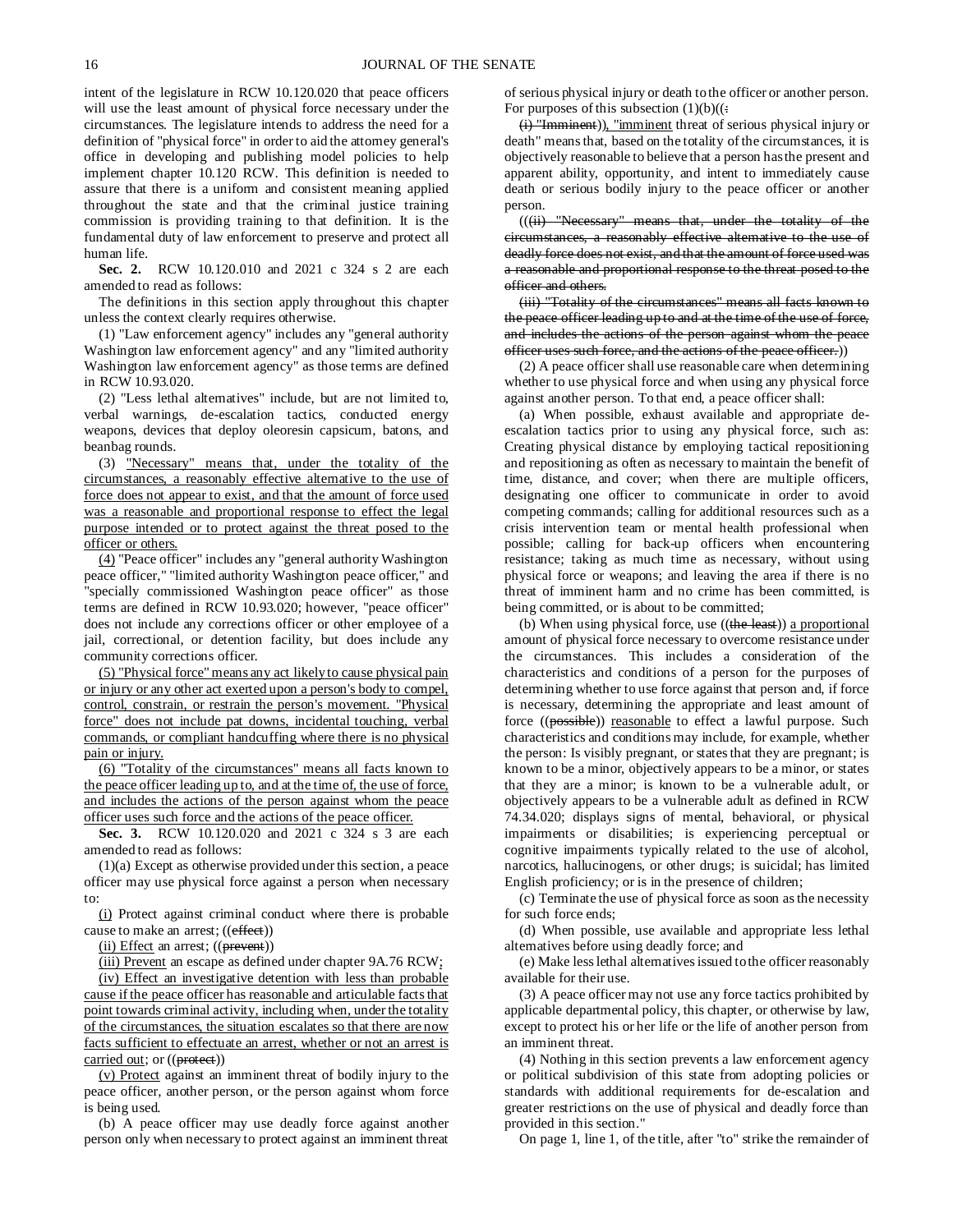## THIRTY FIRST DAY, FEBRUARY 9, 2022

the title and insert "the definition of "physical force," "necessary," and "totality of the circumstances," and the standard for law enforcement authority to use physical force and providing the authority for a peace officer to engage in a vehicular pursuit when there is reasonable suspicion a person has violated the law and the officer follows appropriate safety standards; amending RCW 10.120.010 and 10.120.020; and creating a new section."

#### MOTION

Senator Wagoner moved that the following floor amendment no. 1065 by Senator Wagoner be adopted:

On page 1, after line 19, insert the following:

**"Sec. 2.** RCW 10.116.060 and 2021 c 320 s 7 are each amended to read as follows:

(1) A peace officer may not  $((\text{engage in}))$  conduct a vehicular pursuit, unless:

 $(a)((\overleftrightarrow{H}))$  There is  $((\overrightarrow{probable} \text{ cause}))$  reasonable suspicion to believe that a person in the vehicle has committed or is committing a violent offense or sex offense as defined in RCW 9.94A.030,  $((\Theta$ **F**)) an escape under chapter 9A.76 RCW $((\frac{1}{2} \Theta$ **F** 

(ii) There is reasonable suspicion a person in the vehicle has committed or is committing)), a driving under the influence offense under RCW 46.61.502, a crime against persons offense pursuant to RCW 9.94A.411, or another criminal offense where the public safety risks of failing to apprehend or identify the person are considered to be greater than the safety risks of the vehicular pursuit under the circumstances;

(b) The pursuit is necessary for the purpose of identifying or apprehending the person;

(c) The person poses  $((an-imminent-threat-to-the))$  a public safety (( $\theta$ f $\theta$ others)) risk and the safety risks of failing to apprehend or identify the person are considered to be greater than the safety risks of the vehicular pursuit under the circumstances; and

 $(d)((ii)$  Except as provided in  $(d)(ii)$  of this subsection, the)) The officer ((has received)) receives authorization to ((engage in)) continue the pursuit from a supervising officer and there is supervisory control of the pursuit. The officer in consultation with the supervising officer must consider alternatives to the vehicular pursuit. The supervisor must consider the justification for the vehicular pursuit and other safety considerations, including but not limited to speed, weather, traffic, road conditions, and the known presence of minors in the vehicle, and the vehicular pursuit must be terminated if any of the requirements of this subsection are not met( $($ ;

(ii) For those jurisdictions with fewer than 10 commissioned officers, if)). If a supervisor is not on duty at the time, the officer will request the on-call supervisor be notified of the pursuit according to the agency's procedures. The officer must consider alternatives to the vehicular pursuit, the justification for the vehicular pursuit, and other safety considerations, including but not limited to speed, weather, traffic, road conditions, and the known presence of minors in the vehicle. The officer must terminate the vehicular pursuit if any of the requirements of this subsection are not met.

(2) A pursuing officer shall comply with any agency procedures for designating the primary pursuit vehicle and determining the appropriate number of vehicles permitted to participate in the vehicular pursuit and comply with any agency procedures for coordinating operations with other jurisdictions, including available tribal police departments when applicable.

(3) A peace officer may not fire a weapon upon a moving vehicle unless necessary to protect against an imminent threat of serious physical harm resulting from the operator's or a passenger's use of a deadly weapon. For the purposes of this subsection, a vehicle is not considered a deadly weapon unless the operator is using the vehicle as a deadly weapon and no other reasonable means to avoid potential serious harm are immediately available to the officer.

(4) For purposes of this section, "vehicular pursuit" means an attempt by a uniformed peace officer in a vehicle equipped with emergency lights and a siren to stop a moving vehicle where the operator of the moving vehicle appears to be aware that the officer is signaling the operator to stop the vehicle and the operator of the moving vehicle appears to be willfully resisting or ignoring the officer's attempt to stop the vehicle by increasing vehicle speed, making evasive maneuvers, or operating the vehicle in a reckless manner that endangers the safety of the community or the officer."

Renumber the remaining sections consecutively and correct any internal references accordingly.

On page 5, line 1, after "RCW" strike "10.120.010" and insert "10.116.060, 10.120.010,"

Senators Wagoner, Lovick, Padden, Fortunato and Gildon spoke in favor of adoption of the amendment to the striking amendment.

Senators Dhingra, Frockt, Saldaña and Robinson spoke against adoption of the amendment to the striking amendment.

The President declared the question before the Senate to be the adoption of floor amendment no. 1065 by Senator Wagoner on page 1, after line 19 to striking floor amendment no. 1062.

The motion by Senator Wagoner carried and floor amendment no. 1065 was adopted by voice vote.

#### MOTION

Senator Dhingra moved that the following floor amendment no. 1061 by Senator Dhingra be adopted:

On page 2, line 33, after "has" strike "reasonable" and insert ": (A) Reasonable"

On page 2, line 34, after "activity" strike ", including when," and insert "and"

On page 2, line 37, after " $out$ " insert " $: (B)$  identified himself or herself as an officer or is reasonably identifiable as an officer; (C) informed the person that he or she is detained for an investigative detention; and (D) notified the person that he or she is not free to leave"

Senator Dhingra spoke in favor of adoption of the amendment to the striking amendment.

Senator Salomon spoke against adoption of the amendment to the striking amendment.

The President declared the question before the Senate to be the adoption of floor amendment no. 1061 by Senator Dhingra on page 2, line 33 to striking floor amendment no. 1062.

The motion by Senator Dhingra did not carry and floor amendment no. 1061 was not adopted by voice vote.

## **MOTION**

Senator Padden moved that the following floor amendment no. 1063 by Senator Padden be adopted:

On page 4, after line 27, insert the following:

**"Sec. 4.** RCW 10.116.020 and 2021 c 320 s 2 are each amended to read as follows:

(1) A peace officer may not use a chokehold  $((\theta + \theta)$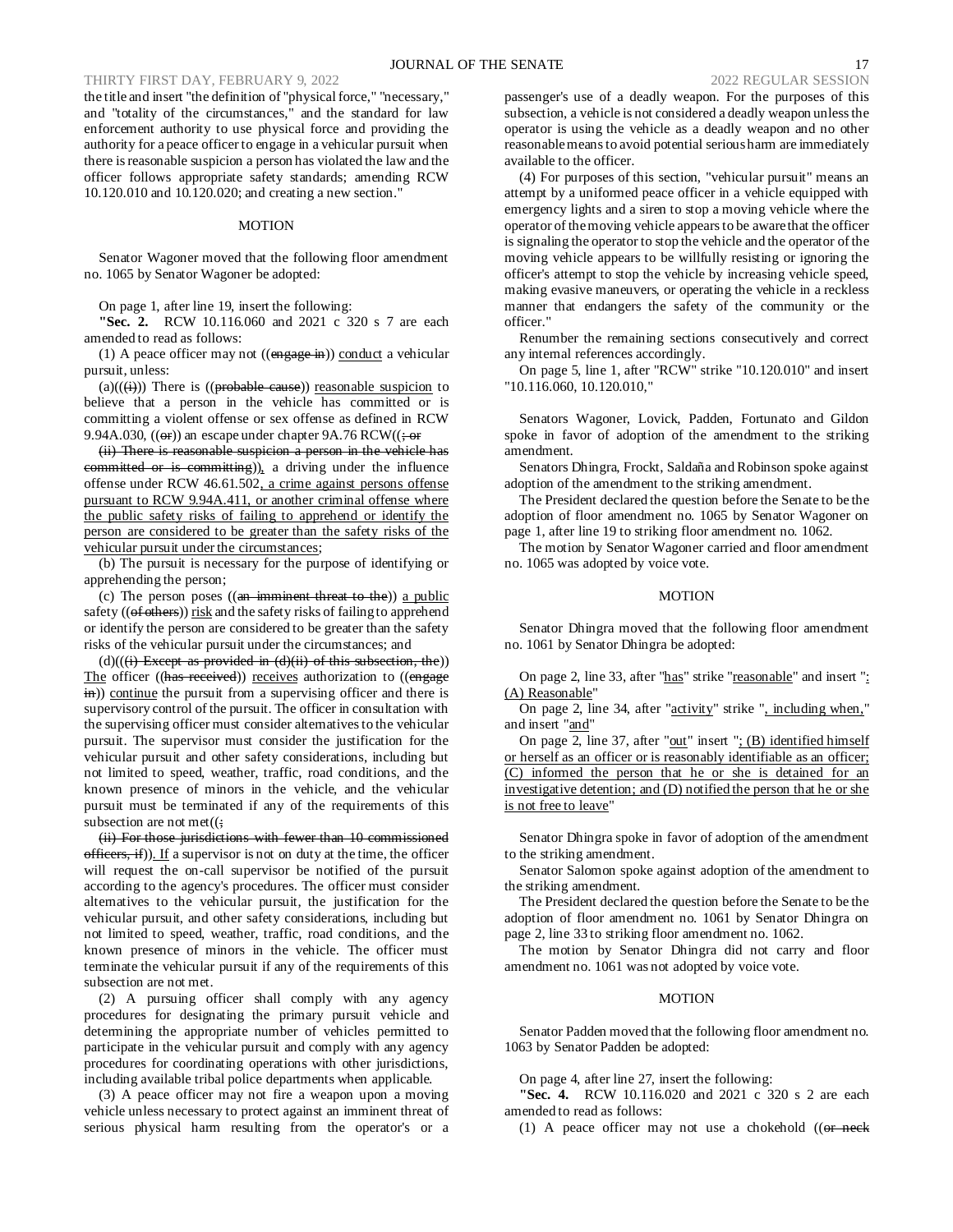restraint)) on another person in the course of his or her duties as a peace officer.

(2) Any policies pertaining to the use of force adopted by law enforcement agencies must be consistent with this section.

(3) For the purposes of this section((:

(a) "Chokehold")), "chokehold" means the intentional application of direct pressure to a person's trachea or windpipe for the purpose of restricting another person's airway.

(((b) "Neck restraint" refers to any vascular neck restraint or similar restraint, hold, or other tactic in which pressure is applied to the neck for the purpose of constricting blood flow.))"

On page 5, at the beginning of line 2, strike "and 10.120.020" and insert ", 10.120.020, and 10.116.020"

Senators Padden and Holy spoke in favor of adoption of the amendment to the striking amendment.

Senators Van De Wege and Trudeau spoke against adoption of the amendment to the striking amendment.

The President Pro Tempore declared the question before the Senate to be the adoption of floor amendment no. 1063 by Senator Padden on page 4, after line 27 to striking floor amendment no. 1062.

The motion by Senator Padden did not carry and floor amendment no. 1063 was not adopted by voice vote.

## MOTION

Senator Wagoner moved that the following floor amendment no. 1064 by Senator Wagoner be adopted:

On page 4, after line 27, insert the following:

"NEW SECTION. **Sec. 4.** This act is necessary for the immediate preservation of the public peace, health, or safety, or support of the state government and its existing public institutions, and takes effect immediately."

On page 5, line 2, after "10.120.020;" strike all material through "section" and insert "creating a new section; and declaring an emergency"

Senators Wagoner and Dhingra spoke in favor of adoption of the amendment to the striking amendment.

The President Pro Tempore declared the question before the Senate to be the adoption of floor amendment no. 1064 by Senator Wagoner on page 4, after line 27 to striking floor amendment no. 1062.

The motion by Senator Wagoner carried and floor amendment no. 1064 was adopted by voice vote.

The President declared the question before the Senate to be the adoption of striking floor amendment no. 1062 by Senator Dhingra as amended to Senate Bill No. 5919.

The motion by Senator Dhingra carried and striking floor amendment no. 1062 as amended was adopted by voice vote.

#### MOTION

On motion of Senator Van De Wege, the rules were suspended, Engrossed Senate Bill No. 5919 was advanced to third reading, the second reading considered the third and the bill was placed on final passage.

Senators Van De Wege, Padden, Sefzik, Mullet and Lovick spoke in favor of passage of the bill.

Senators Dhingra, Frockt, Saldaña, Kuderer, Trudeau and Hasegawa spoke against passage of the bill.

The President Pro Tempore declared the question before the

Senate to be the final passage of Engrossed Senate Bill No. 5919.

## ROLL CALL

The Secretary called the roll on the final passage of Engrossed Senate Bill No. 5919 and the bill passed the Senate by the following vote: Yeas, 31; Nays, 18; Absent, 0; Excused, 0.

Voting yea: Senators Billig, Braun, Brown, Carlyle, Cleveland, Conway, Dozier, Fortunato, Gildon, Hawkins, Holy, Honeyford, King, Lovick, McCune, Mullet, Muzzall, Padden, Randall, Rivers, Rolfes, Salomon, Schoesler, Sefzik, Sheldon, Short, Van De Wege, Wagoner, Warnick, Wilson, J. and Wilson, L.

Voting nay: Senators Das, Dhingra, Frockt, Hasegawa, Hunt, Keiser, Kuderer, Liias, Lovelett, Nguyen, Nobles, Pedersen, Robinson, Saldaña, Stanford, Trudeau, Wellman and Wilson, C.

ENGROSSED SENATE BILL NO. 5919, having received the constitutional majority, was declared passed. There being no objection, the title of the bill was ordered to stand as the title of the act.

#### MOTION

On motion of Senator Pedersen, Rule 15 was suspended for the remainder of the day for the purpose of allowing continued floor action.

EDITOR'S NOTE: Senate Rule 15 establishes the floor schedule and calls for a lunch and dinner break of 90 minutes each per day during regular daily sessions.

## SECOND READING

SENATE BILL NO. 5078, by Senators Liias, Kuderer, Darneille, Hunt, Nguyen, Pedersen, Wilson, C. and Lovelett

Addressing firearm safety measures to increase public safety.

#### MOTIONS

On motion of Senator Liias, Substitute Senate Bill No. 5078 was substituted for Senate Bill No. 5078 and the substitute bill was placed on the second reading and read the second time.

Revised for 1st Substitute: Addressing firearm safety measures to increase public safety.

Senator Liias moved that the following striking floor amendment no. 989 by Senator Liias be adopted:

Strike everything after the enacting clause and insert the following:

"NEW SECTION. **Sec. 1.** The legislature finds and declares that gun violence is a threat to the public health and safety of Washingtonians. Firearms equipped with large capacity magazines increase casualties by allowing a shooter to keep firing for longer periods of time without reloading. Large capacity magazines have been used in all 10 of the deadliest mass shootings since 2009, and mass shooting events from 2009 to 2018 where the use of large capacity magazines caused twice as many deaths and 14 times as many injuries. Documentary evidence following gun rampages, including the 2014 shooting at Seattle Pacific University, reveals many instances where victims were able to escape or disarm the shooter during a pause to reload, and such opportunities are necessarily reduced when large capacity magazines are used. In addition, firearms equipped with large capacity magazines account for an estimated 22 to 36 percent of crime guns and up to 40 percent of crime guns used in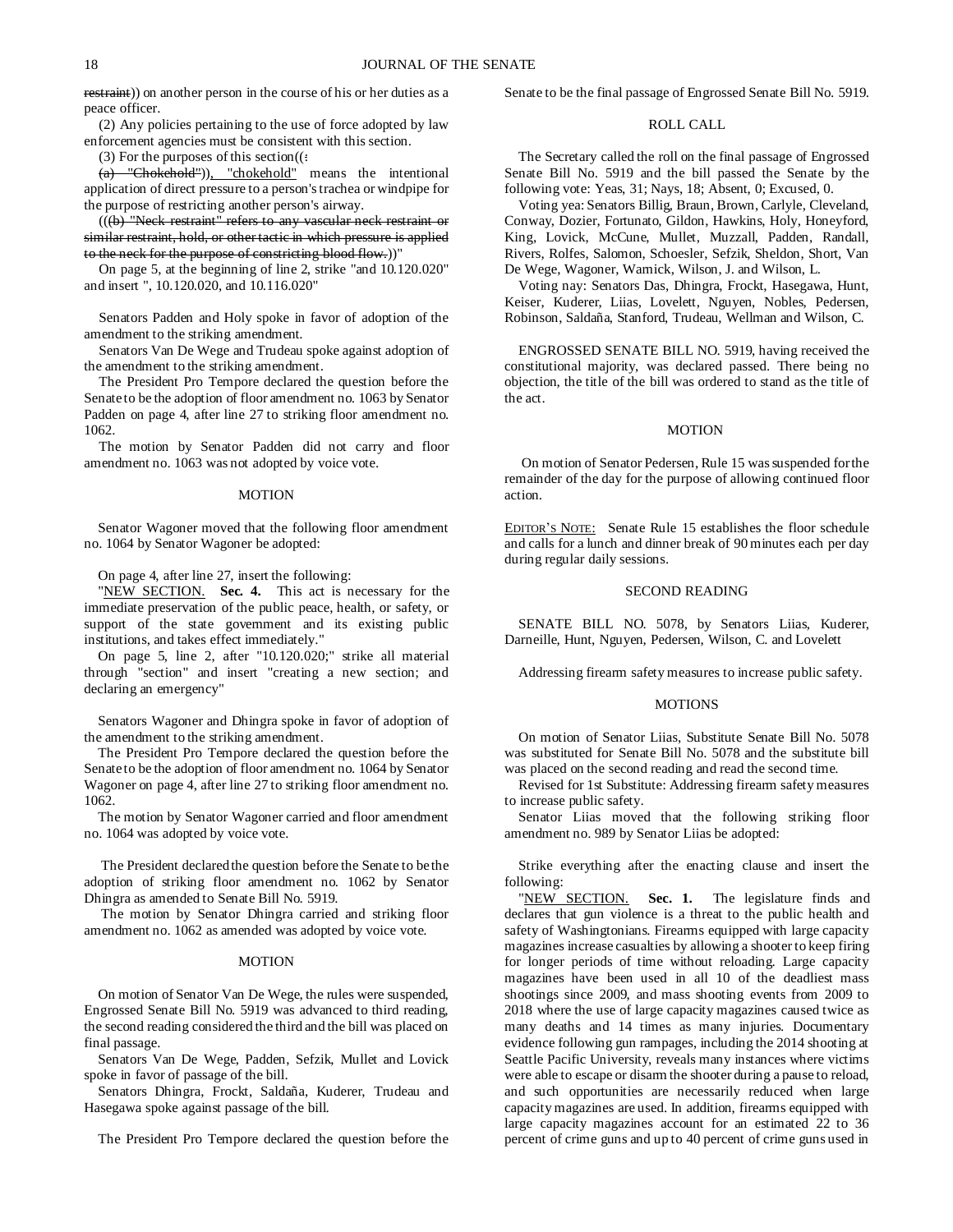serious violent crimes. Based on this evidence, and on studies showing that mass shooting fatalities declined during the 10-year period when the federal assault weapon and large capacity magazine ban was in effect, the legislature finds that restricting the sale, manufacture, and distribution of large capacity magazines is likely to reduce gun deaths and injuries. The legislature further finds that this is a well-calibrated policy based on evidence that magazine capacity limits do not interfere with responsible, lawful self-defense. The legislature further finds that the threats to public safety posed by large capacity magazines are heightened given current conditions. Our country is in the midst of a pandemic, economic recession, social tensions, and reckonings over racial justice. The years 2020 and 2021 have seen a sharp increase in gun sales and gun violence, as well as fears over gun violence and incidents of armed intimidation. In this volatile atmosphere, the legislature declares that it is time to enhance public health and safety by limiting the sale of large capacity magazines. The legislature intends to limit the prospective sale of large capacity magazines, while allowing existing legal owners to retain the large capacity magazines they currently own.

**Sec. 2.** RCW 9.41.010 and 2021 c 215 s 93 are each amended to read as follows:

Unless the context clearly requires otherwise, the definitions in this section apply throughout this chapter.

(1) "Antique firearm" means a firearm or replica of a firearm not designed or redesigned for using rim fire or conventional center fire ignition with fixed ammunition and manufactured in or before 1898, including any matchlock, flintlock, percussion cap, or similar type of ignition system and also any firearm using fixed ammunition manufactured in or before 1898, for which ammunition is no longer manufactured in the United States and is not readily available in the ordinary channels of commercial trade.

(2) "Barrel length" means the distance from the bolt face of a closed action down the length of the axis of the bore to the crown of the muzzle, or in the case of a barrel with attachments to the end of any legal device permanently attached to the end of the muzzle.

(3) "Bump-fire stock" means a butt stock designed to be attached to a semiautomatic firearm with the effect of increasing the rate of fire achievable with the semiautomatic firearm to that of a fully automatic firearm by using the energy from the recoil of the firearm to generate reciprocating action that facilitates repeated activation of the trigger.

(4) "Crime of violence" means:

(a) Any of the following felonies, as now existing or hereafter amended: Any felony defined under any law as a class A felony or an attempt to commit a class A felony, criminal solicitation of or criminal conspiracy to commit a class A felony, manslaughter in the first degree, manslaughter in the second degree, indecent liberties if committed by forcible compulsion, kidnapping in the second degree, arson in the second degree, assault in the second degree, assault of a child in the second degree, extortion in the first degree, burglary in the second degree, residential burglary, and robbery in the second degree;

(b) Any conviction for a felony offense in effect at any time prior to June 6, 1996, which is comparable to a felony classified as a crime of violence in (a) of this subsection; and

(c) Any federal or out-of-state conviction for an offense comparable to a felony classified as a crime of violence under (a) or (b) of this subsection.

(5) "Curio or relic" has the same meaning as provided in 27 C.F.R. Sec. 478.11.

(6) "Dealer" means a person engaged in the business of selling

firearms at wholesale or retail who has, or is required to have, a federal firearms license under 18 U.S.C. Sec. 923(a). A person who does not have, and is not required to have, a federal firearms license under 18 U.S.C. Sec. 923(a), is not a dealer if that person makes only occasional sales, exchanges, or purchases of firearms for the enhancement of a personal collection or for a hobby, or sells all or part of his or her personal collection of firearms.

(7) "Family or household member" has the same meaning as in RCW 7.105.010.

(8) "Felony" means any felony offense under the laws of this state or any federal or out-of-state offense comparable to a felony offense under the laws of this state.

(9) "Felony firearm offender" means a person who has previously been convicted or found not guilty by reason of insanity in this state of any felony firearm offense. A person is not a felony firearm offender under this chapter if any and all qualifying offenses have been the subject of an expungement, pardon, annulment, certificate, or rehabilitation, or other equivalent procedure based on a finding of the rehabilitation of the person convicted or a pardon, annulment, or other equivalent procedure based on a finding of innocence.

(10) "Felony firearm offense" means:

(a) Any felony offense that is a violation of this chapter;

(b) A violation of RCW 9A.36.045;

(c) A violation of RCW 9A.56.300;

(d) A violation of RCW 9A.56.310;

(e) Any felony offense if the offender was armed with a firearm in the commission of the offense.

(11) "Firearm" means a weapon or device from which a projectile or projectiles may be fired by an explosive such as gunpowder. "Firearm" does not include a flare gun or other pyrotechnic visual distress signaling device, or a powder-actuated tool or other device designed solely to be used for construction purposes.

(12) "Gun" has the same meaning as firearm.

(13) "Intimate partner" has the same meaning as provided in RCW 7.105.010.

(14) "Law enforcement officer" includes a general authority Washington peace officer as defined in RCW 10.93.020, or a specially commissioned Washington peace officer as defined in RCW 10.93.020. "Law enforcement officer" also includes a limited authority Washington peace officer as defined in RCW 10.93.020 if such officer is duly authorized by his or her employer to carry a concealed pistol.

(15) "Lawful permanent resident" has the same meaning afforded a person "lawfully admitted for permanent residence" in 8 U.S.C. Sec. 1101(a)(20).

(16) "Licensed collector" means a person who is federally licensed under 18 U.S.C. Sec. 923(b).

(17) "Licensed dealer" means a person who is federally licensed under 18 U.S.C. Sec. 923(a).

(18) "Loaded" means:

(a) There is a cartridge in the chamber of the firearm;

(b) Cartridges are in a clip that is locked in place in the firearm; (c) There is a cartridge in the cylinder of the firearm, if the firearm is a revolver;

(d) There is a cartridge in the tube or magazine that is inserted in the action; or

(e) There is a ball in the barrel and the firearm is capped or primed if the firearm is a muzzle loader.

(19) "Machine gun" means any firearm known as a machine gun, mechanical rifle, submachine gun, or any other mechanism or instrument not requiring that the trigger be pressed for each shot and having a reservoir clip, disc, drum, belt, or other separable mechanical device for storing, carrying, or supplying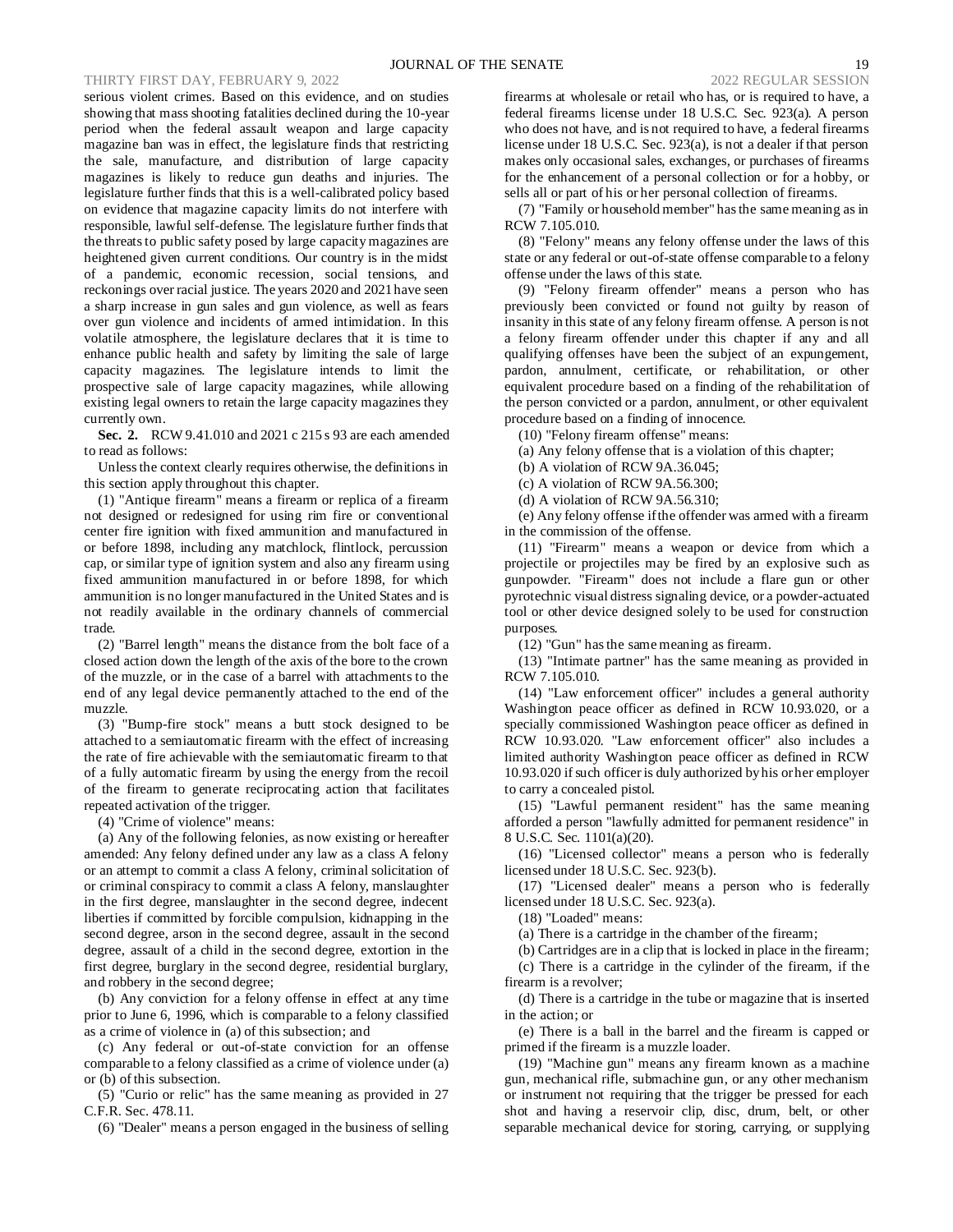ammunition which can be loaded into the firearm, mechanism, or instrument, and fired therefrom at the rate of five or more shots per second.

(20) "Manufacture" means, with respect to a firearm or large capacity magazine, the fabrication or construction of a firearm or large capacity magazine.

(21) "Nonimmigrant alien" means a person defined as such in 8 U.S.C. Sec. 1101(a)(15).

(22) "Person" means any individual, corporation, company, association, firm, partnership, club, organization, society, joint stock company, or other legal entity.

(23) "Pistol" means any firearm with a barrel less than  $((s$ **ixteen**)) 16 inches in length, or is designed to be held and fired by the use of a single hand.

(24) "Rifle" means a weapon designed or redesigned, made or remade, and intended to be fired from the shoulder and designed or redesigned, made or remade, and intended to use the energy of the explosive in a fixed metallic cartridge to fire only a single projectile through a rifled bore for each single pull of the trigger.

(25) "Sale" and "sell" mean the actual approval of the delivery of a firearm in consideration of payment or promise of payment.

(26) "Secure gun storage" means:

(a) A locked box, gun safe, or other secure locked storage space that is designed to prevent unauthorized use or discharge of a firearm; and

(b) The act of keeping an unloaded firearm stored by such means.

(27) "Semiautomatic assault rifle" means any rifle which utilizes a portion of the energy of a firing cartridge to extract the fired cartridge case and chamber the next round, and which requires a separate pull of the trigger to fire each cartridge.

"Semiautomatic assault rifle" does not include antique firearms, any firearm that has been made permanently inoperable, or any firearm that is manually operated by bolt, pump, lever, or slide action.

(28) "Serious offense" means any of the following felonies or a felony attempt to commit any of the following felonies, as now existing or hereafter amended:

(a) Any crime of violence;

(b) Any felony violation of the uniform controlled substances act, chapter 69.50 RCW, that is classified as a class B felony or that has a maximum term of imprisonment of at least  $((ten))$  10 years;

(c) Child molestation in the second degree;

(d) Incest when committed against a child under age  $((f<sub>outteen</sub>))$  14;

(e) Indecent liberties;

(f) Leading organized crime;

(g) Promoting prostitution in the first degree;

(h) Rape in the third degree;

(i) Drive-by shooting;

(j) Sexual exploitation;

(k) Vehicular assault, when caused by the operation or driving of a vehicle by a person while under the influence of intoxicating liquor or any drug or by the operation or driving of a vehicle in a reckless manner;

(l) Vehicular homicide, when proximately caused by the driving of any vehicle by any person while under the influence of intoxicating liquor or any drug as defined by RCW 46.61.502, or by the operation of any vehicle in a reckless manner;

(m) Any other class B felony offense with a finding of sexual motivation, as "sexual motivation" is defined under RCW 9.94A.030;

(n) Any other felony with a deadly weapon verdict under RCW 9.94A.825;

(o) Any felony offense in effect at any time prior to June 6,

1996, that is comparable to a serious offense, or any federal or out-of-state conviction for an offense that under the laws of this state would be a felony classified as a serious offense; or

(p) Any felony conviction under RCW 9.41.115.

(29) "Short-barreled rifle" means a rifle having one or more barrels less than  $((\text{sixteen}))$  16 inches in length and any weapon made from a rifle by any means of modification if such modified weapon has an overall length of less than  $((\text{twenty-six}))$  26 inches.

(30) "Short-barreled shotgun" means a shotgun having one or more barrels less than ((eighteen)) 18 inches in length and any weapon made from a shotgun by any means of modification if such modified weapon has an overall length of less than ((twenty $s$ ix)) 26 inches.

(31) "Shotgun" means a weapon with one or more barrels, designed or redesigned, made or remade, and intended to be fired from the shoulder and designed or redesigned, made or remade, and intended to use the energy of the explosive in a fixed shotgun shell to fire through a smooth bore either a number of ball shot or a single projectile for each single pull of the trigger.

(32) "Transfer" means the intended delivery of a firearm to another person without consideration of payment or promise of payment including, but not limited to, gifts and loans. "Transfer" does not include the delivery of a firearm owned or leased by an entity licensed or qualified to do business in the state of Washington to, or return of such a firearm by, any of that entity's employees or agents, defined to include volunteers participating in an honor guard, for lawful purposes in the ordinary course of business.

(33) "Undetectable firearm" means any firearm that is not as detectable as 3.7 ounces of 17-4 PH stainless steel by walkthrough metal detectors or magnetometers commonly used at airports or any firearm where the barrel, the slide or cylinder, or the frame or receiver of the firearm would not generate an image that accurately depicts the shape of the part when examined by the types of X-ray machines commonly used at airports.

(34) "Unlicensed person" means any person who is not a licensed dealer under this chapter.

(35) "Untraceable firearm" means any firearm manufactured after July 1, 2019, that is not an antique firearm and that cannot be traced by law enforcement by means of a serial number affixed to the firearm by a federally licensed manufacturer or importer.

(36) "Large capacity magazine" means an ammunition feeding device with the capacity to accept more than 10 rounds of ammunition, or any conversion kit, part, or combination of parts, from which such a device can be assembled if those parts are in possession of or under the control of the same person, but shall not be construed to include any of the following:

(a) An ammunition feeding device that has been permanently altered so that it cannot accommodate more than 10 rounds of ammunition;

(b) A 22 caliber tube ammunition feeding device; or

(c) A tubular magazine that is contained in a lever-action firearm.

(37) "Distribute" means to give out, provide, make available, or deliver a firearm or large capacity magazine to any person in this state, with or without consideration, whether the distributor is in-state or out-of-state. "Distribute" includes, but is not limited to, filling orders placed in this state, online or otherwise. "Distribute" also includes causing a firearm or large capacity magazine to be delivered in this state.

(38) "Import" means to move, transport, or receive an item from a place outside the territorial limits of the state of Washington to a place inside the territorial limits of the state of Washington.

NEW SECTION. **Sec. 3.** A new section is added to chapter 9.41 RCW to read as follows: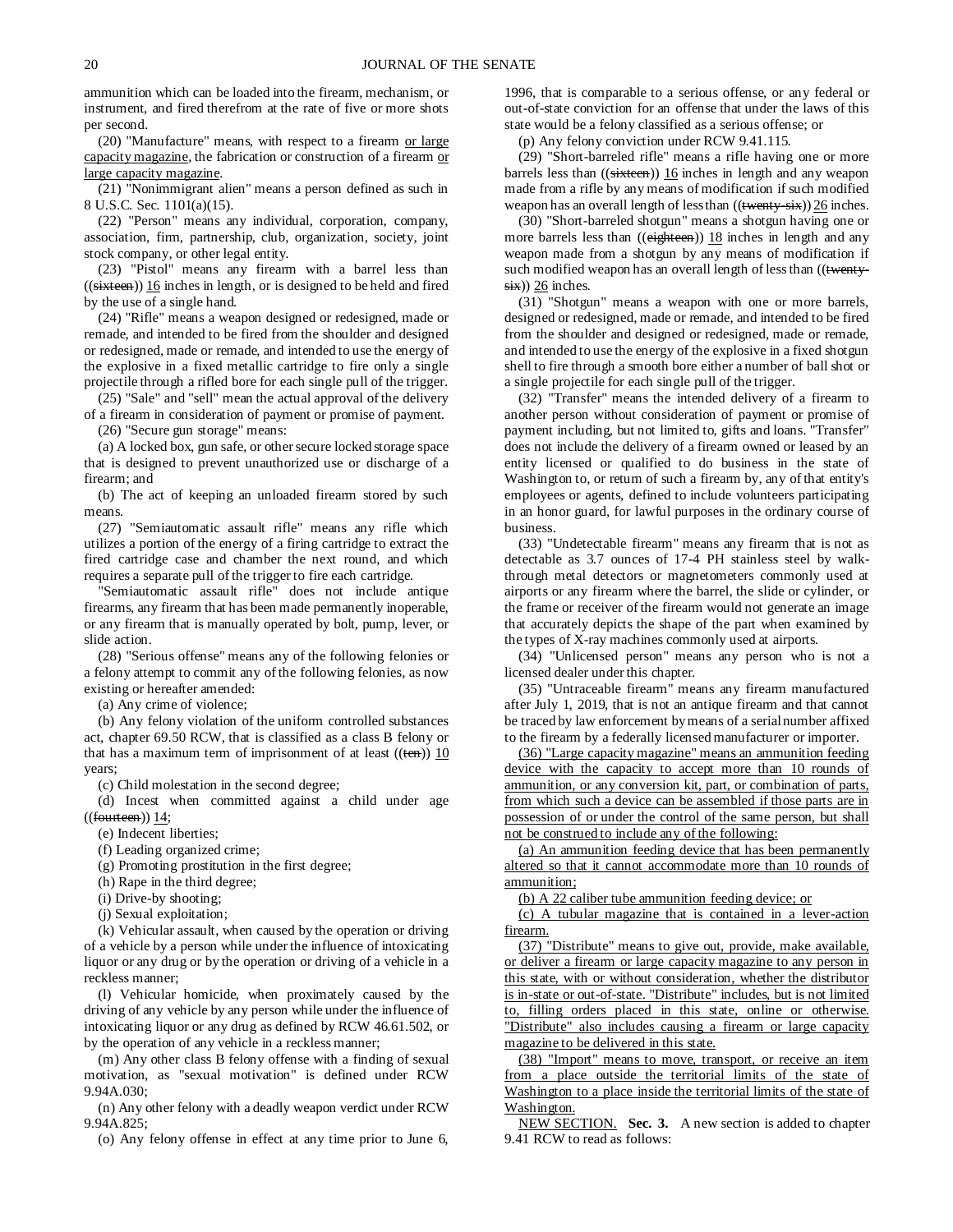(1) No person in this state may manufacture, import, distribute, sell, or offer for sale any large capacity magazine, except as authorized in this section.

(2) Subsection (1) of this section does not apply to any of the following:

(a) The manufacture, importation, distribution, offer for sale, or sale of a large capacity magazine by a licensed firearms manufacturer for the purposes of sale to any branch of the armed forces of the United States or the state of Washington, or to a law enforcement agency in this state for use by that agency or its employees for law enforcement purposes;

(b) The importation, distribution, offer for sale, or sale of a large capacity magazine by a dealer that is properly licensed under federal and state law for the purpose of sale to any branch of the armed forces of the United States or the state of Washington, or to a law enforcement agency in this state for use by that agency or its employees for law enforcement purposes;

(c) The distribution, offer for sale, or sale of a large capacity magazine to or by a dealer that is properly licensed under federal and state law where the dealer acquires the large capacity magazine from a person legally authorized to possess or transfer the large capacity magazine for the purpose of selling or transferring the large capacity magazine to a person who does not reside in this state.

(3) A person who violates this section is guilty of a gross misdemeanor punishable under chapter 9A.20 RCW.

NEW SECTION. **Sec. 4.** A new section is added to chapter 9.41 RCW to read as follows:

Distributing, selling, offering for sale, or facilitating the sale, distribution, or transfer of a large capacity magazine online is an unfair or deceptive act or practice or unfair method of competition in the conduct of trade or commerce for purposes of the consumer protection act, chapter 19.86 RCW.

NEW SECTION. **Sec. 5.** If any provision of this act or its application to any person or circumstance is held invalid, the remainder of the act or the application of the provision to other persons or circumstances is not affected.

NEW SECTION. **Sec. 6.** This act takes effect July 1, 2022."

On page 1, line 1 of the title, after "Relating to" strike the remainder of the title and insert "establishing firearms-related safety measures to increase public safety by prohibiting the manufacture, importation, distribution, selling, and offering for sale of large capacity magazines, and by providing limited exemptions applicable to licensed firearms manufacturers and dealers for purposes of sale to armed forces branches and law enforcement agencies for purposes of sale or transfer outside the state; amending RCW 9.41.010; adding new sections to chapter 9.41 RCW; creating a new section; prescribing penalties; and providing an effective date."

#### MOTION

Senator Fortunato moved that the following floor amendment no. 1036 by Senator Fortunato be adopted:

On page 1, line 5, after "with" strike "large" and insert "regular" On page 1, line 7, after "reloading." strike "Large" and insert "Regular"

On page 1, line 9, after "of" strike "large" and insert "regular" On page 1, line 14, after "when" strike "large" and insert "regular"

On page 1, at the beginning of line 16, strike "large" and insert "regular"

On page 1, line 20, after "and" strike "large" and insert "regular"

On page 1, line 22, after "of" strike "large" and insert "regular" On page 1, at the beginning of line 27, strike "large" and insert "regular"

On page 2, line 1, after "of" strike "large" and insert "regular" On page 2, line 3, after "of" strike "large" and insert "regular" On page 2, line 4, after "the" strike "large" and insert "regular" On page 4, line 37, after "or" strike "large" and insert "regular" On page 4, at the beginning of line 39, strike "large" and insert "regular"

On page 7, line 16, after "(36) "" strike "Large" and insert "Regular"

On page 7, line 29, after "or" strike "large" and insert "regular" On page 7, line 33, after "or" strike "large" and insert "regular" On page 8, line 2, after "any" strike "large" and insert "regular" On page 8, line 7, after "of a" strike "large" and insert "regular" On page 8, at the beginning of line 13, strike "large" and insert "regular"

On page 8, line 18, after "of a" strike "large" and insert "regular"

On page 8, line 20, after "acquires the" strike "large" and insert "regular"

On page 8, line 21, after "the" strike "large" and insert "regular" On page 8, at the beginning of line 23, strike "large" and insert "regular"

On page 8, line 30, after "of a" strike "large" and insert "regular"

On page 9, line 6, after "of" strike "large" and insert "regular"

Senator Fortunato spoke in favor of adoption of the amendment to the striking amendment.

Senator Dhingra spoke against adoption of the amendment to the striking amendment.

The President Pro Tempore declared the question before the Senate to be the adoption of floor amendment no. 1036 by Senator Fortunato on page 1, line 5 to striking floor amendment no. 989.

The motion by Senator Fortunato did not carry and floor amendment no. 1036 was not adopted by voice vote.

## MOTION

Senator Fortunato moved that the following floor amendment no. 1001 by Senator Fortunato be adopted:

On page 7, line 17, after "than" strike " $10$ " and insert " $30$ " On page 7, line 23, after "than" strike "10" and insert "30"

Senator Fortunato spoke in favor of adoption of the amendment to the striking amendment.

Senator Liias spoke against adoption of the amendment to the striking amendment.

The President Pro Tempore declared the question before the Senate to be the adoption of floor amendment no. 1001 by Senator Fortunato on page 7, line 17 to striking floor amendment no. 989.

The motion by Senator Fortunato did not carry and floor amendment no. 1001 was not adopted by voice vote.

## **MOTION**

Senator Fortunato moved that the following floor amendment no. 1002 by Senator Fortunato be adopted:

On page 7, line 17, after "than" strike " $10$ " and insert " $21$ " On page 7, line 23, after "than" strike " $10$ " and insert " $21$ "

Senator Fortunato spoke in favor of adoption of the amendment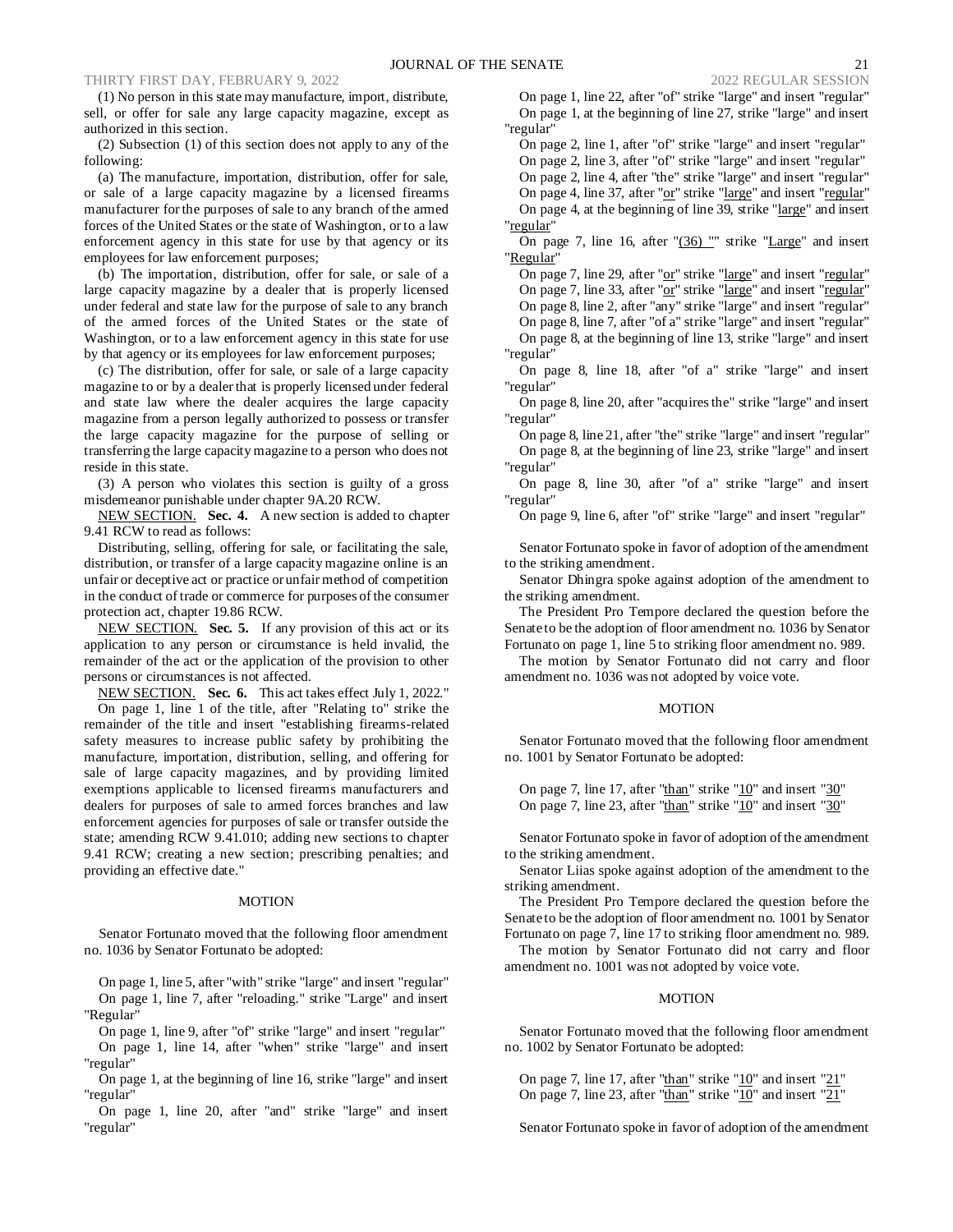to the striking amendment.

Senator Liias spoke against adoption of the amendment to the striking amendment.

The President Pro Tempore declared the question before the Senate to be the adoption of floor amendment no. 1002 by Senator Fortunato on page 7, line 17 to striking floor amendment no. 989.

The motion by Senator Fortunato did not carry and floor amendment no. 1002 was not adopted by voice vote.

#### MOTION

Senator Fortunato moved that the following floor amendment no. 1035 by Senator Fortunato be adopted:

On page 7, line 17, after "than" strike " $10$ " and insert " $17$ " On page 7, line 23, after " $t$ han" strike " $10$ " and insert " $17$ "

Senator Fortunato spoke in favor of adoption of the amendment to the striking amendment.

Senator Dhingra spoke against adoption of the amendment to the striking amendment.

The President Pro Tempore declared the question before the Senate to be the adoption of floor amendment no. 1035 by Senator Fortunato on page 7, line 17 to striking floor amendment no. 989.

The motion by Senator Fortunato did not carry and floor amendment no. 1035 was not adopted by voice vote.

## WITHDRAWAL OF AMENDMENT

On motion of Senator Fortunato and without objection, floor amendment no. 1003 by Senator Fortunato on page 7, line 17 to striking floor amendment no. 989 was withdrawn.

## MOTION

Senator McCune moved that the following floor amendment no. 1000 by Senator McCune be adopted:

On page 7, line 34, after "state." insert ""Distribute" does not include transfers of large capacity magazines between family members."

Senator McCune spoke in favor of adoption of the amendment to the striking amendment.

Senator Liias spoke against adoption of the amendment to the striking amendment.

The President Pro Tempore declared the question before the Senate to be the adoption of floor amendment no. 1000 by Senator McCune on page 7, line 34 to striking floor amendment no. 989.

The motion by Senator McCune did not carry and floor amendment no. 1000 was not adopted by voice vote.

#### MOTION

Senator Fortunato moved that the following floor amendment no. 1004 by Senator Fortunato be adopted:

On page 7, line 34, after "state." insert ""Distribute" does not include transfers of large capacity magazines between individuals when one of the individuals transferring the large capacity magazine holds a valid concealed pistol license under chapter 9.41 RCW."

Senator Fortunato spoke in favor of adoption of the amendment to the striking amendment.

Senator Dhingra spoke against adoption of the amendment to

the striking amendment.

The President declared the question before the Senate to be the adoption of floor amendment no. 1004 by Senator Fortunato on page 7, line 34 to striking floor amendment no. 989.

The motion by Senator Fortunato did not carry and floor amendment no. 1004 was not adopted by voice vote.

## MOTION

Senator Fortunato moved that the following floor amendment no. 1005 by Senator Fortunato be adopted:

On page 7, line 34, after "state." insert ""Distribute" does not include transfers of large capacity magazines between individuals when one of the individuals transferring the large capacity magazine is a certified weapons training instructor or range safety officer."

Senator Fortunato spoke in favor of adoption of the amendment to the striking amendment.

Senator Dhingra spoke against adoption of the amendment to the striking amendment.

The President Pro Tempore declared the question before the Senate to be the adoption of floor amendment no. 1005 by Senator Fortunato on page 7, line 34 to striking floor amendment no. 989.

The motion by Senator Fortunato did not carry and floor amendment no. 1005 was not adopted by voice vote.

#### MOTION

Senator Fortunato moved that the following floor amendment no. 1006 by Senator Fortunato be adopted:

On page 7, line 34, after "state." insert ""Distribute" does not include transfers of large capacity magazines between individuals when one of the individuals transferring the large capacity magazine is employed as a private security guard or armed private investigator."

Senator Fortunato spoke in favor of adoption of the amendment to the striking amendment.

Senators Dhingra and Liias spoke against adoption of the amendment to the striking amendment.

The President declared the question before the Senate to be the adoption of floor amendment no. 1006 by Senator Fortunato on page 7, line 34 to striking floor amendment no. 989.

The motion by Senator Fortunato failed and floor amendment no. 1006 was not adopted by voice vote.

## WITHDRAWAL OF AMENDMENT

On motion of Senator Fortunato and without objection, floor amendment no. 1007 by Senator Fortunato on page 7, line 34 to striking floor amendment no. 989 was withdrawn.

## WITHDRAWAL OF AMENDMENT

On motion of Senator Fortunato and without objection, floor amendment no. 1008 by Senator Fortunato on page 7, line 34 to striking floor amendment no. 989 was withdrawn.

#### MOTION

Senator Wagoner moved that the following floor amendment no. 1028 by Senator Wagoner be adopted: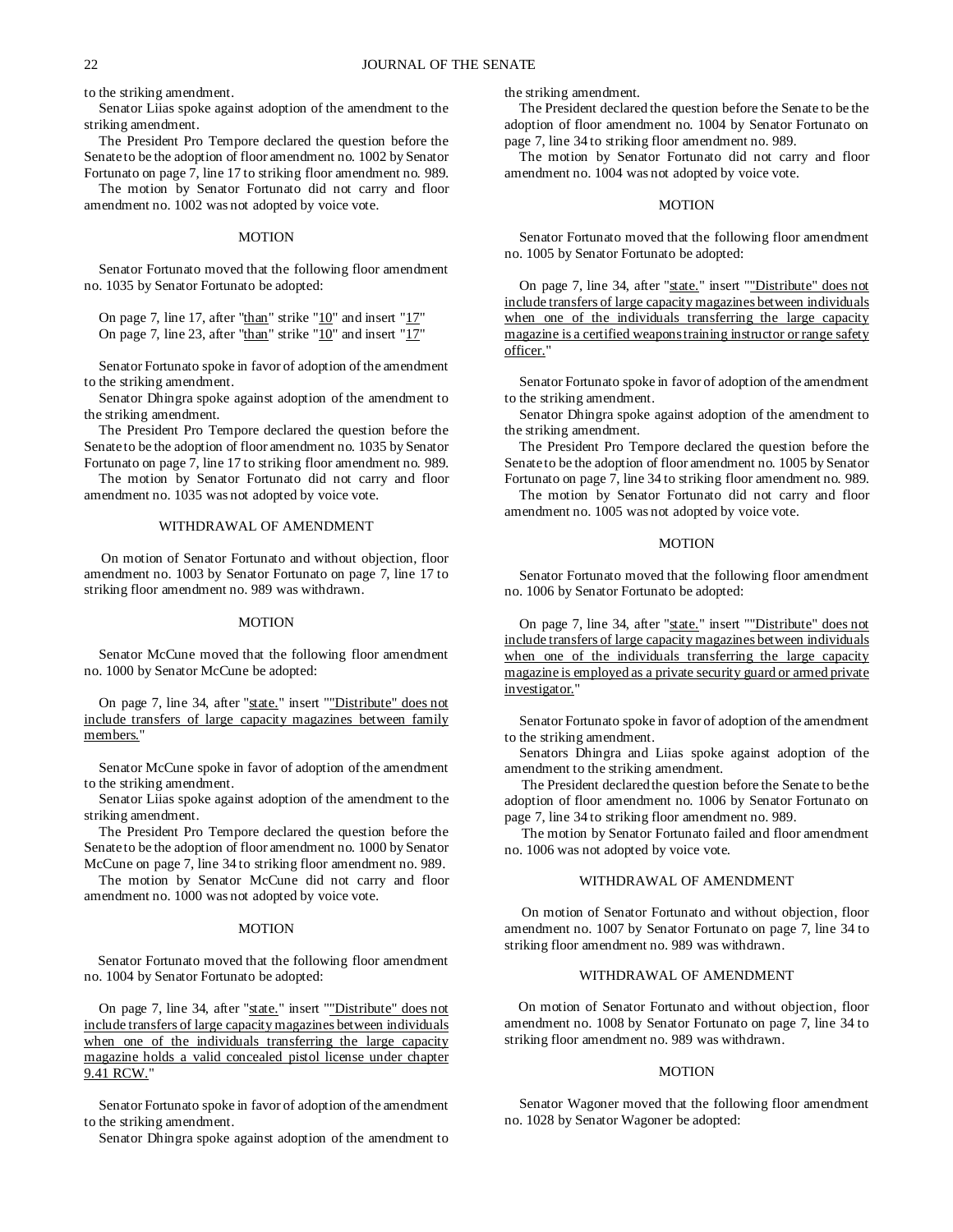On page 7, line 37, after "Washington." insert ""Import" does not mean situations where an individual possesses a large capacity magazine when departing from, and returning to, Washington state, so long as the individual is returning to Washington in possession of the same large capacity magazine the individual transported out of state."

Senators Wagoner and Dhingra spoke in favor of adoption of the amendment to the striking amendment.

The President Pro Tempore declared the question before the Senate to be the adoption of floor amendment no. 1028 by Senator Wagoner on page 7, line 37 to striking floor amendment no. 989.

The motion by Senator Wagoner carried and floor amendment no. 1028 was adopted by voice vote.

## **MOTION**

Senator Fortunato moved that the following floor amendment no. 1009 by Senator Fortunato be adopted:

On page 8, line 1, after "may" insert "intentionally" On page 8, line 25, after "section" insert "with criminal intent" On page 8, line 30, after "online" insert "with criminal intent"

Senator Fortunato spoke in favor of adoption of the amendment to the striking amendment.

Senator Dhingra spoke against adoption of the amendment to the striking amendment.

The President Pro Tempore declared the question before the Senate to be the adoption of floor amendment no. 1009 by Senator Fortunato on page 8, line 1 to striking floor amendment no. 989.

The motion by Senator Fortunato did not carry and floor amendment no. 1009 was not adopted by voice vote.

#### MOTION

Senator Short moved that the following floor amendment no. 999 by Senator Short be adopted:

On page 8, line 24, after "state" insert ";

(d) Shooting range and facility operators and firearms training instructors that make large capacity magazines available for temporary use by clients at a shooting range or facility"

Senators Short and Dhingra spoke in favor of adoption of the amendment to the striking amendment.

The President Pro Tempore declared the question before the Senate to be the adoption of floor amendment no. 999 by Senator Short on page 8, line 24 to striking floor amendment no. 989.

The motion by Senator Short did not carry and floor amendment no. 999 was not adopted by voice vote.

#### MOTION

Senator Wagoner moved that the following floor amendment no. 1029 by Senator Wagoner be adopted:

On page 8, line 24, after "state" insert ";

(d) Members of the United States armed forces under permanent change of station orders to Washington state, who are exempt from the prohibition on importation of large capacity magazines for magazines that were in their possession prior to their arrival in Washington"

Senators Wagoner and Fortunato spoke in favor of adoption of

the amendment to the striking amendment.

Senator Dhingra spoke against adoption of the amendment to the striking amendment.

The President Pro Tempore declared the question before the Senate to be the adoption of floor amendment no. 1029 by Senator Wagoner on page 8, line 24 to striking floor amendment no. 989.

The motion by Senator Wagoner did not carry and floor amendment no. 1029 was not adopted by voice vote.

## WITHDRAWAL OF AMENDMENT

On motion of Senator Wagoner and without objection, floor amendment no. 1030 by Senator Wagoner on page 8, line 24 to striking floor amendment no. 989 was withdrawn.

#### MOTION

Senator Fortunato moved that the following floor amendment no. 1037 by Senator Fortunato be adopted:

On page 8, line 24, after "state" insert ";

(d) Any large capacity magazine in the inventory of a retail establishment as of the effective date of this section, which is exempt from the prohibition on distribution, sale, and offer for sale for one year after the effective date of this section. Inventory may be proven by purchase agreement, receipts, and photographic or video evidence of inventory"

Senator Fortunato spoke in favor of adoption of the amendment to the striking amendment.

Senator Liias spoke against adoption of the amendment to the striking amendment.

The President Pro Tempore declared the question before the Senate to be the adoption of floor amendment no. 1037 by Senator Fortunato on page 8, line 24 to striking floor amendment no. 989.

The motion by Senator Fortunato did not carry and floor amendment no. 1037 was not adopted by voice vote.

#### MOTION

Senator Fortunato moved that the following floor amendment no. 1038 by Senator Fortunato be adopted:

On page 8, line 24, after "state" insert ";

(d) Any out-of-state resident holding a valid concealed pistol license from a state recognized by Washington, who is exempt from the prohibition on importing a large capacity magazine for 15 days after his or her arrival in Washington"

Senator Fortunato spoke in favor of adoption of the amendment to the striking amendment.

Senator Dhingra spoke against adoption of the amendment to the striking amendment.

The President Pro Tempore declared the question before the Senate to be the adoption of floor amendment no. 1038 by Senator Fortunato on page 8, line 24 to striking floor amendment no. 989.

The motion by Senator Fortunato did not carry and floor amendment no. 1038 was not adopted by voice vote.

#### **MOTION**

Senator Padden moved that the following floor amendment no. 998 by Senator Padden be adopted:

On page 8, beginning on line 27, strike all of section 4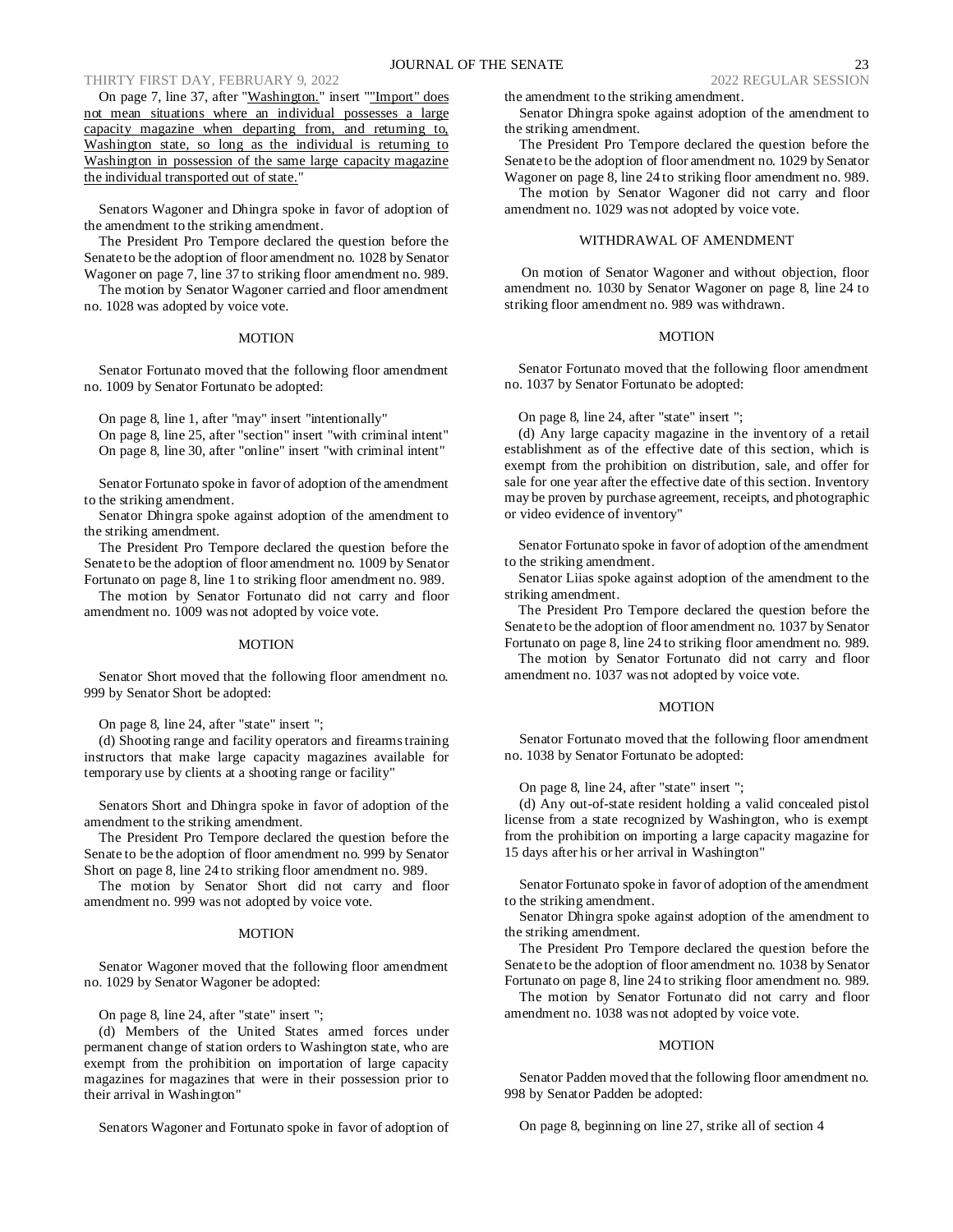Renumber the remaining sections consecutively and correct any internal references accordingly.

On page 9, line 10, after "adding" strike "new sections" and insert "a new section"

Senator Padden spoke in favor of adoption of the amendment to the striking amendment.

Senator Dhingra spoke against adoption of the amendment to the striking amendment.

The President Pro Tempore declared the question before the Senate to be the adoption of floor amendment no. 998 by Senator Padden on page 8, line 27 to striking floor amendment no. 989.

The motion by Senator Padden did not carry and floor amendment no. 998 was not adopted by voice vote.

The President Pro Tempore declared the question before the Senate to be the adoption of striking floor amendment no. 989 by Senator Liias as amended to Substitute House Bill No. 2078.

The motion by Senator Liias carried and striking floor amendment no. 989 as amended was adopted by voice vote.

#### MOTION

On motion of Senator Liias, the rules were suspended, Engrossed Substitute Senate Bill No. 5078 was advanced to third reading, the second reading considered the third and the bill was placed on final passage.

Senators Liias, Kuderer, Frockt and Trudeau spoke in favor of passage of the bill.

Senators Fortunato, Wagoner and Wilson, L. spoke against passage of the bill.

The President Pro Tempore declared the question before the Senate to be the final passage of Engrossed Substitute Senate Bill No. 5078.

#### ROLL CALL

The Secretary called the roll on the final passage of Engrossed Substitute Senate Bill No. 5078 and the bill passed the Senate by the following vote: Yeas, 28; Nays, 20; Absent, 0; Excused, 1.

Voting yea: Senators Billig, Carlyle, Cleveland, Conway, Das, Dhingra, Frockt, Hasegawa, Hunt, Keiser, Kuderer, Liias, Lovelett, Lovick, Mullet, Nguyen, Nobles, Pedersen, Randall, Robinson, Rolfes, Saldaña, Salomon, Stanford, Trudeau, Van De Wege, Wellman and Wilson, C.

Voting nay: Senators Braun, Brown, Dozier, Fortunato, Gildon, Hawkins, Holy, Honeyford, King, McCune, Muzzall, Padden, Schoesler, Sefzik, Sheldon, Short, Wagoner, Warnick, Wilson, J. and Wilson, L.

Excused: Senator Rivers

ENGROSSED SUBSTITUTE SENATE BILL NO. 5078, having received the constitutional majority, was declared passed. There being no objection, the title of the bill was ordered to stand as the title of the act.

## SECOND READING

SENATE BILL NO. 5054, by Senators Padden, Frockt, Conway, McCune and Short

Concerning impaired driving.

The measure was read the second time.

## MOTION

Senator Lovick moved that the following striking floor amendment no. 944 by Senator Lovick be adopted:

Strike everything after the enacting clause and insert the following:

"NEW SECTION. **Sec. 1.** A new section is added to chapter 9.94A RCW to read as follows:

(1) An offender is eligible for the special drug offender sentencing alternative for driving under the influence if the offender:

(a) Does not have a prior conviction under RCW 46.61.520, 46.61.522, 46.61.502(6), or 46.61.504(6); and either

(b) Is convicted of felony driving while under the influence of intoxicating liquor, marijuana, or any drug under RCW 46.61.502(6)(a); or

(c) Is convicted of felony physical control of a vehicle while under the influence of intoxicating liquor or any drug under RCW 46.61.504(6)(a).

(2) A motion for a special drug offender sentencing alternative for driving under the influence may be made by the court, the offender, or the state if the midpoint of the standard sentence range is 26 months or less. If an offender has a higher midpoint, a motion for a special drug offender sentencing alternative for driving under the influence can only be made by joint agreement of the state and offender.

(3) If the sentencing court determines that the offender is eligible for an alternative sentence under this section and that the alternative sentence is appropriate, the court shall waive imposition of a sentence within the standard sentence range and:

(a) Impose a sentence equivalent to a prison-based alternative under RCW 9.94A.662, and subject to the same requirements and restrictions as are established in that section, if the low end of the standard sentence range is greater than 24 months; or

(b) Impose a sentence consisting of a residential treatmentbased alternative consistent with this section if the low end of the standard sentence range is 24 months or less.

(4)(a) To assist the court in making its determination, the court may order the department to complete either a risk assessment report or a substance use disorder screening report as provided in RCW 9.94A.500, or both.

(b) If the court is considering imposing a sentence under the residential substance use disorder treatment-based alternative, the court may order an examination of the offender by the department. The examination shall, at a minimum, address the following issues:

(i) Whether the offender suffers from a substance use disorder;

(ii) Whether effective treatment for the offender's substance use disorder is available from a provider that has been licensed or certified by the department of health; and

(iii) Whether the offender and the community will benefit from the use of the alternative.

(5) An offender who is eligible for a residential treatmentbased alternative under this section shall be sentenced as follows:

(a) If necessary, an indeterminate term of confinement of no more than 30 days in a facility operated, licensed, or utilized under contract, by the county in order to facilitate direct transfer to a residential substance use disorder treatment facility;

(b) Treatment in a residential substance use disorder treatment program licensed or certified by the department of health for a period set by the court up to six months with treatment completion and continued care delivered in accordance with rules established by the department of health. In establishing rules pursuant to this subsection, the department of health must consider criteria established by the American society of addiction medicine;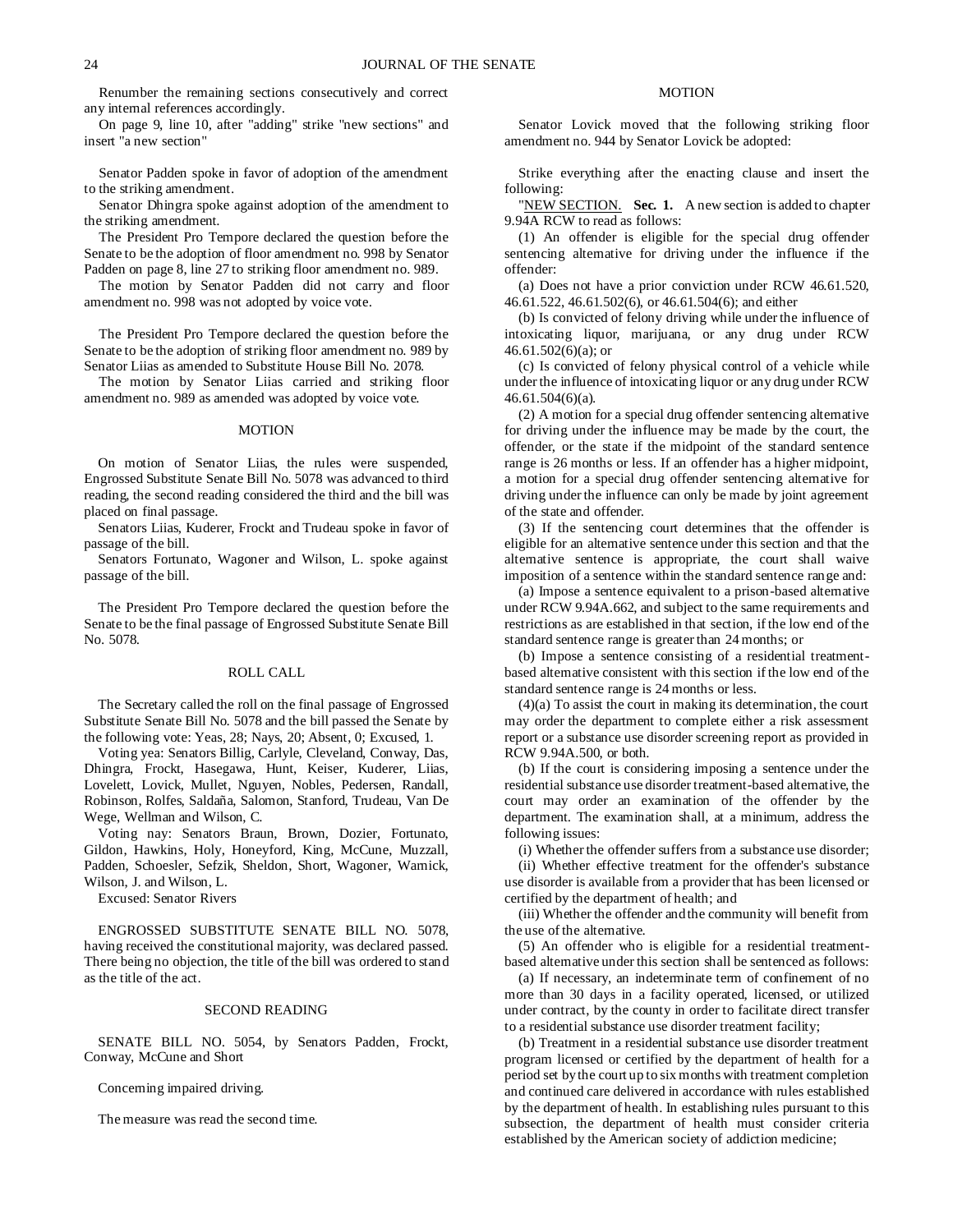(c) Twenty-four months of partial confinement to consist of 12 months work release followed by 12 months of home detention with electronic monitoring; and

(d) Twelve months of community custody.

(6)(a) During any period of partial confinement or community custody, the court shall impose treatment and other conditions as provided in RCW 9.94A.703 or as the court considers appropriate.

(b) The department may impose conditions and sanctions as authorized in RCW 9.94A.704 and 9.94A.737.

(c) The department shall, within available resources, make substance use disorder assessment and treatment services available to the offender.

(d) An offender sentenced to community custody under subsection (3)(a) of this section as part of the prison-based alternative or under subsection (3)(b) of this section as part of the residential treatment-based alternative may be required to pay \$30 per month while on community custody to offset the cost of monitoring for alcohol or controlled substances.

 $(7)(a)$  If the court imposes a sentence under subsection  $(3)(b)$ of this section, the treatment provider must send the treatment plan to the court within 30 days of the offender's arrival to the residential substance use disorder treatment program.

(b) Upon receipt of the plan, the court shall schedule a progress hearing during the period of treatment and schedule a treatment termination hearing for three months before the expiration of the term of community custody.

(c) Before the progress hearing and treatment termination hearing, the treatment provider and the department shall submit written reports to the court and parties regarding the offender's compliance with treatment and monitoring requirements and recommendations regarding termination from treatment.

(8) At a progress hearing or treatment termination hearing, the court may:

(a) Authorize the department to terminate the offender's community custody status on the expiration date determined under subsection (7) of this section;

(b) Continue the hearing to a date before the expiration date of community custody, with or without modifying the conditions of partial confinement or community custody; or

(c) Impose a term of total confinement equal to one-half the midpoint of the standard sentence range, followed by a term of community custody under RCW 9.94A.701.

(9)(a) The court may bring any offender sentenced under subsection  $(3)(a)$  or  $(b)$  of this section back into court at any time on its own initiative to evaluate the offender's progress in treatment or to determine if any violations of the conditions of the sentence have occurred.

(b) If the offender is brought back to court, the court may modify the conditions of partial confinement or community custody or order the offender to serve a term of total confinement within the standard sentence range of the offender's current offense at any time during the period of partial confinement or community custody if the offender violates the conditions or requirements of the sentence or if the offender is failing to make satisfactory progress in treatment.

(c) An offender ordered to serve a term of total confinement under (b) of this subsection shall receive credit for any time previously served in total confinement or residential treatment under this section and shall receive 50 percent credit for any time previously served in partial confinement or community custody under this section.

(10) In serving a term of community custody imposed upon failure to complete, or administrative termination from, the special drug offender sentencing alternative program for driving under the influence under this section, the offender shall receive no credit for time served in community custody prior to termination of the offender's participation in the program.

(11) An offender sentenced under this section shall be subject to all rules relating to earned release time with respect to any period served in total or partial confinement.

(12) Costs of examinations and preparing the recommended service delivery plans under a special drug offender sentencing alternative for driving under the influence may be paid, at the option of the county, from funds provided to the county from the criminal justice treatment account under RCW 71.24.580.

**Sec. 2.** RCW 9.94A.030 and 2021 c 237 s 1 and 2021 c 215 s 97 are each reenacted and amended to read as follows:

Unless the context clearly requires otherwise, the definitions in this section apply throughout this chapter.

(1) "Board" means the indeterminate sentence review board created under chapter 9.95 RCW.

(2) "Collect," or any derivative thereof, "collect and remit," or "collect and deliver," when used with reference to the department, means that the department, either directly or through a collection agreement authorized by RCW 9.94A.760, is responsible for monitoring and enforcing the offender's sentence with regard to the legal financial obligation, receiving payment thereof from the offender, and, consistent with current law, delivering daily the entire payment to the superior court clerk without depositing it in a departmental account.

(3) "Commission" means the sentencing guidelines commission.

(4) "Community corrections officer" means an employee of the department who is responsible for carrying out specific duties in supervision of sentenced offenders and monitoring of sentence conditions.

(5) "Community custody" means that portion of an offender's sentence of confinement in lieu of earned release time or imposed as part of a sentence under this chapter and served in the community subject to controls placed on the offender's movement and activities by the department.

(6) "Community protection zone" means the area within eight hundred eighty feet of the facilities and grounds of a public or private school.

(7) "Community restitution" means compulsory service, without compensation, performed for the benefit of the community by the offender.

(8) "Confinement" means total or partial confinement.

(9) "Conviction" means an adjudication of guilt pursuant to Title 10 or 13 RCW and includes a verdict of guilty, a finding of guilty, and acceptance of a plea of guilty.

(10) "Crime-related prohibition" means an order of a court prohibiting conduct that directly relates to the circumstances of the crime for which the offender has been convicted, and shall not be construed to mean orders directing an offender affirmatively to participate in rehabilitative programs or to otherwise perform affirmative conduct. However, affirmative acts necessary to monitor compliance with the order of a court may be required by the department.

(11) "Criminal history" means the list of a defendant's prior convictions and juvenile adjudications, whether in this state, in federal court, or elsewhere, and any issued certificates of restoration of opportunity pursuant to RCW 9.97.020.

(a) The history shall include, where known, for each conviction (i) whether the defendant has been placed on probation and the length and terms thereof; and (ii) whether the defendant has been incarcerated and the length of incarceration.

(b) A conviction may be removed from a defendant's criminal history only if it is vacated pursuant to RCW 9.96.060,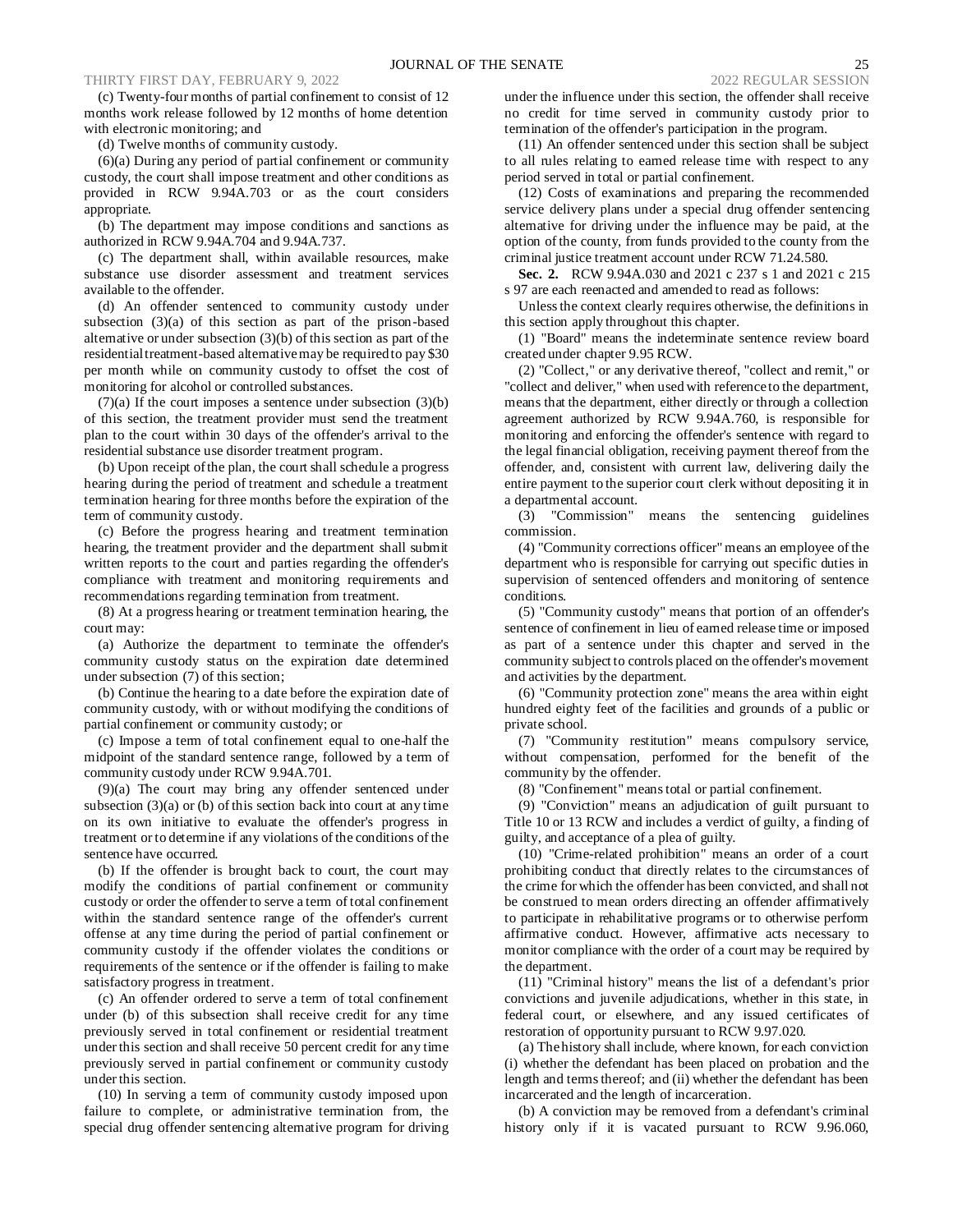9.94A.640, 9.95.240, or a similar out-of-state statute, or if the conviction has been vacated pursuant to a governor's pardon. However, when a defendant is charged with a recidivist offense, "criminal history" includes a vacated prior conviction for the sole purpose of establishing that such vacated prior conviction constitutes an element of the present recidivist offense as provided in RCW 9.94A.640(4)(b) and 9.96.060(7)(c).

(c) The determination of a defendant's criminal history is distinct from the determination of an offender score. A prior conviction that was not included in an offender score calculated pursuant to a former version of the sentencing reform act remains part of the defendant's criminal history.

(12) "Criminal street gang" means any ongoing organization, association, or group of three or more persons, whether formal or informal, having a common name or common identifying sign or symbol, having as one of its primary activities the commission of criminal acts, and whose members or associates individually or collectively engage in or have engaged in a pattern of criminal street gang activity. This definition does not apply to employees engaged in concerted activities for their mutual aid and protection, or to the activities of labor and bona fide nonprofit organizations or their members or agents.

(13) "Criminal street gang associate or member" means any person who actively participates in any criminal street gang and who intentionally promotes, furthers, or assists in any criminal act by the criminal street gang.

(14) "Criminal street gang-related offense" means any felony or misdemeanor offense, whether in this state or elsewhere, that is committed for the benefit of, at the direction of, or in association with any criminal street gang, or is committed with the intent to promote, further, or assist in any criminal conduct by the gang, or is committed for one or more of the following reasons:

(a) To gain admission, prestige, or promotion within the gang;

(b) To increase or maintain the gang's size, membership, prestige, dominance, or control in any geographical area;

(c) To exact revenge or retribution for the gang or any member of the gang;

(d) To obstruct justice, or intimidate or eliminate any witness against the gang or any member of the gang;

(e) To directly or indirectly cause any benefit, aggrandizement, gain, profit, or other advantage for the gang, its reputation, influence, or membership; or

(f) To provide the gang with any advantage in, or any control or dominance over any criminal market sector, including, but not limited to, manufacturing, delivering, or selling any controlled substance (chapter 69.50 RCW); arson (chapter 9A.48 RCW); trafficking in stolen property (chapter 9A.82 RCW); promoting prostitution (chapter 9A.88 RCW); human trafficking (RCW 9A.40.100); promoting commercial sexual abuse of a minor (RCW 9.68A.101); or promoting pornography (chapter 9.68 RCW).

(15) "Day fine" means a fine imposed by the sentencing court that equals the difference between the offender's net daily income and the reasonable obligations that the offender has for the support of the offender and any dependents.

(16) "Day reporting" means a program of enhanced supervision designed to monitor the offender's daily activities and compliance with sentence conditions, and in which the offender is required to report daily to a specific location designated by the department or the sentencing court.

(17) "Department" means the department of corrections.

(18) "Determinate sentence" means a sentence that states with exactitude the number of actual years, months, or days of total confinement, of partial confinement, of community custody, the number of actual hours or days of community restitution work, or dollars or terms of a legal financial obligation. The fact that an offender through earned release can reduce the actual period of confinement shall not affect the classification of the sentence as a determinate sentence.

(19) "Disposable earnings" means that part of the earnings of an offender remaining after the deduction from those earnings of any amount required by law to be withheld. For the purposes of this definition, "earnings" means compensation paid or payable for personal services, whether denominated as wages, salary, commission, bonuses, or otherwise, and, notwithstanding any other provision of law making the payments exempt from garnishment, attachment, or other process to satisfy a courtordered legal financial obligation, specifically includes periodic payments pursuant to pension or retirement programs, or insurance policies of any type, but does not include payments made under Title 50 RCW, except as provided in RCW 50.40.020 and 50.40.050, or Title 74 RCW.

(20)(a) "Domestic violence" has the same meaning as defined in RCW 10.99.020.

(b) "Domestic violence" also means: (i) Physical harm, bodily injury, assault, or the infliction of fear of imminent physical harm, bodily injury, or assault, sexual assault, or stalking, as defined in RCW 9A.46.110, of one intimate partner by another intimate partner as defined in RCW 10.99.020; or (ii) physical harm, bodily injury, assault, or the infliction of fear of imminent physical harm, bodily injury, or assault, sexual assault, or stalking, as defined in RCW 9A.46.110, of one family or household member by another family or household member as defined in RCW 10.99.020.

(21) "Drug offender sentencing alternative" is a sentencing option available to persons convicted of a felony offense who are eligible for the option under RCW 9.94A.660.

(22) "Drug offense" means:

(a) Any felony violation of chapter 69.50 RCW except possession of a controlled substance (RCW 69.50.4013) or forged prescription for a controlled substance (RCW 69.50.403);

(b) Any offense defined as a felony under federal law that relates to the possession, manufacture, distribution, or transportation of a controlled substance; or

(c) Any out-of-state conviction for an offense that under the laws of this state would be a felony classified as a drug offense under (a) of this subsection.

(23) "Earned release" means earned release from confinement as provided in RCW 9.94A.728.

(24) "Electronic monitoring" means tracking the location of an individual through the use of technology that is capable of determining or identifying the monitored individual's presence or absence at a particular location including, but not limited to:

(a) Radio frequency signaling technology, which detects if the monitored individual is or is not at an approved location and notifies the monitoring agency of the time that the monitored individual either leaves the approved location or tampers with or removes the monitoring device; or

(b) Active or passive global positioning system technology, which detects the location of the monitored individual and notifies the monitoring agency of the monitored individual's location and which may also include electronic monitoring with victim notification technology that is capable of notifying a victim or protected party, either directly or through a monitoring agency, if the monitored individual enters within the restricted distance of a victim or protected party, or within the restricted distance of a designated location.

(25) "Escape" means:

(a) Sexually violent predator escape (RCW 9A.76.115), escape in the first degree (RCW 9A.76.110), escape in the second degree (RCW 9A.76.120), willful failure to return from furlough (RCW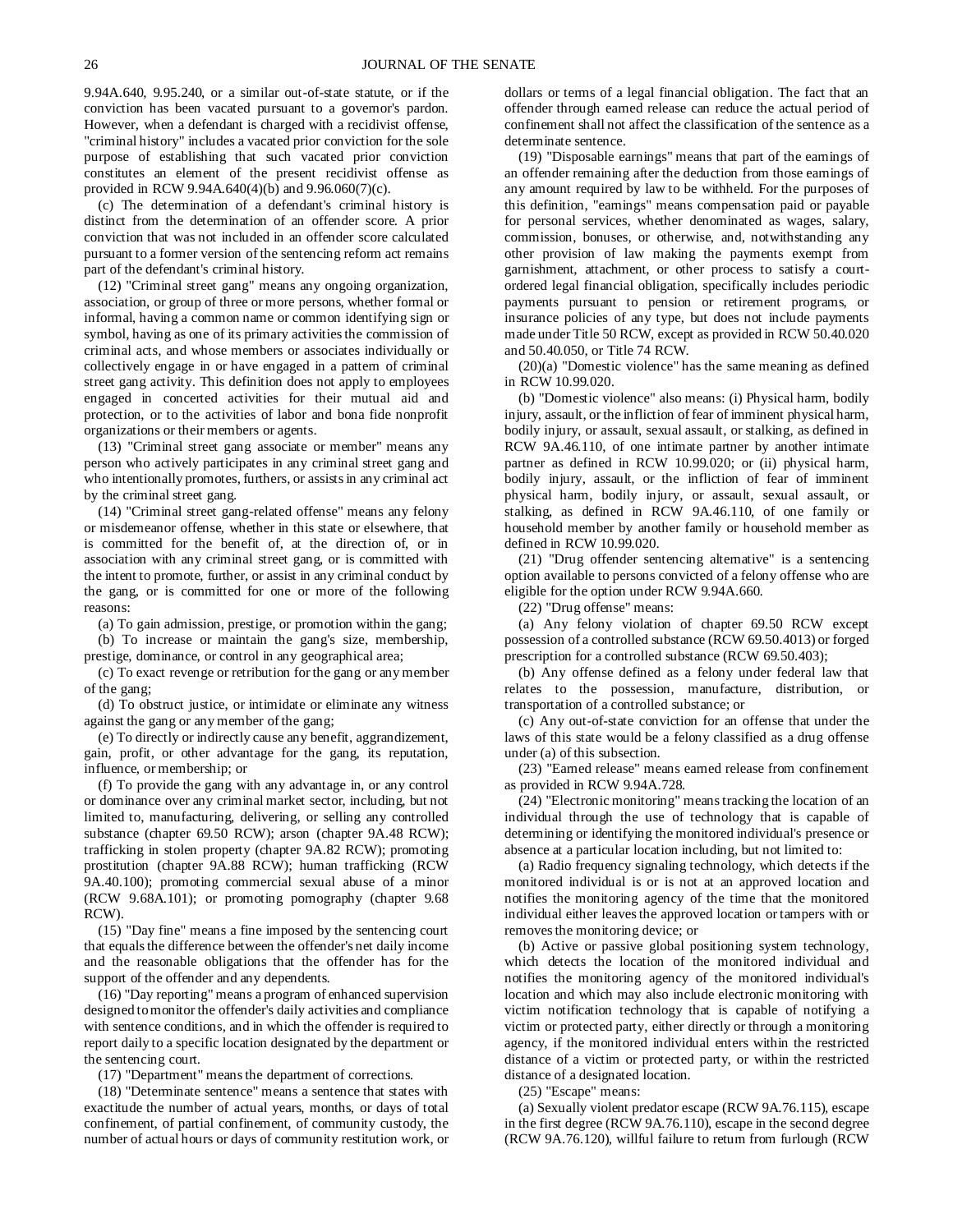72.66.060), willful failure to return from work release (RCW 72.65.070), or willful failure to be available for supervision by the department while in community custody (RCW 72.09.310); or

(b) Any federal or out-of-state conviction for an offense that under the laws of this state would be a felony classified as an escape under (a) of this subsection.

(26) "Felony traffic offense" means:

(a) Vehicular homicide (RCW 46.61.520), vehicular assault (RCW 46.61.522), eluding a police officer (RCW 46.61.024), felony hit-and-run injury-accident (RCW 46.52.020(4)), felony driving while under the influence of intoxicating liquor or any drug (RCW 46.61.502(6)), or felony physical control of a vehicle while under the influence of intoxicating liquor or any drug (RCW 46.61.504(6)); or

(b) Any federal or out-of-state conviction for an offense that under the laws of this state would be a felony classified as a felony traffic offense under (a) of this subsection.

(27) "Fine" means a specific sum of money ordered by the sentencing court to be paid by the offender to the court over a specific period of time.

(28) "First-time offender" means any person who has no prior convictions for a felony and is eligible for the first-time offender waiver under RCW 9.94A.650.

(29) "Home detention" is a subset of electronic monitoring and means a program of partial confinement available to offenders wherein the offender is confined in a private residence twentyfour hours a day, unless an absence from the residence is approved, authorized, or otherwise permitted in the order by the court or other supervising agency that ordered home detention, and the offender is subject to electronic monitoring.

(30) "Homelessness" or "homeless" means a condition where an individual lacks a fixed, regular, and adequate nighttime residence and who has a primary nighttime residence that is:

(a) A supervised, publicly or privately operated shelter designed to provide temporary living accommodations;

(b) A public or private place not designed for, or ordinarily used as, a regular sleeping accommodation for human beings; or

(c) A private residence where the individual stays as a transient invitee.

(31) "Legal financial obligation" means a sum of money that is ordered by a superior court of the state of Washington for legal financial obligations which may include restitution to the victim, statutorily imposed crime victims' compensation fees as assessed pursuant to RCW 7.68.035, court costs, county or interlocal drug funds, court-appointed attorneys' fees, and costs of defense, fines, and any other financial obligation that is assessed to the offender as a result of a felony conviction. Upon conviction for vehicular assault while under the influence of intoxicating liquor or any drug, RCW 46.61.522(1)(b), or vehicular homicide while under the influence of intoxicating liquor or any drug, RCW 46.61.520(1)(a), legal financial obligations may also include payment to a public agency of the expense of an emergency response to the incident resulting in the conviction, subject to RCW 38.52.430.

(32) "Most serious offense" means any of the following felonies or a felony attempt to commit any of the following felonies:

(a) Any felony defined under any law as a class A felony or criminal solicitation of or criminal conspiracy to commit a class A felony;

- (b) Assault in the second degree;
- (c) Assault of a child in the second degree;
- (d) Child molestation in the second degree;
- (e) Controlled substance homicide;
- (f) Extortion in the first degree;

(g) Incest when committed against a child under age fourteen;

- (h) Indecent liberties;
- (i) Kidnapping in the second degree;
- (j) Leading organized crime;
- (k) Manslaughter in the first degree;
- (l) Manslaughter in the second degree; (m) Promoting prostitution in the first degree;
- (n) Rape in the third degree;
- (o) Sexual exploitation;

(p) Vehicular assault, when caused by the operation or driving of a vehicle by a person while under the influence of intoxicating liquor or any drug or by the operation or driving of a vehicle in a reckless manner;

(q) Vehicular homicide, when proximately caused by the driving of any vehicle by any person while under the influence of intoxicating liquor or any drug as defined by RCW 46.61.502, or by the operation of any vehicle in a reckless manner;

(r) Any other class B felony offense with a finding of sexual motivation;

(s) Any other felony with a deadly weapon verdict under RCW 9.94A.825;

(t) Any felony offense in effect at any time prior to December 2, 1993, that is comparable to a most serious offense under this subsection, or any federal or out-of-state conviction for an offense that under the laws of this state would be a felony classified as a most serious offense under this subsection;

(u)(i) A prior conviction for indecent liberties under RCW 9A.44.100(1) (a), (b), and (c), chapter 260, Laws of 1975 1st ex. sess. as it existed until July 1, 1979, RCW 9A.44.100(1) (a), (b), and (c) as it existed from July 1, 1979, until June 11, 1986, and RCW 9A.44.100(1) (a), (b), and (d) as it existed from June 11, 1986, until July 1, 1988;

(ii) A prior conviction for indecent liberties under RCW 9A.44.100(1)(c) as it existed from June 11, 1986, until July 1, 1988, if: (A) The crime was committed against a child under the age of fourteen; or (B) the relationship between the victim and perpetrator is included in the definition of indecent liberties under RCW 9A.44.100 $(1)(c)$  as it existed from July 1, 1988, through July 27, 1997, or RCW 9A.44.100(1) (d) or (e) as it existed from July 25, 1993, through July 27, 1997;

(v) Any out-of-state conviction for a felony offense with a finding of sexual motivation if the minimum sentence imposed was ten years or more; provided that the out-of-state felony offense must be comparable to a felony offense under this title and Title 9A RCW and the out-of-state definition of sexual motivation must be comparable to the definition of sexual motivation contained in this section.

(33) "Nonviolent offense" means an offense which is not a violent offense.

(34) "Offender" means a person who has committed a felony established by state law and is eighteen years of age or older or is less than eighteen years of age but whose case is under superior court jurisdiction under RCW 13.04.030 or has been transferred by the appropriate juvenile court to a criminal court pursuant to RCW 13.40.110. In addition, for the purpose of community custody requirements under this chapter, "offender" also means a misdemeanant or gross misdemeanant probationer ordered by a superior court to probation pursuant to RCW 9.92.060, 9.95.204, or 9.95.210 and supervised by the department pursuant to RCW 9.94A.501 and 9.94A.5011. Throughout this chapter, the terms "offender" and "defendant" are used interchangeably.

(35) "Partial confinement" means confinement for no more than one year in a facility or institution operated or utilized under contract by the state or any other unit of government, or, if home detention, electronic monitoring, or work crew has been ordered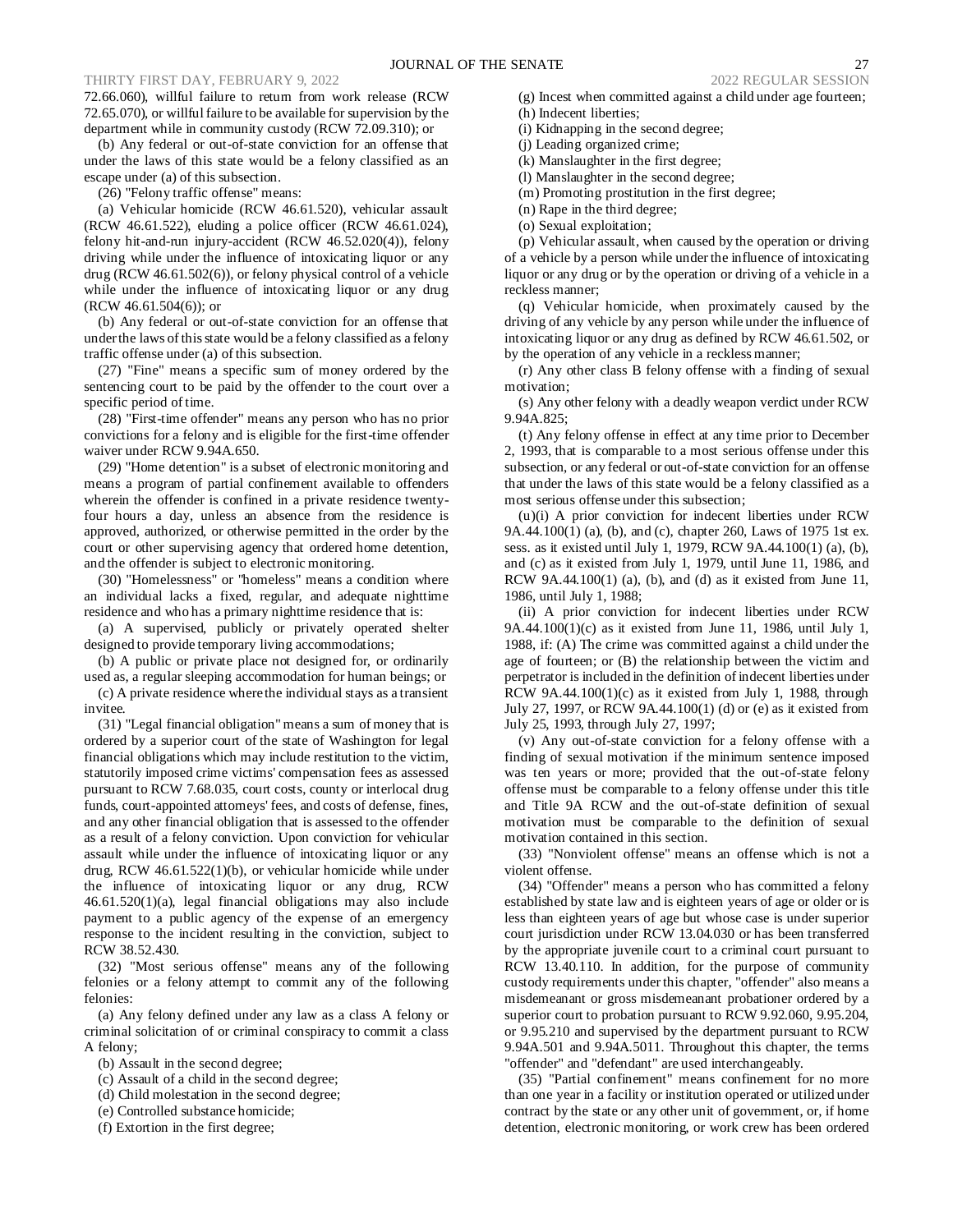by the court or home detention has been ordered by the department as part of the parenting program or the graduated reentry program, in an approved residence, for a substantial portion of each day with the balance of the day spent in the community. Partial confinement includes work release, home detention, work crew, electronic monitoring, and a combination of work crew, electronic monitoring, and home detention.

(36) "Pattern of criminal street gang activity" means:

(a) The commission, attempt, conspiracy, or solicitation of, or any prior juvenile adjudication of or adult conviction of, two or more of the following criminal street gang-related offenses:

(i) Any "serious violent" felony offense as defined in this section, excluding Homicide by Abuse (RCW 9A.32.055) and Assault of a Child 1 (RCW 9A.36.120);

(ii) Any "violent" offense as defined by this section, excluding Assault of a Child 2 (RCW 9A.36.130);

(iii) Deliver or Possession with Intent to Deliver a Controlled Substance (chapter 69.50 RCW);

(iv) Any violation of the firearms and dangerous weapon act (chapter 9.41 RCW);

(v) Theft of a Firearm (RCW 9A.56.300);

(vi) Possession of a Stolen Firearm (RCW 9A.56.310);

(vii) Hate Crime (RCW 9A.36.080);

(viii) Harassment where a subsequent violation or deadly threat is made (RCW 9A.46.020(2)(b));

(ix) Criminal Gang Intimidation (RCW 9A.46.120);

(x) Any felony conviction by a person eighteen years of age or older with a special finding of involving a juvenile in a felony offense under RCW 9.94A.833;

(xi) Residential Burglary (RCW 9A.52.025);

(xii) Burglary 2 (RCW 9A.52.030);

(xiii) Malicious Mischief 1 (RCW 9A.48.070);

(xiv) Malicious Mischief 2 (RCW 9A.48.080);

(xv) Theft of a Motor Vehicle (RCW 9A.56.065);

(xvi) Possession of a Stolen Motor Vehicle (RCW 9A.56.068); (xvii) Taking a Motor Vehicle Without Permission 1 (RCW 9A.56.070);

(xviii) Taking a Motor Vehicle Without Permission 2 (RCW 9A.56.075);

(xix) Extortion 1 (RCW 9A.56.120);

(xx) Extortion 2 (RCW 9A.56.130);

(xxi) Intimidating a Witness (RCW 9A.72.110);

(xxii) Tampering with a Witness (RCW 9A.72.120);

(xxiii) Reckless Endangerment (RCW 9A.36.050);

(xxiv) Coercion (RCW 9A.36.070);

(xxv) Harassment (RCW 9A.46.020); or

(xxvi) Malicious Mischief 3 (RCW 9A.48.090);

(b) That at least one of the offenses listed in (a) of this subsection shall have occurred after July 1, 2008;

(c) That the most recent committed offense listed in (a) of this subsection occurred within three years of a prior offense listed in (a) of this subsection; and

(d) Of the offenses that were committed in (a) of this subsection, the offenses occurred on separate occasions or were committed by two or more persons.

(37) "Persistent offender" is an offender who:

(a)(i) Has been convicted in this state of any felony considered a most serious offense; and

(ii) Has, before the commission of the offense under (a) of this subsection, been convicted as an offender on at least two separate occasions, whether in this state or elsewhere, of felonies that under the laws of this state would be considered most serious offenses and would be included in the offender score under RCW 9.94A.525; provided that of the two or more previous convictions, at least one conviction must have occurred before the commission of any of the other most serious offenses for which the offender was previously convicted; or

(b)(i) Has been convicted of: (A) Rape in the first degree, rape of a child in the first degree, child molestation in the first degree, rape in the second degree, rape of a child in the second degree, or indecent liberties by forcible compulsion; (B) any of the following offenses with a finding of sexual motivation: Murder in the first degree, murder in the second degree, homicide by abuse, kidnapping in the first degree, kidnapping in the second degree, assault in the first degree, assault in the second degree, assault of a child in the first degree, assault of a child in the second degree, or burglary in the first degree; or (C) an attempt to commit any crime listed in this subsection (37)(b)(i); and

(ii) Has, before the commission of the offense under (b)(i) of this subsection, been convicted as an offender on at least one occasion, whether in this state or elsewhere, of an offense listed in (b)(i) of this subsection or any federal or out-of-state offense or offense under prior Washington law that is comparable to the offenses listed in (b)(i) of this subsection. A conviction for rape of a child in the first degree constitutes a conviction under  $(b)(i)$ of this subsection only when the offender was sixteen years of age or older when the offender committed the offense. A conviction for rape of a child in the second degree constitutes a conviction under  $(b)(i)$  of this subsection only when the offender was eighteen years of age or older when the offender committed the offense.

(38) "Predatory" means: (a) The perpetrator of the crime was a stranger to the victim, as defined in this section; (b) the perpetrator established or promoted a relationship with the victim prior to the offense and the victimization of the victim was a significant reason the perpetrator established or promoted the relationship; or (c) the perpetrator was: (i) A teacher, counselor, volunteer, or other person in authority in any public or private school and the victim was a student of the school under his or her authority or supervision. For purposes of this subsection, "school" does not include home-based instruction as defined in RCW 28A.225.010; (ii) a coach, trainer, volunteer, or other person in authority in any recreational activity and the victim was a participant in the activity under his or her authority or supervision; (iii) a pastor, elder, volunteer, or other person in authority in any church or religious organization, and the victim was a member or participant of the organization under his or her authority; or (iv) a teacher, counselor, volunteer, or other person in authority providing home-based instruction and the victim was a student receiving home-based instruction while under his or her authority or supervision. For purposes of this subsection: (A) "Home-based instruction" has the same meaning as defined in RCW 28A.225.010; and (B) "teacher, counselor, volunteer, or other person in authority" does not include the parent or legal guardian of the victim.

(39) "Private school" means a school regulated under chapter 28A.195 or 28A.205 RCW.

(40) "Public school" has the same meaning as in RCW 28A.150.010.

(41) "Recidivist offense" means a felony offense where a prior conviction of the same offense or other specified offense is an element of the crime including, but not limited to:

(a) Assault in the fourth degree where domestic violence is pleaded and proven, RCW 9A.36.041(3);

(b) Cyberstalking, RCW 9.61.260(3)(a);

(c) Harassment, RCW 9A.46.020(2)(b)(i);

(d) Indecent exposure, RCW  $9A.88.010(2)(c)$ ;

(e) Stalking, RCW 9A.46.110(5)(b) (i) and (iii);

(f) Telephone harassment, RCW 9.61.230(2)(a); and

(g) Violation of a no-contact or protection order, RCW

7.105.450 or former RCW 26.50.110(5).

(42) "Repetitive domestic violence offense" means any: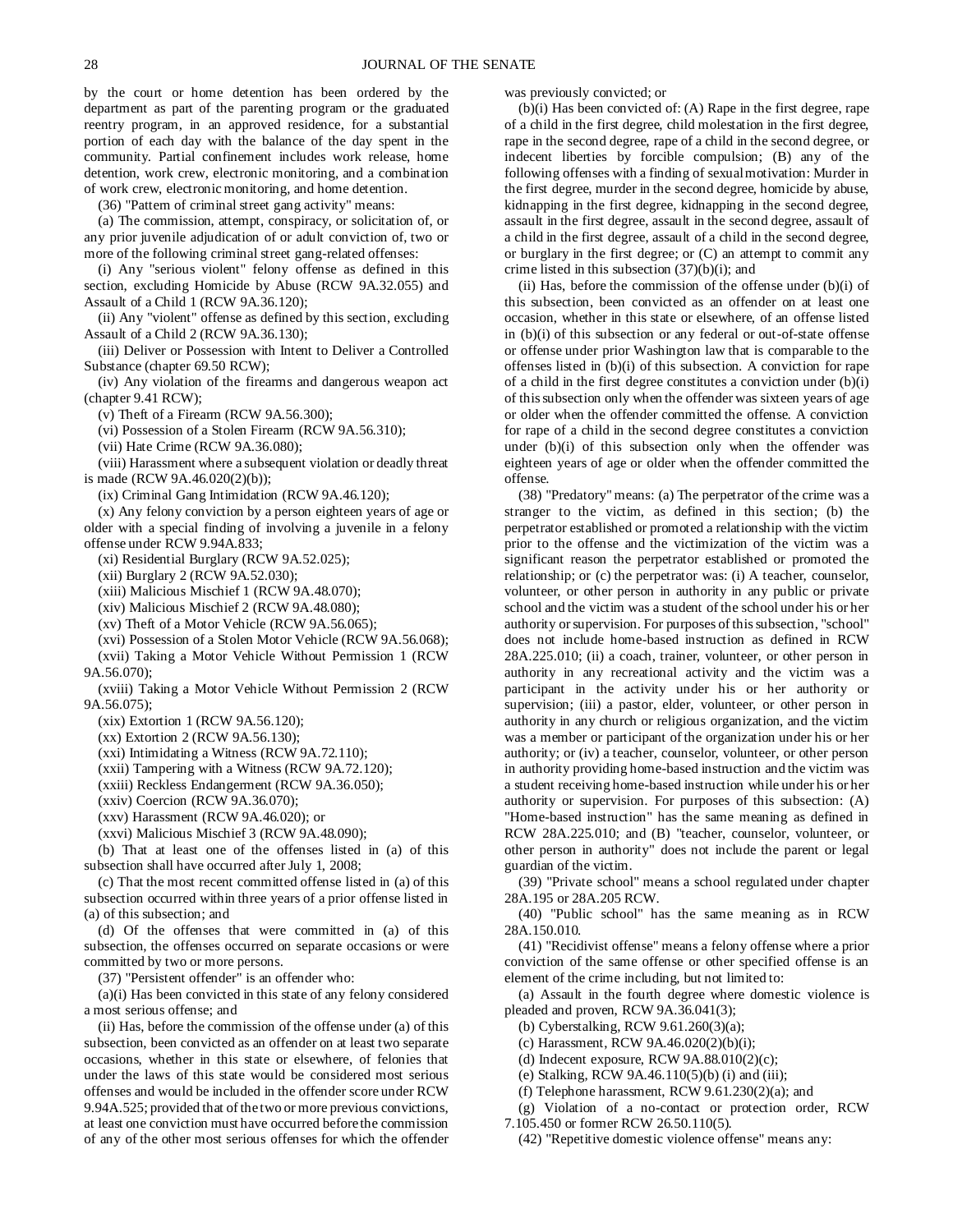(a)(i) Domestic violence assault that is not a felony offense under RCW 9A.36.041;

(ii) Domestic violence violation of a no-contact order under chapter 10.99 RCW that is not a felony offense;

(iii) Domestic violence violation of a protection order under chapter 26.09, 26.26A, or 26.26B RCW or former chapter 26.50 RCW, or violation of a domestic violence protection order under chapter 7.105 RCW, that is not a felony offense;

(iv) Domestic violence harassment offense under RCW 9A.46.020 that is not a felony offense; or

(v) Domestic violence stalking offense under RCW 9A.46.110 that is not a felony offense; or

(b) Any federal, out-of-state, tribal court, military, county, or municipal conviction for an offense that under the laws of this state would be classified as a repetitive domestic violence offense under (a) of this subsection.

(43) "Restitution" means a specific sum of money ordered by the sentencing court to be paid by the offender to the court over a specified period of time as payment of damages. The sum may include both public and private costs.

(44) "Risk assessment" means the application of the risk instrument recommended to the department by the Washington state institute for public policy as having the highest degree of predictive accuracy for assessing an offender's risk of reoffense.

(45) "Serious traffic offense" means:

(a) Nonfelony driving while under the influence of intoxicating liquor or any drug (RCW 46.61.502), nonfelony actual physical control while under the influence of intoxicating liquor or any drug (RCW 46.61.504), reckless driving (RCW 46.61.500), or hit-and-run an attended vehicle (RCW 46.52.020(5)); or

(b) Any federal, out-of-state, county, or municipal conviction for an offense that under the laws of this state would be classified as a serious traffic offense under (a) of this subsection.

(46) "Serious violent offense" is a subcategory of violent offense and means:

(a)(i) Murder in the first degree;

(ii) Homicide by abuse;

(iii) Murder in the second degree;

(iv) Manslaughter in the first degree;

(v) Assault in the first degree;

(vi) Kidnapping in the first degree;

(vii) Rape in the first degree;

(viii) Assault of a child in the first degree; or

(ix) An attempt, criminal solicitation, or criminal conspiracy to commit one of these felonies; or

(b) Any federal or out-of-state conviction for an offense that under the laws of this state would be a felony classified as a serious violent offense under (a) of this subsection.

(47) "Sex offense" means:

(a)(i) A felony that is a violation of chapter 9A.44 RCW other than RCW 9A.44.132;

(ii) A violation of RCW 9A.64.020;

(iii) A felony that is a violation of chapter 9.68A RCW other than RCW 9.68A.080;

(iv) A felony that is, under chapter 9A.28 RCW, a criminal attempt, criminal solicitation, or criminal conspiracy to commit such crimes; or

(v) A felony violation of RCW 9A.44.132(1) (failure to register as a sex offender) if the person has been convicted of violating RCW 9A.44.132(1) (failure to register as a sex offender) or 9A.44.130 prior to June 10, 2010, on at least one prior occasion;

(b) Any conviction for a felony offense in effect at any time prior to July 1, 1976, that is comparable to a felony classified as a sex offense in (a) of this subsection;

(c) A felony with a finding of sexual motivation under RCW

9.94A.835 or 13.40.135; or

(d) Any federal or out-of-state conviction for an offense that under the laws of this state would be a felony classified as a sex offense under (a) of this subsection.

(48) "Sexual motivation" means that one of the purposes for which the defendant committed the crime was for the purpose of his or her sexual gratification.

(49) "Standard sentence range" means the sentencing court's discretionary range in imposing a nonappealable sentence.

(50) "Statutory maximum sentence" means the maximum length of time for which an offender may be confined as punishment for a crime as prescribed in chapter 9A.20 RCW, RCW 9.92.010, the statute defining the crime, or other statute defining the maximum penalty for a crime.

(51) "Stranger" means that the victim did not know the offender twenty-four hours before the offense.

(52) "Total confinement" means confinement inside the physical boundaries of a facility or institution operated or utilized under contract by the state or any other unit of government for twenty-four hours a day, or pursuant to RCW 72.64.050 and 72.64.060.

(53) "Transition training" means written and verbal instructions and assistance provided by the department to the offender during the two weeks prior to the offender's successful completion of the work ethic camp program. The transition training shall include instructions in the offender's requirements and obligations during the offender's period of community custody.

(54) "Victim" means any person who has sustained emotional, psychological, physical, or financial injury to person or property as a direct result of the crime charged.

(55) "Victim of domestic violence" means an intimate partner or household member who has been subjected to the infliction of physical harm or sexual and psychological abuse by an intimate partner or household member as part of a pattern of assaultive, coercive, and controlling behaviors directed at achieving compliance from or control over that intimate partner or household member. Domestic violence includes, but is not limited to, the offenses listed in RCW 10.99.020 and 26.50.010 committed by an intimate partner or household member against a victim who is an intimate partner or household member.

(56) "Victim of sex trafficking, prostitution, or commercial sexual abuse of a minor" means a person who has been forced or coerced to perform a commercial sex act including, but not limited to, being a victim of offenses defined in RCW 9A.40.100, 9A.88.070, 9.68A.101, and the trafficking victims protection act of 2000, 22 U.S.C. Sec. 7101 et seq.; or a person who was induced to perform a commercial sex act when they were less than 18 years of age including but not limited to the offenses defined in chapter 9.68A RCW.

(57) "Victim of sexual assault" means any person who is a victim of a sexual assault offense, nonconsensual sexual conduct, or nonconsensual sexual penetration and as a result suffers physical, emotional, financial, or psychological impacts. Sexual assault offenses include, but are not limited to, the offenses defined in chapter 9A.44 RCW.

(58) "Violent offense" means:

(a) Any of the following felonies:

(i) Any felony defined under any law as a class A felony or an attempt to commit a class A felony;

(ii) Criminal solicitation of or criminal conspiracy to commit a class A felony;

(iii) Manslaughter in the first degree;

(iv) Manslaughter in the second degree;

(v) Indecent liberties if committed by forcible compulsion;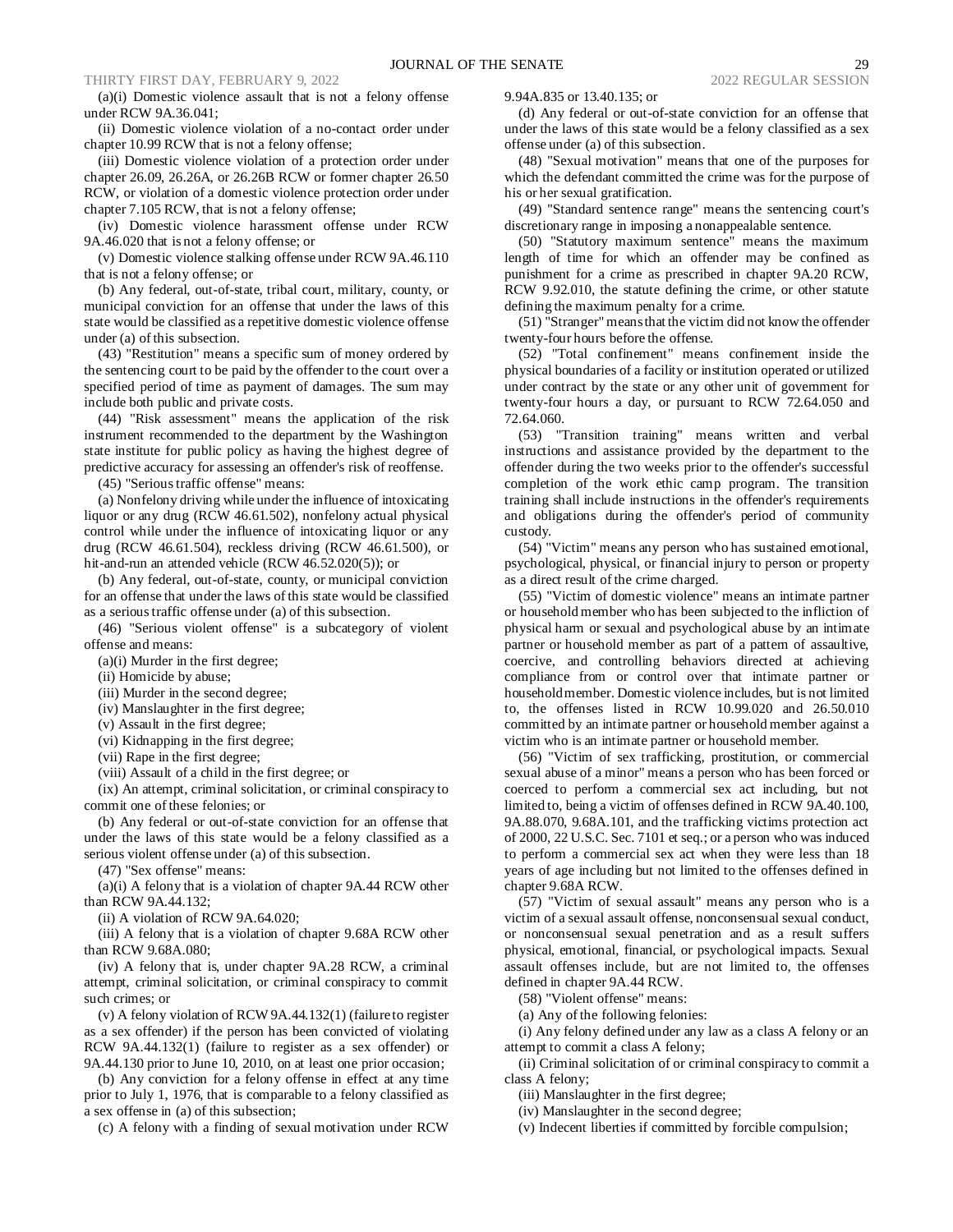(vi) Kidnapping in the second degree;

(vii) Arson in the second degree;

(viii) Assault in the second degree;

(ix) Assault of a child in the second degree;

(x) Extortion in the first degree;

(xi) Robbery in the second degree;

(xii) Drive-by shooting;

(xiii) Vehicular assault, when caused by the operation or driving of a vehicle by a person while under the influence of intoxicating liquor or any drug or by the operation or driving of a vehicle in a reckless manner; and

(xiv) Vehicular homicide, when proximately caused by the driving of any vehicle by any person while under the influence of intoxicating liquor or any drug as defined by RCW 46.61.502, or by the operation of any vehicle in a reckless manner;

(b) Any conviction for a felony offense in effect at any time prior to July 1, 1976, that is comparable to a felony classified as a violent offense in (a) of this subsection; and

(c) Any federal or out-of-state conviction for an offense that under the laws of this state would be a felony classified as a violent offense under (a) or (b) of this subsection.

(59) "Work crew" means a program of partial confinement consisting of civic improvement tasks for the benefit of the community that complies with RCW 9.94A.725.

(60) "Work ethic camp" means an alternative incarceration program as provided in RCW 9.94A.690 designed to reduce recidivism and lower the cost of corrections by requiring offenders to complete a comprehensive array of real-world job and vocational experiences, character-building work ethics training, life management skills development, substance abuse rehabilitation, counseling, literacy training, and basic adult education.

(61) "Work release" means a program of partial confinement available to offenders who are employed or engaged as a student in a regular course of study at school.

(62) "Drug offender sentencing alternative for driving under the influence" is a sentencing option available to persons convicted of felony driving while under the influence of intoxicating liquor or any drug under RCW 46.61.502(6), or felony physical control of a vehicle while under the influence of intoxicating liquor or any drug under RCW 46.61.504(6) who are eligible under section 1 of this act.

**Sec. 3.** RCW 9.94A.190 and 2018 c 166 s 5 are each amended to read as follows:

(1) A sentence that includes a term or terms of confinement totaling more than one year shall be served in a facility or institution operated, or utilized under contract, by the state, or in home detention pursuant to RCW 9.94A.6551 or the graduated reentry program under RCW 9.94A.733. Except as provided in subsection (3) or (5) of this section, a sentence of not more than one year of confinement shall be served in a facility operated, licensed, or utilized under contract, by the county, or if home detention or work crew has been ordered by the court, in the residence of either the offender or a member of the offender's immediate family.

(2) If a county uses a state partial confinement facility for the partial confinement of a person sentenced to confinement for not more than one year, the county shall reimburse the state for the use of the facility as provided in this subsection. The office of financial management shall set the rate of reimbursement based upon the average per diem cost per offender in the facility. The office of financial management shall determine to what extent, if any, reimbursement shall be reduced or eliminated because of funds provided by the legislature to the department for the purpose of covering the cost of county use of state partial confinement facilities. The office of financial management shall

reestablish reimbursement rates each even-numbered year.

(3) A person who is sentenced for a felony to a term of not more than one year, and who is committed or returned to incarceration in a state facility on another felony conviction, either under the indeterminate sentencing laws, chapter 9.95 RCW, or under this chapter shall serve all terms of confinement, including a sentence of not more than one year, in a facility or institution operated, or utilized under contract, by the state, consistent with the provisions of RCW 9.94A.589.

(4) Notwithstanding any other provision of this section, a sentence imposed pursuant to RCW 9.94A.660 or section 1 of this act which has a standard sentence range of over one year, regardless of length, shall be served in a facility or institution operated, or utilized under contract, by the state.

(5) Sentences imposed pursuant to RCW 9.94A.507 shall be served in a facility or institution operated, or utilized under contract, by the state.

**Sec. 4.** RCW 9.94A.501 and 2021 c 242 s 2 are each amended to read as follows:

(1) The department shall supervise the following offenders who are sentenced to probation in superior court, pursuant to RCW 9.92.060, 9.95.204, or 9.95.210:

(a) Offenders convicted of:

(i) Sexual misconduct with a minor second degree;

(ii) Custodial sexual misconduct second degree;

(iii) Communication with a minor for immoral purposes; and

(iv) Violation of RCW 9A.44.132(2) (failure to register); and (b) Offenders who have:

(i) A current conviction for a repetitive domestic violence offense where domestic violence has been pleaded and proven after August 1, 2011; and

(ii) A prior conviction for a repetitive domestic violence offense or domestic violence felony offense where domestic violence has been pleaded and proven after August 1, 2011.

(2) Misdemeanor and gross misdemeanor offenders supervised by the department pursuant to this section shall be placed on community custody.

(3) The department shall supervise every felony offender sentenced to community custody pursuant to RCW 9.94A.701 or 9.94A.702 whose risk assessment classifies the offender as one who is at a high risk to reoffend.

(4) Notwithstanding any other provision of this section, the department shall supervise an offender sentenced to community custody regardless of risk classification if the offender:

(a) Has a current conviction for a sex offense or a serious violent offense and was sentenced to a term of community custody pursuant to RCW 9.94A.701, 9.94A.702, or 9.94A.507;

(b) Has been identified by the department as a dangerous mentally ill offender pursuant to RCW 72.09.370;

(c) Has an indeterminate sentence and is subject to parole pursuant to RCW 9.95.017;

(d) Has a current conviction for violating RCW 9A.44.132(1) (failure to register) and was sentenced to a term of community custody pursuant to RCW 9.94A.701;

(e)(i) Has a current conviction for a domestic violence felony offense where domestic violence has been pleaded and proven after August 1, 2011, and a prior conviction for a repetitive domestic violence offense or domestic violence felony offense where domestic violence was pleaded and proven after August 1, 2011. This subsection (4)(e)(i) applies only to offenses committed prior to July 24, 2015;

(ii) Has a current conviction for a domestic violence felony offense where domestic violence was pleaded and proven. The state and its officers, agents, and employees shall not be held criminally or civilly liable for its supervision of an offender under this subsection  $(4)(e)(ii)$  unless the state and its officers, agents,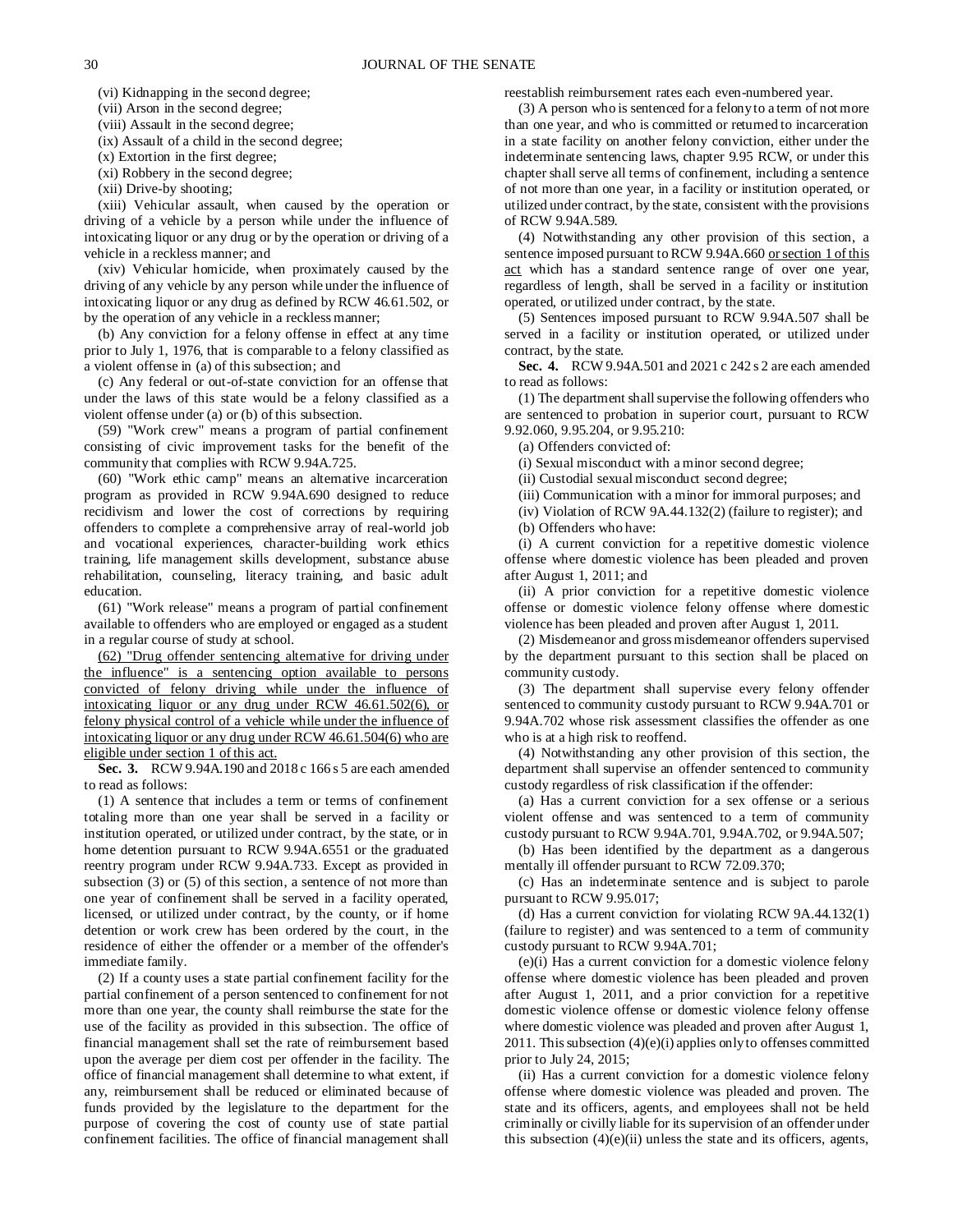and employees acted with gross negligence;

(f) Was sentenced under RCW 9.94A.650, 9.94A.655, 9.94A.660, 9.94A.670, 9.94A.711, ((or)) 9.94A.695, or section 1 of this act;

(g) Is subject to supervision pursuant to RCW 9.94A.745; or

(h) Was convicted and sentenced under RCW 46.61.520 (vehicular homicide), RCW 46.61.522 (vehicular assault), RCW 46.61.502(6) (felony DUI), or RCW 46.61.504(6) (felony physical control).

(5) The department shall supervise any offender who is released by the indeterminate sentence review board and who was sentenced to community custody or subject to community custody under the terms of release.

(6) The department is not authorized to, and may not, supervise any offender sentenced to a term of community custody or any probationer unless the offender or probationer is one for whom supervision is required under this section or RCW 9.94A.5011.

(7) The department shall conduct a risk assessment for every felony offender sentenced to a term of community custody who may be subject to supervision under this section or RCW 9.94A.5011.

(8) The period of time the department is authorized to supervise an offender under this section may not exceed the duration of community custody specified under RCW 9.94B.050, 9.94A.701 (1) through (9), or 9.94A.702, except in cases where the court has imposed an exceptional term of community custody under RCW 9.94A.535.

(9) The period of time the department is authorized to supervise an offender under this section may be reduced by the earned award of supervision compliance credit pursuant to RCW 9.94A.717.

**Sec. 5.** RCW 9.94A.505 and 2021 c 242 s 3 are each amended to read as follows:

(1) When a person is convicted of a felony, the court shall impose punishment as provided in this chapter.

(2)(a) The court shall impose a sentence as provided in the following sections and as applicable in the case:

(i) Unless another term of confinement applies, a sentence within the standard sentence range established in RCW 9.94A.510 or 9.94A.517;

(ii) RCW 9.94A.701 and 9.94A.702, relating to community custody;

(iii) RCW 9.94A.570, relating to persistent offenders;

(iv) RCW 9.94A.540, relating to mandatory minimum terms;

(v) RCW 9.94A.650, relating to the first-time offender waiver;

(vi) RCW 9.94A.660, relating to the drug offender sentencing alternative;

(vii) Section 1 of this act, relating to the drug offender sentencing alternative for driving under the influence;

(viii) RCW 9.94A.670, relating to the special sex offender sentencing alternative;

 $((\overrightarrow{viii}))$   $(ix)$  RCW 9.94A.655, relating to the parenting sentencing alternative;

 $((\overline{(ix)}))$   $(x)$  RCW 9.94A.695, relating to the mental health sentencing alternative;

 $((\nleftrightarrow))$  (xi) RCW 9.94A.507, relating to certain sex offenses;

 $((\overrightarrow{xx}))$   $(xii)$  RCW 9.94A.535, relating to exceptional sentences;

 $((\overrightarrow{xii}))$   $(\overrightarrow{xiii})$  RCW 9.94A.589, relating to consecutive and concurrent sentences;

 $((\overrightarrow{xiii}))$  (xiv) RCW 9.94A.603, relating to felony driving while under the influence of intoxicating liquor or any drug and felony physical control of a vehicle while under the influence of intoxicating liquor or any drug;

 $((\overline{(\overline{x}iv)}))$   $(\overline{x}v)$  RCW 9.94A.711, relating to the theft or taking of

a motor vehicle.

(b) If a standard sentence range has not been established for the offender's crime, the court shall impose a determinate sentence which may include not more than one year of confinement; community restitution work; a term of community custody under RCW 9.94A.702 not to exceed one year; and/or other legal financial obligations. The court may impose a sentence which provides more than one year of confinement and a community custody term under RCW 9.94A.701 if the court finds reasons justifying an exceptional sentence as provided in RCW 9.94A.535.

(3) If the court imposes a sentence requiring confinement of thirty days or less, the court may, in its discretion, specify that the sentence be served on consecutive or intermittent days. A sentence requiring more than thirty days of confinement shall be served on consecutive days. Local jail administrators may schedule court-ordered intermittent sentences as space permits.

(4) If a sentence imposed includes payment of a legal financial obligation, it shall be imposed as provided in RCW 9.94A.750, 9.94A.753, 9.94A.760, and 43.43.7541.

(5) Except as provided under RCW 9.94A.750(4) and 9.94A.753(4), a court may not impose a sentence providing for a term of confinement or community custody that exceeds the statutory maximum for the crime as provided in chapter 9A.20 RCW.

(6) The sentencing court shall give the offender credit for all confinement time served before the sentencing if that confinement was solely in regard to the offense for which the offender is being sentenced.

(7) The sentencing court shall not give the offender credit for any time the offender was required to comply with an electronic monitoring program prior to sentencing if the offender was convicted of one of the following offenses:

(a) A violent offense;

(b) Any sex offense;

(c) Any drug offense;

(d) Reckless burning in the first or second degree as defined in RCW 9A.48.040 or 9A.48.050;

(e) Assault in the third degree as defined in RCW 9A.36.031;

(f) Assault of a child in the third degree;

(g) Unlawful imprisonment as defined in RCW 9A.40.040; or

(h) Harassment as defined in RCW 9A.46.020.

(8) The court shall order restitution as provided in RCW 9.94A.750 and 9.94A.753.

(9) As a part of any sentence, the court may impose and enforce crime-related prohibitions and affirmative conditions as provided in this chapter. "Crime-related prohibitions" may include a prohibition on the use or possession of alcohol or controlled substances if the court finds that any chemical dependency or substance abuse contributed to the offense.

(10) In any sentence of partial confinement, the court may require the offender to serve the partial confinement in work release, in a program of home detention, on work crew, or in a combined program of work crew and home detention.

**Sec. 6.** RCW 9.94A.525 and 2021 c 215 s 100 are each amended to read as follows:

The offender score is measured on the horizontal axis of the sentencing grid. The offender score rules are as follows:

The offender score is the sum of points accrued under this section rounded down to the nearest whole number.

(1) A prior conviction is a conviction which exists before the date of sentencing for the offense for which the offender score is being computed. Convictions entered or sentenced on the same date as the conviction for which the offender score is being computed shall be deemed "other current offenses" within the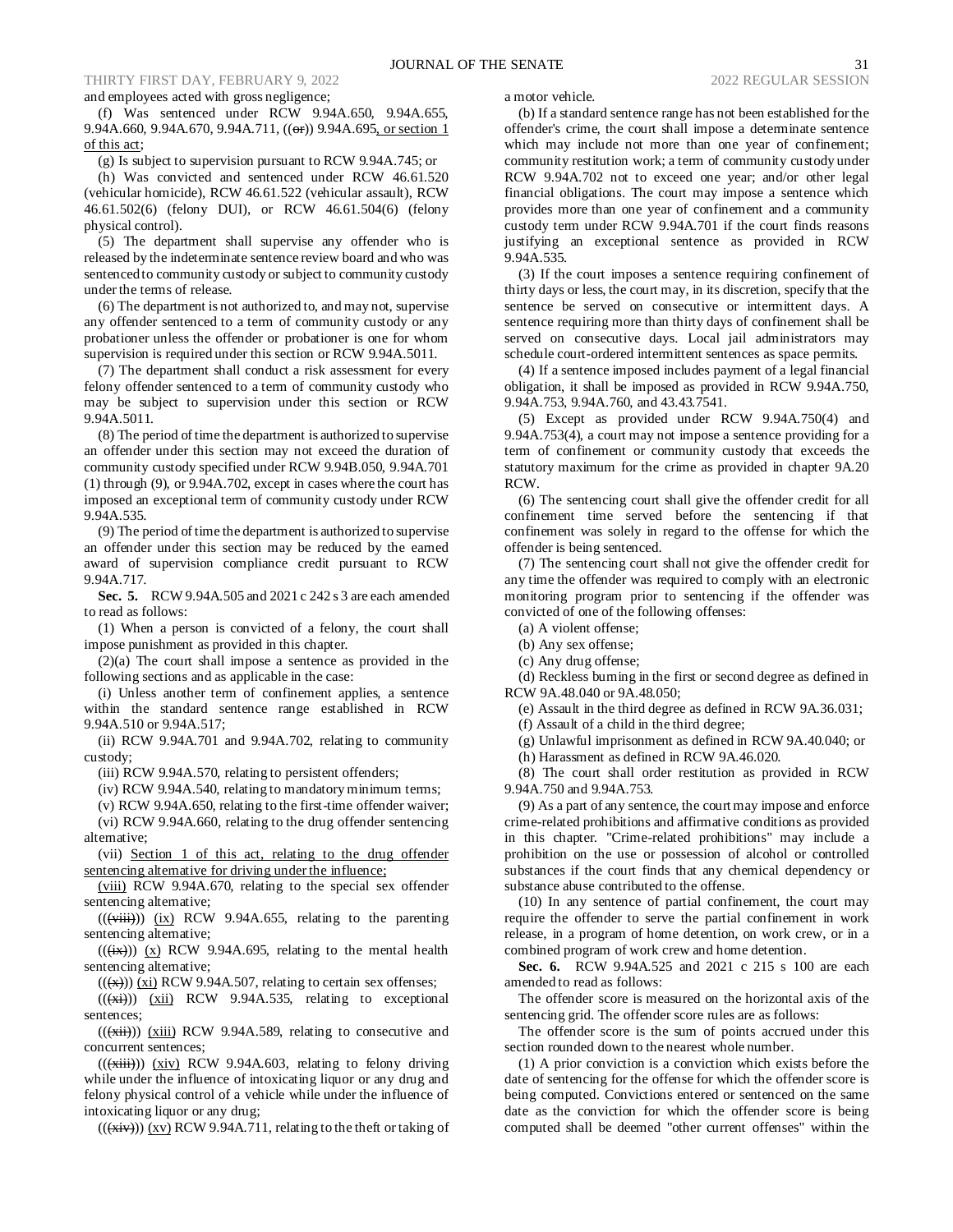meaning of RCW 9.94A.589.

(2)(a) Class A and sex prior felony convictions shall always be included in the offender score.

(b) Class B prior felony convictions other than sex offenses shall not be included in the offender score, if since the last date of release from confinement (including full-time residential treatment) pursuant to a felony conviction, if any, or entry of judgment and sentence, the offender had spent ten consecutive years in the community without committing any crime that subsequently results in a conviction.

(c) Except as provided in (e) of this subsection, class C prior felony convictions other than sex offenses shall not be included in the offender score if, since the last date of release from confinement (including full-time residential treatment) pursuant to a felony conviction, if any, or entry of judgment and sentence, the offender had spent five consecutive years in the community without committing any crime that subsequently results in a conviction.

(d) Except as provided in (e) of this subsection, serious traffic convictions shall not be included in the offender score if, since the last date of release from confinement (including full-time residential treatment) pursuant to a conviction, if any, or entry of judgment and sentence, the offender spent five years in the community without committing any crime that subsequently results in a conviction.

(e) If the present conviction is felony driving while under the influence of intoxicating liquor or any drug (RCW 46.61.502(6)) or felony physical control of a vehicle while under the influence of intoxicating liquor or any drug (RCW 46.61.504(6)), all predicate crimes for the offense as defined by RCW 46.61.5055(14) shall be included in the offender score, and prior convictions for felony driving while under the influence of intoxicating liquor or any drug (RCW 46.61.502(6)) or felony physical control of a vehicle while under the influence of intoxicating liquor or any drug (RCW 46.61.504(6)) shall always be included in the offender score. All other convictions of the defendant shall be scored according to this section.

(f) Prior convictions for a repetitive domestic violence offense, as defined in RCW 9.94A.030, shall not be included in the offender score if, since the last date of release from confinement or entry of judgment and sentence, the offender had spent ten consecutive years in the community without committing any crime that subsequently results in a conviction.

(g) This subsection applies to both adult and juvenile prior convictions.

(3) Out-of-state convictions for offenses shall be classified according to the comparable offense definitions and sentences provided by Washington law. Federal convictions for offenses shall be classified according to the comparable offense definitions and sentences provided by Washington law. If there is no clearly comparable offense under Washington law or the offense is one that is usually considered subject to exclusive federal jurisdiction, the offense shall be scored as a class C felony equivalent if it was a felony under the relevant federal statute.

(4) Score prior convictions for felony anticipatory offenses (attempts, criminal solicitations, and criminal conspiracies) the same as if they were convictions for completed offenses.

(5)(a) In the case of multiple prior convictions, for the purpose of computing the offender score, count all convictions separately, except:

(i) Prior offenses which were found, under RCW 9.94A.589(1)(a), to encompass the same criminal conduct, shall be counted as one offense, the offense that yields the highest offender score. The current sentencing court shall determine with respect to other prior adult offenses for which sentences were served concurrently or prior juvenile offenses for which sentences were served consecutively, whether those offenses shall be counted as one offense or as separate offenses using the "same criminal conduct" analysis found in RCW 9.94A.589(1)(a), and if the court finds that they shall be counted as one offense, then the offense that yields the highest offender score shall be used. The current sentencing court may presume that such other prior offenses were not the same criminal conduct from sentences imposed on separate dates, or in separate counties or jurisdictions, or in separate complaints, indictments, or informations;

(ii) In the case of multiple prior convictions for offenses committed before July 1, 1986, for the purpose of computing the offender score, count all adult convictions served concurrently as one offense, and count all juvenile convictions entered on the same date as one offense. Use the conviction for the offense that yields the highest offender score.

(b) As used in this subsection (5), "served concurrently" means that: (i) The latter sentence was imposed with specific reference to the former; (ii) the concurrent relationship of the sentences was judicially imposed; and (iii) the concurrent timing of the sentences was not the result of a probation or parole revocation on the former offense.

(6) If the present conviction is one of the anticipatory offenses of criminal attempt, solicitation, or conspiracy, count each prior conviction as if the present conviction were for a completed offense. When these convictions are used as criminal history, score them the same as a completed crime.

(7) If the present conviction is for a nonviolent offense and not covered by subsection (11), (12), or (13) of this section, count one point for each adult prior felony conviction and one point for each juvenile prior violent felony conviction and 1/2 point for each juvenile prior nonviolent felony conviction.

(8) If the present conviction is for a violent offense and not covered in subsection  $(9)$ ,  $(10)$ ,  $(11)$ ,  $(12)$ , or  $(13)$  of this section, count two points for each prior adult and juvenile violent felony conviction, one point for each prior adult nonviolent felony conviction, and 1/2 point for each prior juvenile nonviolent felony conviction.

(9) If the present conviction is for a serious violent offense, count three points for prior adult and juvenile convictions for crimes in this category, two points for each prior adult and juvenile violent conviction (not already counted), one point for each prior adult nonviolent felony conviction, and 1/2 point for each prior juvenile nonviolent felony conviction.

(10) If the present conviction is for Burglary 1, count prior convictions as in subsection (8) of this section; however count two points for each prior adult Burglary 2 or residential burglary conviction, and one point for each prior juvenile Burglary 2 or residential burglary conviction.

(11) If the present conviction is for a felony traffic offense count two points for each adult or juvenile prior conviction for Vehicular Homicide or Vehicular Assault; for each felony offense count one point for each adult and 1/2 point for each juvenile prior conviction; for each serious traffic offense, other than those used for an enhancement pursuant to RCW 46.61.520(2), count one point for each adult and 1/2 point for each juvenile prior conviction; count one point for each adult and 1/2 point for each juvenile prior conviction for operation of a vessel while under the influence of intoxicating liquor or any drug.

(12) If the present conviction is for homicide by watercraft or assault by watercraft count two points for each adult or juvenile prior conviction for homicide by watercraft or assault by watercraft; for each felony offense count one point for each adult and 1/2 point for each juvenile prior conviction; count one point for each adult and 1/2 point for each juvenile prior conviction for driving under the influence of intoxicating liquor or any drug, actual physical control of a motor vehicle while under the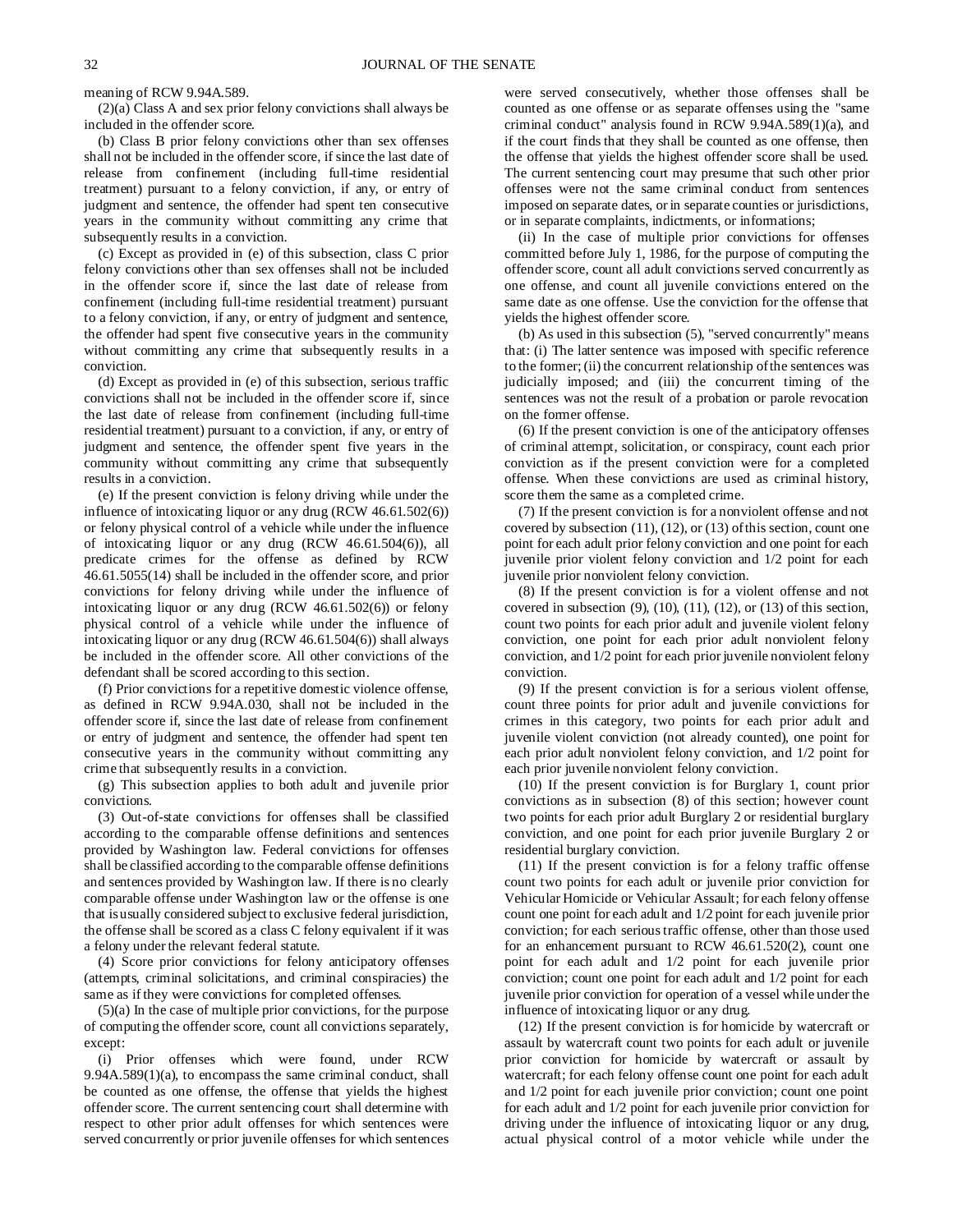influence of intoxicating liquor or any drug, or operation of a vessel while under the influence of intoxicating liquor or any drug.

(13) If the present conviction is for manufacture of methamphetamine count three points for each adult prior manufacture of methamphetamine conviction and two points for each juvenile manufacture of methamphetamine offense. If the present conviction is for a drug offense and the offender has a criminal history that includes a sex offense or serious violent offense, count three points for each adult prior felony drug offense conviction and two points for each juvenile drug offense. All other adult and juvenile felonies are scored as in subsection (8) of this section if the current drug offense is violent, or as in subsection (7) of this section if the current drug offense is nonviolent.

(14) If the present conviction is for Escape from Community Custody, RCW 72.09.310, count only prior escape convictions in the offender score. Count adult prior escape convictions as one point and juvenile prior escape convictions as 1/2 point.

(15) If the present conviction is for Escape 1, RCW 9A.76.110, or Escape 2, RCW 9A.76.120, count adult prior convictions as one point and juvenile prior convictions as 1/2 point.

(16) If the present conviction is for Burglary 2 or residential burglary, count priors as in subsection (7) of this section; however, count two points for each adult and juvenile prior Burglary 1 conviction, two points for each adult prior Burglary 2 or residential burglary conviction, and one point for each juvenile prior Burglary 2 or residential burglary conviction.

(17) If the present conviction is for a sex offense, count priors as in subsections (7) through (11) and (13) through (16) of this section; however count three points for each adult and juvenile prior sex offense conviction.

(18) If the present conviction is for failure to register as a sex offender under RCW  $((9A.44.130 \text{ or}))$  9A.44.132, count priors as in subsections  $(7)$  through  $(11)$  and  $(13)$  through  $(16)$  of this section; however count three points for each adult and juvenile prior sex offense conviction, excluding prior convictions for failure to register as a sex offender under RCW ((9A.44.130 or)) 9A.44.132, which shall count as one point.

(19) If the present conviction is for an offense committed while the offender was under community custody, add one point. For purposes of this subsection, community custody includes community placement or postrelease supervision, as defined in chapter 9.94B RCW.

(20) If the present conviction is for Theft of a Motor Vehicle, Possession of a Stolen Vehicle, Taking a Motor Vehicle Without Permission 1, or Taking a Motor Vehicle Without Permission 2, count priors as in subsections (7) through (18) of this section; however count one point for prior convictions of Vehicle Prowling 2, and three points for each adult and juvenile prior Theft 1 (of a motor vehicle), Theft 2 (of a motor vehicle), Possession of Stolen Property 1 (of a motor vehicle), Possession of Stolen Property 2 (of a motor vehicle), Theft of a Motor Vehicle, Possession of a Stolen Vehicle, Taking a Motor Vehicle Without Permission 1, or Taking a Motor Vehicle Without Permission 2 conviction.

(21) If the present conviction is for a felony domestic violence offense where domestic violence as defined in RCW 9.94A.030 was pleaded and proven, count priors as in subsections (7) through (20) of this section; however, count points as follows:

(a) Count two points for each adult prior conviction where domestic violence as defined in RCW 9.94A.030 was pleaded and proven after August 1, 2011, for any of the following offenses: A felony violation of a no-contact or protection order (RCW 7.105.450 or former RCW 26.50.110), felony Harassment (RCW

9A.46.020(2)(b)), felony Stalking (RCW 9A.46.110(5)(b)), Burglary 1 (RCW 9A.52.020), Kidnapping 1 (RCW 9A.40.020), Kidnapping 2 (RCW 9A.40.030), Unlawful imprisonment (RCW 9A.40.040), Robbery 1 (RCW 9A.56.200), Robbery 2 (RCW 9A.56.210), Assault 1 (RCW 9A.36.011), Assault 2 (RCW 9A.36.021), Assault 3 (RCW 9A.36.031), Arson 1 (RCW 9A.48.020), or Arson 2 (RCW 9A.48.030);

(b) Count two points for each adult prior conviction where domestic violence as defined in RCW 9.94A.030 was pleaded and proven after July 23, 2017, for any of the following offenses: Assault of a child in the first degree, RCW 9A.36.120; Assault of a child in the second degree, RCW 9A.36.130; Assault of a child in the third degree, RCW 9A.36.140; Criminal Mistreatment in the first degree, RCW 9A.42.020; or Criminal Mistreatment in the second degree, RCW 9A.42.030;

(c) Count one point for each second and subsequent juvenile conviction where domestic violence as defined in RCW 9.94A.030 was pleaded and proven after August 1, 2011, for the offenses listed in (a) of this subsection; and

(d) Count one point for each adult prior conviction for a repetitive domestic violence offense as defined in RCW 9.94A.030, where domestic violence as defined in RCW 9.94A.030, was pleaded and proven after August 1, 2011.

(22) The fact that a prior conviction was not included in an offender's offender score or criminal history at a previous sentencing shall have no bearing on whether it is included in the criminal history or offender score for the current offense. Prior convictions that were not counted in the offender score or included in criminal history under repealed or previous versions of the sentencing reform act shall be included in criminal history and shall count in the offender score if the current version of the sentencing reform act requires including or counting those convictions. Prior convictions that were not included in criminal history or in the offender score shall be included upon any resentencing to ensure imposition of an accurate sentence.

**Sec. 7.** RCW 9.94A.633 and 2021 c 242 s 4 are each amended to read as follows:

(1)(a) An offender who violates any condition or requirement of a sentence may be sanctioned by the court with up to sixty days' confinement for each violation or by the department with up to thirty days' confinement as provided in RCW 9.94A.737.

(b) In lieu of confinement, an offender may be sanctioned with work release, home detention with electronic monitoring, work crew, community restitution, inpatient treatment, daily reporting, curfew, educational or counseling sessions, supervision enhanced through electronic monitoring, or any other community-based sanctions.

(2) If an offender was under community custody pursuant to one of the following statutes, the offender may be sanctioned as follows:

(a) If the offender was transferred to community custody in lieu of earned early release in accordance with RCW 9.94A.728, the offender may be transferred to a more restrictive confinement status to serve up to the remaining portion of the sentence, less credit for any period actually spent in community custody or in detention awaiting disposition of an alleged violation.

(b) If the offender was sentenced under the drug offender sentencing alternative set out in RCW 9.94A.660, the offender may be sanctioned in accordance with that section.

(c) If the offender was sentenced under the drug offender sentencing alternative for driving under the influence set out in section 1 of this act, the offender may be sanctioned in accordance with that section.

(d) If the offender was sentenced under the parenting sentencing alternative set out in RCW 9.94A.655, the offender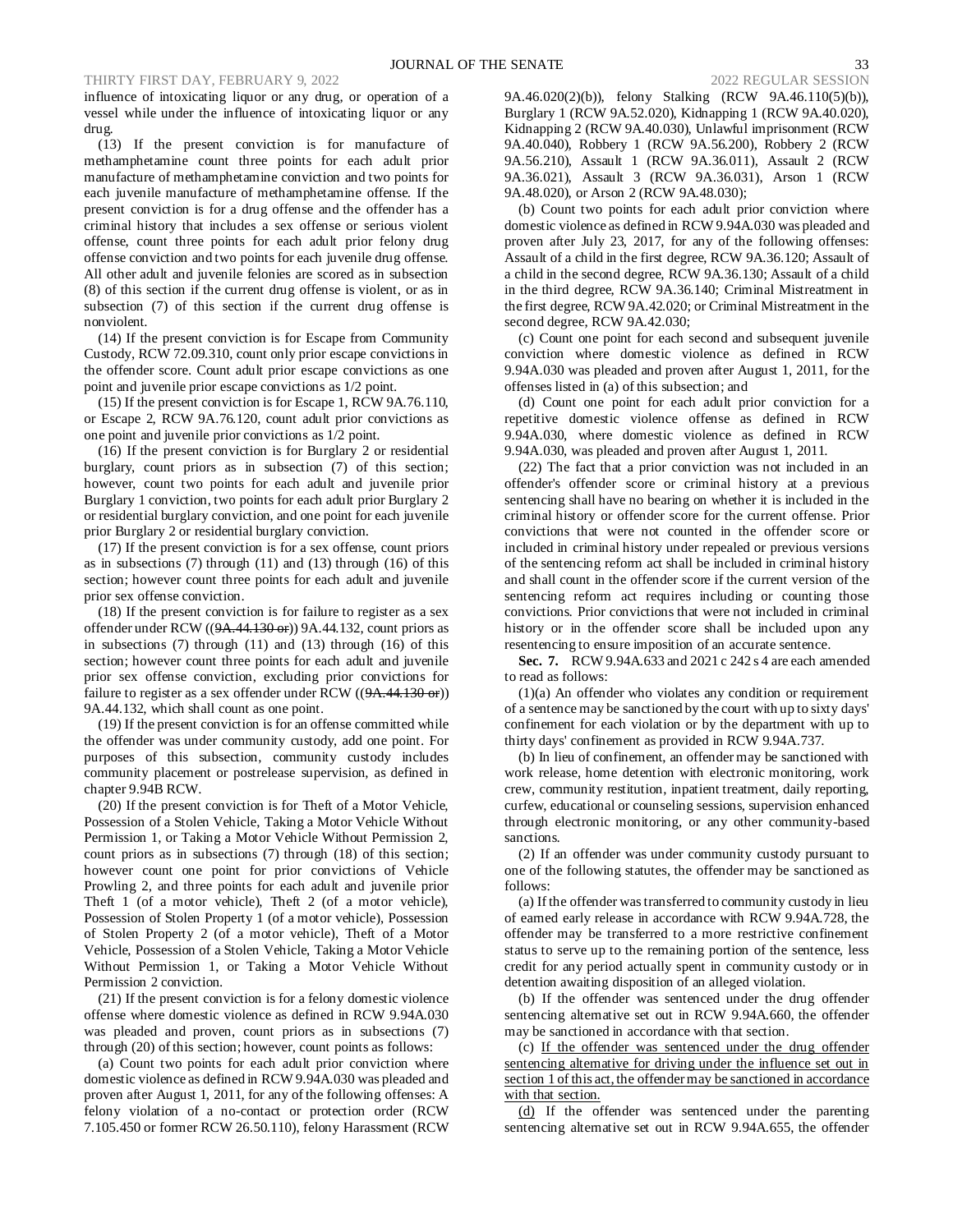may be sanctioned in accordance with that section.

 $((\text{(d)}))$  (e) If the offender was sentenced under the special sex offender sentencing alternative set out in RCW 9.94A.670, the suspended sentence may be revoked and the offender committed to serve the original sentence of confinement.

 $(( (e)) ) (f)$  If the offender was sentenced under the mental health sentencing alternative set out in RCW 9.94A.695, the offender may be sanctioned in accordance with that section.

 $((\text{f})))$  (g) If the offender was sentenced to a work ethic camp pursuant to RCW 9.94A.690, the offender may be reclassified to serve the unexpired term of his or her sentence in total confinement.

 $((\frac{1}{(2)}))$  (h) If a sex offender was sentenced pursuant to RCW 9.94A.507, the offender may be transferred to a more restrictive confinement status to serve up to the remaining portion of the sentence, less credit for any period actually spent in community custody or in detention awaiting disposition of an alleged violation.

(3) If a probationer is being supervised by the department pursuant to RCW 9.92.060, 9.95.204, or 9.95.210, the probationer may be sanctioned pursuant to subsection (1) of this section. The department shall have authority to issue a warrant for the arrest of an offender who violates a condition of community custody, as provided in RCW 9.94A.716. Any sanctions shall be imposed by the department pursuant to RCW 9.94A.737. Nothing in this subsection is intended to limit the power of the sentencing court to respond to a probationer's violation of conditions.

(4) The parole or probation of an offender who is charged with a new felony offense may be suspended and the offender placed in total confinement pending disposition of the new criminal charges if:

(a) The offender is on parole pursuant to RCW 9.95.110(1); or

(b) The offender is being supervised pursuant to RCW 9.94A.745 and is on parole or probation pursuant to the laws of another state.

**Sec. 8.** RCW 9.94A.6332 and 2021 c 242 s 5 are each amended to read as follows:

The procedure for imposing sanctions for violations of sentence conditions or requirements is as follows:

(1) If the offender was sentenced under the drug offender sentencing alternative, any sanctions shall be imposed by the department or the court pursuant to RCW 9.94A.660.

(2) If the offender was sentenced under the drug offender sentencing alternative for driving under the influence, any sanctions shall be imposed by the department or the court pursuant to section 1 of this act.

(3) If the offender was sentenced under the special sex offender sentencing alternative, any sanctions shall be imposed by the department or the court pursuant to RCW 9.94A.670.

 $((\langle 3 \rangle))$  (4) If the offender was sentenced under the parenting sentencing alternative, any sanctions shall be imposed by the department or by the court pursuant to RCW 9.94A.655.

 $((\langle 4 \rangle)(5)$  If the offender was sentenced under the mental health sentencing alternative, any sanctions shall be imposed by the department or the court pursuant to RCW 9.94A.695.

 $((\left(5\right)))$  (6) If a sex offender was sentenced pursuant to RCW 9.94A.507, any sanctions shall be imposed by the board pursuant to RCW 9.95.435.

 $((\left(\overline{\Theta}\right)))$  (7) If the offender was released pursuant to RCW 9.94A.730, any sanctions shall be imposed by the board pursuant to RCW 9.95.435.

 $((\overline{(7)}))$  (8) If the offender was sentenced pursuant to RCW 10.95.030(3) or 10.95.035, any sanctions shall be imposed by the board pursuant to RCW 9.95.435.

 $((\langle 8 \rangle))$  (9) In any other case, if the offender is being supervised by the department, any sanctions shall be imposed by the department pursuant to RCW 9.94A.737. If a probationer is being supervised by the department pursuant to RCW 9.92.060, 9.95.204, or 9.95.210, upon receipt of a violation hearing report from the department, the court retains any authority that those statutes provide to respond to a probationer's violation of conditions.

 $((\Theta))$  (10) If the offender is not being supervised by the department, any sanctions shall be imposed by the court pursuant to RCW 9.94A.6333.

**Sec. 9.** RCW 9.94A.660 and 2021 c 215 s 102 are each amended to read as follows:

(1) An offender is eligible for the special drug offender sentencing alternative if:

(a) The offender is convicted of a felony that is not a violent offense and the violation does not involve a sentence enhancement under RCW 9.94A.533 (3) or (4);

(b) The offender is convicted of a felony that is not a felony driving while under the influence of intoxicating liquor or any drug under RCW 46.61.502(6) or felony physical control of a vehicle while under the influence of intoxicating liquor or any drug under RCW 46.61.504(6);

(c) The offender has no current or prior convictions for a sex offense for which the offender is currently or may be required to register pursuant to RCW 9A.44.130;

(d) The offender has no prior convictions in this state, and no prior convictions for an equivalent out-of-state or federal offense, for the following offenses during the following time frames:

(i) Robbery in the second degree that did not involve the use of a firearm and was not reduced from robbery in the first degree within seven years before conviction of the current offense; or

(ii) Any other violent offense within ten years before conviction of the current offense;

(e) For a violation of the uniform controlled substances act under chapter 69.50 RCW or a criminal solicitation to commit such a violation under chapter 9A.28 RCW, the offense involved only a small quantity of the particular controlled substance as determined by the judge upon consideration of such factors as the weight, purity, packaging, sale price, and street value of the controlled substance;

(f) The offender has not been found by the United States attorney general to be subject to a deportation detainer or order and does not become subject to a deportation order during the period of the sentence; and

(g) The offender has not received a drug offender sentencing alternative under this section, or a drug offender sentencing alternative for driving under the influence under section 1 of this act, more than once in the prior ten years before the current offense.

(2) A motion for a special drug offender sentencing alternative may be made by the court, the offender, or the state.

(3) If the sentencing court determines that the offender is eligible for an alternative sentence under this section and that the alternative sentence is appropriate, the court shall waive imposition of a sentence within the standard sentence range and impose a sentence consisting of either a prison-based alternative under RCW 9.94A.662 or a residential substance use disorder treatment-based alternative under RCW 9.94A.664. The residential substance use disorder treatment-based alternative is only available if the midpoint of the standard sentence range is twenty-six months or less.

(4)(a) To assist the court in making its determination, the court may order the department to complete either or both a risk assessment report and a substance use disorder screening report as provided in RCW 9.94A.500.

(b) To assist the court in making its determination in domestic violence cases, the court shall order the department to complete a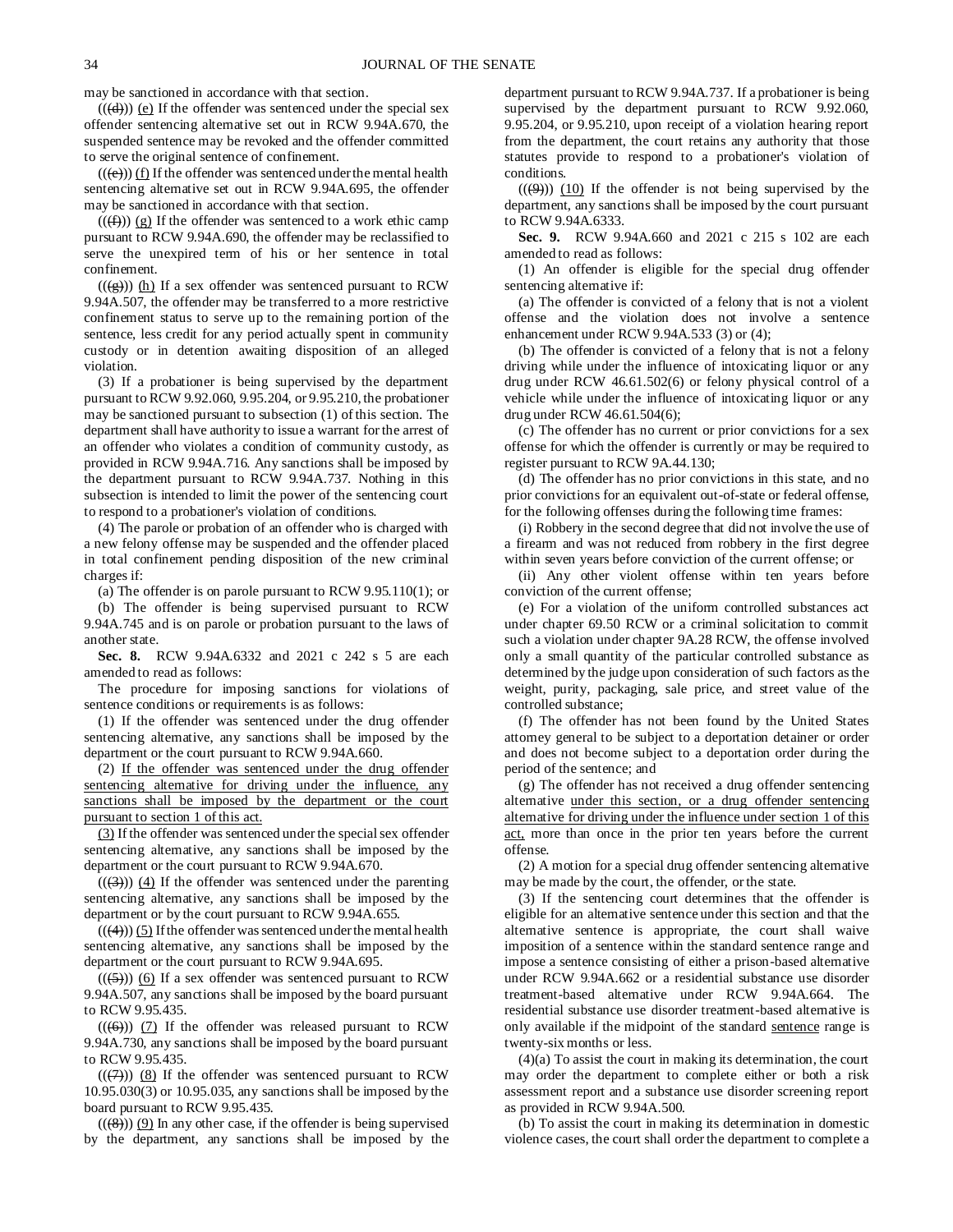presentence investigation and a chemical dependency screening report as provided in RCW 9.94A.500, unless otherwise specifically waived by the court.

(5) If the court is considering imposing a sentence under the residential substance use disorder treatment-based alternative, the court may order an examination of the offender by the department. The examination must be performed by an agency licensed or certified by the department of health to provide substance use disorder services. The examination shall, at a minimum, address the following issues:

(a) Whether the offender suffers from a substance use disorder; (b) ((Whether the substance use disorder is such that there is a probability that criminal behavior will occur in the future;

 $\left(\frac{e}{c}\right)$ )) Whether effective treatment for the offender's substance use disorder is available from a provider that has been licensed or certified by the department of health, and where applicable, whether effective domestic violence perpetrator treatment is available from a state-certified domestic violence treatment provider pursuant to RCW 43.20A.735; and

 $((\langle d \rangle))$  (c) Whether the offender and the community will benefit from the use of the alternative.

(6) When a court imposes a sentence of community custody under this section:

(a) The court may impose conditions as provided in RCW 9.94A.703 and may impose other affirmative conditions as the court considers appropriate. In addition, an offender may be required to pay thirty dollars per month while on community custody to offset the cost of monitoring for alcohol or controlled substances, or in cases of domestic violence for monitoring with global positioning system technology for compliance with a nocontact order.

(b) The department may impose conditions and sanctions as authorized in RCW 9.94A.704 and 9.94A.737.

(7)(a) The court may bring any offender sentenced under this section back into court at any time on its own initiative to evaluate the offender's progress in treatment or to determine if any violations of the conditions of the sentence have occurred.

(b) If the offender is brought back to court, the court may modify the conditions of the community custody or impose sanctions under (c) of this subsection.

(c) The court may order the offender to serve a term of total confinement within the standard sentence range of the offender's current offense at any time during the period of community custody if the offender violates the conditions or requirements of the sentence or if the offender is failing to make satisfactory progress in treatment.

(d) An offender ordered to serve a term of total confinement under (c) of this subsection shall receive credit for time previously served in total or partial confinement and inpatient treatment under this section, and shall receive fifty percent credit for time previously served in community custody under this section.

(8) In serving a term of community custody imposed upon failure to complete, or administrative termination from, the special drug offender sentencing alternative program, the offender shall receive no credit for time served in community custody prior to termination of the offender's participation in the program.

(9) An offender sentenced under this section shall be subject to all rules relating to earned release time with respect to any period served in total confinement.

(10) The Washington state institute for public policy shall submit a report to the governor and the appropriate committees of the legislature by November 1, 2022, analyzing the effectiveness of the drug offender sentencing alternative in reducing recidivism among various offender populations. An additional report is due

November 1, 2028, and every five years thereafter. The Washington state institute for public policy may coordinate with the department and the caseload forecast council in tracking data and preparing the report.

**Sec. 10.** RCW 9.94A.701 and 2021 c 242 s 6 are each amended to read as follows:

(1) If an offender is sentenced to the custody of the department for one of the following crimes, the court shall, in addition to the other terms of the sentence, sentence the offender to community custody for three years:

(a) A sex offense not sentenced under RCW 9.94A.507; or

(b) A serious violent offense.

(2) A court shall, in addition to the other terms of the sentence, sentence an offender to community custody for eighteen months when the court sentences the person to the custody of the department for a violent offense that is not considered a serious violent offense.

(3) A court shall, in addition to the other terms of the sentence, sentence an offender to community custody for one year when the court sentences the person to the custody of the department for:

(a) Any crime against persons under RCW 9.94A.411(2);

(b) An offense involving the unlawful possession of a firearm under RCW 9.41.040, where the offender is a criminal street gang member or associate;

(c) A felony offense under chapter 69.50 or 69.52 RCW, committed on or after July 1, 2000; or

(d) A felony violation of RCW 9A.44.132(1) (failure to register) that is the offender's first violation for a felony failure to register.

(4) If an offender is sentenced under the drug offender sentencing alternative, the court shall impose community custody as provided in:

(a) RCW 9.94A.660 and 9.94A.662 for a prison-based drug offender sentencing alternative;

(b) RCW 9.94A.660 and 9.94A.664 for a residential-based drug offender sentencing alternative;

(c) RCW 9.94A.662 and section  $1(6)$  of this act for a prisonbased drug offender sentencing alternative for driving under the influence; and

(d) Section 1 (5) and (6) of this act for a residential-based drug offender sentencing alternative for driving under the influence.

(5) If an offender is sentenced under the special sex offender sentencing alternative, the court shall impose community custody as provided in RCW 9.94A.670.

(6) If an offender is sentenced to a work ethic camp, the court shall impose community custody as provided in RCW 9.94A.690.

(7) If an offender is sentenced under the parenting sentencing alternative, the court shall impose a term of community custody as provided in RCW 9.94A.655.

(8) If the offender is sentenced under the mental health sentencing alternative, the court shall impose a term of community custody as provided in RCW 9.94A.695.

(9) If a sex offender is sentenced as a nonpersistent offender pursuant to RCW 9.94A.507, the court shall impose community custody as provided in that section.

(10) The term of community custody specified by this section shall be reduced by the court whenever an offender's standard sentence range term of confinement in combination with the term of community custody exceeds the statutory maximum for the crime as provided in RCW 9A.20.021.

**Sec. 11.** RCW 46.61.502 and 2017 c 335 s 1 are each amended to read as follows:

(1) A person is guilty of driving while under the influence of intoxicating liquor, marijuana, or any drug if the person drives a vehicle within this state: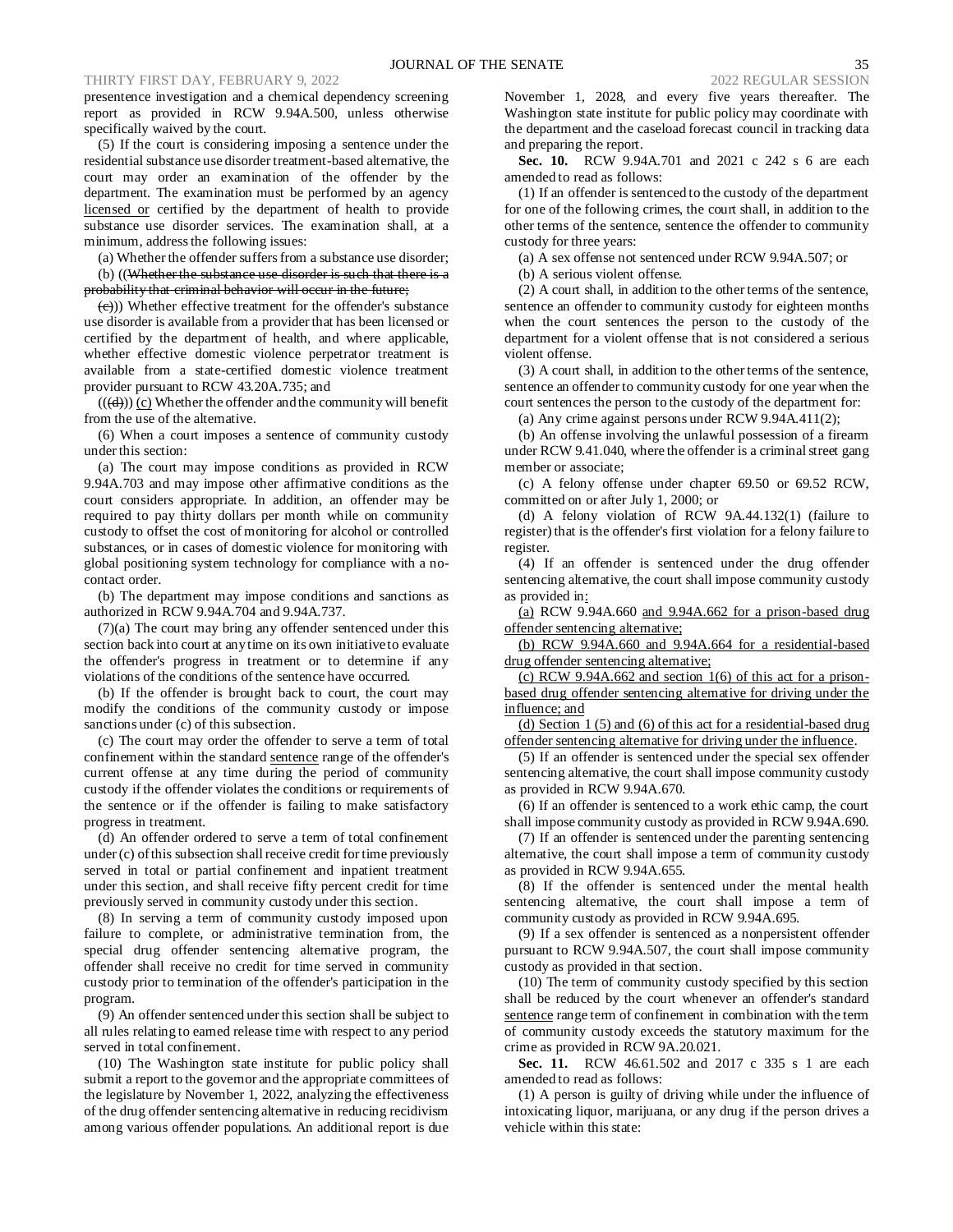(a) And the person has, within two hours after driving, an alcohol concentration of 0.08 or higher as shown by analysis of the person's breath or blood made under RCW 46.61.506; or

(b) The person has, within two hours after driving, a THC concentration of 5.00 or higher as shown by analysis of the person's blood made under RCW 46.61.506; or

(c) While the person is under the influence of or affected by intoxicating liquor, marijuana, or any drug; or

(d) While the person is under the combined influence of or affected by intoxicating liquor, marijuana, and any drug.

(2) The fact that a person charged with a violation of this section is or has been entitled to use a drug under the laws of this state shall not constitute a defense against a charge of violating this section.

(3)(a) It is an affirmative defense to a violation of subsection (1)(a) of this section, which the defendant must prove by a preponderance of the evidence, that the defendant consumed a sufficient quantity of alcohol after the time of driving and before the administration of an analysis of the person's breath or blood to cause the defendant's alcohol concentration to be 0.08 or more within two hours after driving. The court shall not admit evidence of this defense unless the defendant notifies the prosecution prior to the omnibus or pretrial hearing in the case of the defendant's intent to assert the affirmative defense.

(b) It is an affirmative defense to a violation of subsection (1)(b) of this section, which the defendant must prove by a preponderance of the evidence, that the defendant consumed a sufficient quantity of marijuana after the time of driving and before the administration of an analysis of the person's blood to cause the defendant's THC concentration to be 5.00 or more within two hours after driving. The court shall not admit evidence of this defense unless the defendant notifies the prosecution prior to the omnibus or pretrial hearing in the case of the defendant's intent to assert the affirmative defense.

(4)(a) Analyses of blood or breath samples obtained more than two hours after the alleged driving may be used as evidence that within two hours of the alleged driving, a person had an alcohol concentration of 0.08 or more in violation of subsection (1)(a) of this section, and in any case in which the analysis shows an alcohol concentration above 0.00 may be used as evidence that a person was under the influence of or affected by intoxicating liquor or any drug in violation of subsection (1)(c) or (d) of this section.

(b) Analyses of blood samples obtained more than two hours after the alleged driving may be used as evidence that within two hours of the alleged driving, a person had a THC concentration of 5.00 or more in violation of subsection (1)(b) of this section, and in any case in which the analysis shows a THC concentration above 0.00 may be used as evidence that a person was under the influence of or affected by marijuana in violation of subsection  $(1)(c)$  or  $(d)$  of this section.

(5) Except as provided in subsection (6) of this section, a violation of this section is a gross misdemeanor.

(6) It is a class B felony punishable under chapter 9.94A RCW, or chapter 13.40 RCW if the person is a juvenile, if:

(a) The person has three or more prior offenses within  $((*ten*))$ 15 years as defined in RCW 46.61.5055; or

(b) The person has ever previously been convicted of:

(i) Vehicular homicide while under the influence of intoxicating liquor or any drug, RCW 46.61.520(1)(a);

(ii) Vehicular assault while under the influence of intoxicating liquor or any drug, RCW 46.61.522(1)(b);

(iii) An out-of-state offense comparable to the offense specified in (b)(i) or (ii) of this subsection; or

(iv) A violation of this subsection  $(6)$  or RCW 46.61.504 $(6)$ .

**Sec. 12.** RCW 46.61.5055 and 2020 c 330 s 15 are each

amended to read as follows:

(1) **No prior offenses in seven years.** Except as provided in RCW 46.61.502(6) or 46.61.504(6), a person who is convicted of a violation of RCW 46.61.502 or 46.61.504 and who has no prior offense within seven years shall be punished as follows:

(a) **Penalty for alcohol concentration less than 0.15.** In the case of a person whose alcohol concentration was less than 0.15, or for whom for reasons other than the person's refusal to take a test offered pursuant to RCW 46.20.308 there is no test result indicating the person's alcohol concentration:

(i) By imprisonment for not less than twenty-four consecutive hours nor more than three hundred sixty-four days. In lieu of the mandatory minimum term of imprisonment required under this subsection  $(1)(a)(i)$ , the court, in its discretion, may order not less than fifteen days of electronic home monitoring or a ninety-day period of 24/7 sobriety program monitoring. The court may consider the offender's pretrial 24/7 sobriety program monitoring as fulfilling a portion of posttrial sentencing. The offender shall pay the cost of electronic home monitoring. The county or municipality in which the penalty is being imposed shall determine the cost. The court may also require the offender's electronic home monitoring device or other separate alcohol monitoring device to include an alcohol detection breathalyzer, and the court may restrict the amount of alcohol the offender may consume during the time the offender is on electronic home monitoring; and

(ii) By a fine of not less than three hundred fifty dollars nor more than five thousand dollars. Three hundred fifty dollars of the fine may not be suspended unless the court finds the offender to be indigent; or

(b) **Penalty for alcohol concentration at least 0.15.** In the case of a person whose alcohol concentration was at least 0.15, or for whom by reason of the person's refusal to take a test offered pursuant to RCW 46.20.308 there is no test result indicating the person's alcohol concentration:

(i) By imprisonment for not less than forty-eight consecutive hours nor more than three hundred sixty-four days. In lieu of the mandatory minimum term of imprisonment required under this subsection  $(1)(b)(i)$ , the court, in its discretion, may order not less than thirty days of electronic home monitoring or a one hundred twenty day period of 24/7 sobriety program monitoring. The court may consider the offender's pretrial 24/7 sobriety program testing as fulfilling a portion of posttrial sentencing. The offender shall pay the cost of electronic home monitoring. The county or municipality in which the penalty is being imposed shall determine the cost. The court may also require the offender's electronic home monitoring device to include an alcohol detection breathalyzer or other separate alcohol monitoring device, and the court may restrict the amount of alcohol the offender may consume during the time the offender is on electronic home monitoring; and

(ii) By a fine of not less than five hundred dollars nor more than five thousand dollars. Five hundred dollars of the fine may not be suspended unless the court finds the offender to be indigent.

(2) **One prior offense in seven years.** Except as provided in RCW 46.61.502(6) or 46.61.504(6), a person who is convicted of a violation of RCW 46.61.502 or 46.61.504 and who has one prior offense within seven years shall be punished as follows:

(a) **Penalty for alcohol concentration less than 0.15.** In the case of a person whose alcohol concentration was less than 0.15, or for whom for reasons other than the person's refusal to take a test offered pursuant to RCW 46.20.308 there is no test result indicating the person's alcohol concentration:

(i) By imprisonment for not less than thirty days nor more than three hundred sixty-four days and sixty days of electronic home monitoring. Thirty days of imprisonment and sixty days of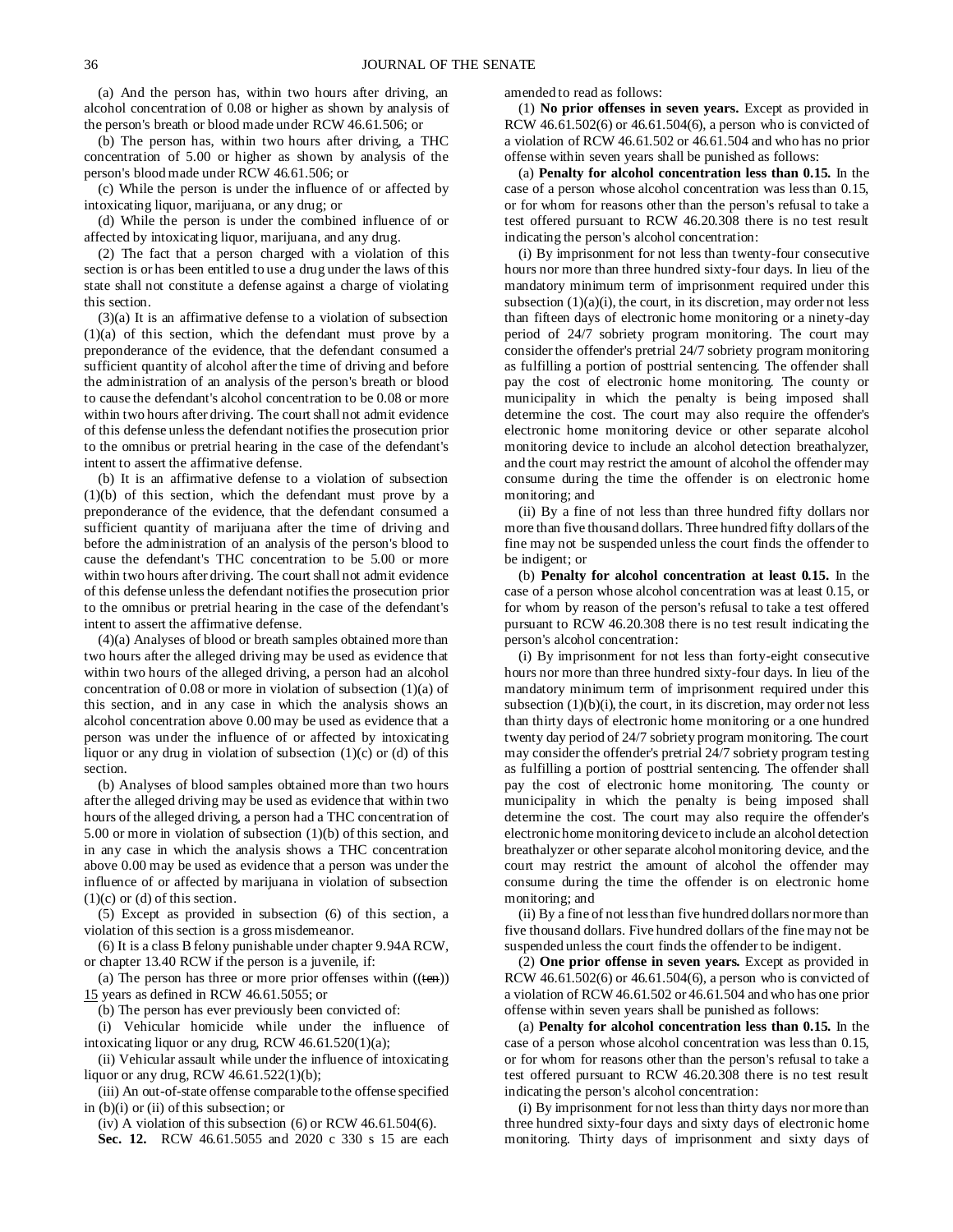# THIRTY FIRST DAY, FEBRUARY 9, 2022 2022 REGULAR SESSION

electronic home monitoring may not be suspended or converted unless the court finds that the imposition of this mandatory minimum sentence would impose a substantial risk to the offender's physical or mental well-being. If the offender shows that the imposition of this mandatory minimum sentence would impose a substantial risk to the offender's physical or mental wellbeing, in lieu of the mandatory term of imprisonment and electronic home monitoring under this subsection (2)(a)(i), the court may order a minimum of either one hundred eighty days of electronic home monitoring or a one hundred twenty-day period of 24/7 sobriety program monitoring pursuant to RCW 36.28A.300 through 36.28A.390. Whenever the mandatory minimum sentence is suspended or converted, the court shall state in writing the reason for granting the suspension or conversion and the facts upon which the suspension or conversion is based. The court may consider the offender's pretrial 24/7 sobriety program monitoring as fulfilling a portion of posttrial sentencing. The court shall order an expanded substance use disorder assessment and treatment, if deemed appropriate by the assessment. The offender shall pay for the cost of the electronic monitoring. The county or municipality where the penalty is being imposed shall determine the cost. The court may also require the offender's electronic home monitoring device include an alcohol detection breathalyzer or other separate alcohol monitoring device, and may restrict the amount of alcohol the offender may consume during the time the offender is on electronic home monitoring; and

(ii) By a fine of not less than five hundred dollars nor more than five thousand dollars. Five hundred dollars of the fine may not be suspended unless the court finds the offender to be indigent; or

(b) **Penalty for alcohol concentration at least 0.15.** In the case of a person whose alcohol concentration was at least 0.15, or for whom by reason of the person's refusal to take a test offered pursuant to RCW 46.20.308 there is no test result indicating the person's alcohol concentration:

(i) By imprisonment for not less than forty-five days nor more than three hundred sixty-four days and ninety days of electronic home monitoring. Forty-five days of imprisonment and ninety days of electronic home monitoring may not be suspended or converted unless the court finds that the imposition of this mandatory minimum sentence would impose a substantial risk to the offender's physical or mental well-being. If the offender shows that the imposition of this mandatory minimum sentence would impose a substantial risk to the offender's physical or mental well-being, in lieu of the mandatory minimum term of imprisonment and electronic home monitoring under this subsection  $(2)(b)(i)$ , the court may order a minimum of either six months of electronic home monitoring or a one hundred twentyday period of 24/7 sobriety program monitoring pursuant to RCW 36.28A.300 through 36.28A.390. Whenever the mandatory minimum sentence is suspended or converted, the court shall state in writing the reason for granting the suspension or conversion and the facts upon which the suspension or conversion is based. The court may consider the offender's pretrial 24/7 sobriety program monitoring as fulfilling a portion of posttrial sentencing. The court shall order an expanded substance use disorder assessment and treatment, if deemed appropriate by the assessment. The offender shall pay for the cost of the electronic monitoring. The county or municipality where the penalty is being imposed shall determine the cost. The court may also require the offender's electronic home monitoring device include an alcohol detection breathalyzer or other separate alcohol monitoring device, and may restrict the amount of alcohol the offender may consume during the time the offender is on electronic home monitoring; and

(ii) By a fine of not less than seven hundred fifty dollars nor more than five thousand dollars. Seven hundred fifty dollars of the fine may not be suspended unless the court finds the offender to be indigent.

(3) **Two prior offenses in seven years.** Except as provided in RCW 46.61.502(6) or 46.61.504(6), a person who is convicted of a violation of RCW 46.61.502 or 46.61.504 and who has two prior offenses within seven years shall be punished as follows:

(a) **Penalty for alcohol concentration less than 0.15.** In the case of a person whose alcohol concentration was less than 0.15, or for whom for reasons other than the person's refusal to take a test offered pursuant to RCW 46.20.308 there is no test result indicating the person's alcohol concentration:

(i) By imprisonment for not less than ninety days nor more than three hundred sixty-four days, if available in that county or city, a six-month period of 24/7 sobriety program monitoring pursuant to RCW 36.28A.300 through 36.28A.390, and one hundred twenty days of electronic home monitoring. Ninety days of imprisonment and one hundred twenty days of electronic home monitoring may not be suspended or converted unless the court finds that the imposition of this mandatory minimum sentence would impose a substantial risk to the offender's physical or mental well-being. If the offender shows that the imposition of this mandatory minimum sentence would impose a substantial risk to the offender's physical or mental well-being, in lieu of the mandatory minimum term of ninety days of imprisonment and one hundred twenty days of electronic home monitoring, the court may order three hundred sixty days of electronic home monitoring or a three hundred sixty-day period of 24/7 sobriety monitoring pursuant to RCW 36.28A.300 through 36.28A.390. Whenever the mandatory minimum sentence is suspended or converted, the court shall state in writing the reason for granting the suspension or conversion and the facts upon which the suspension or conversion is based. The court shall order an expanded substance use disorder assessment and treatment, if deemed appropriate by the assessment. The offender shall pay for the cost of the electronic monitoring. The county or municipality where the penalty is being imposed shall determine the cost. The court may also require the offender's electronic home monitoring device include an alcohol detection breathalyzer or other separate alcohol monitoring device, and may restrict the amount of alcohol the offender may consume during the time the offender is on electronic home monitoring; and

(ii) By a fine of not less than one thousand dollars nor more than five thousand dollars. One thousand dollars of the fine may not be suspended unless the court finds the offender to be indigent; or

(b) **Penalty for alcohol concentration at least 0.15.** In the case of a person whose alcohol concentration was at least 0.15, or for whom by reason of the person's refusal to take a test offered pursuant to RCW 46.20.308 there is no test result indicating the person's alcohol concentration:

(i) By imprisonment for not less than one hundred twenty days nor more than three hundred sixty-four days, if available in that county or city, a six-month period of 24/7 sobriety program monitoring pursuant to RCW 36.28A.300 through 36.28A.390, and one hundred fifty days of electronic home monitoring. One hundred twenty days of imprisonment and one hundred fifty days of electronic home monitoring may not be suspended or converted unless the court finds that the imposition of this mandatory minimum sentence would impose a substantial risk to the offender's physical or mental well-being. If the offender shows that the imposition of this mandatory minimum sentence would impose a substantial risk to the offender's physical or mental well-being, in lieu of the mandatory minimum term of one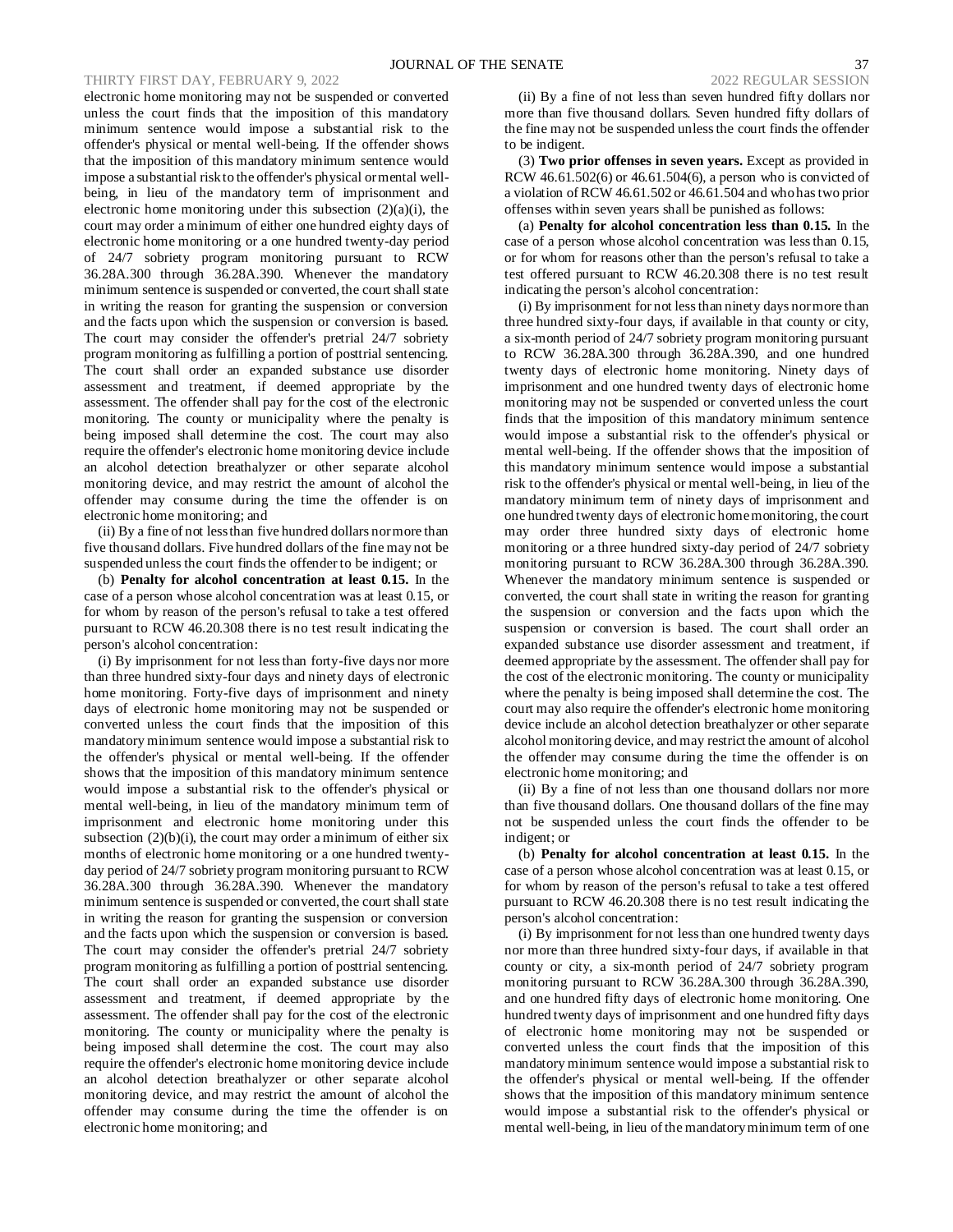hundred twenty days of imprisonment and one hundred fifty days of electronic home monitoring, the court may order three hundred sixty days of electronic home monitoring or a three hundred sixtyday period of 24/7 sobriety monitoring pursuant to RCW 36.28A.300 through 36.28A.390. Whenever the mandatory minimum sentence is suspended or converted, the court shall state in writing the reason for granting the suspension or conversion and the facts upon which the suspension or conversion is based. The offender shall pay for the cost of the electronic monitoring. The court shall order an expanded substance use disorder assessment and treatment, if deemed appropriate by the assessment. The county or municipality where the penalty is being imposed shall determine the cost. The court may also require the offender's electronic home monitoring device include an alcohol detection breathalyzer or other separate alcohol monitoring device, and may restrict the amount of alcohol the offender may consume during the time the offender is on electronic home monitoring; and

(ii) By a fine of not less than one thousand five hundred dollars nor more than five thousand dollars. One thousand five hundred dollars of the fine may not be suspended unless the court finds the offender to be indigent.

(4) **Three or more prior offenses in** ((**ten**)) **15 years.** A person who is convicted of a violation of RCW 46.61.502 or 46.61.504 shall be punished under chapter 9.94A RCW if:

(a) The person has three or more prior offenses within  $((ten))$ 15 years; or

(b) The person has ever previously been convicted of:

(i) A violation of RCW 46.61.520 committed while under the influence of intoxicating liquor or any drug;

(ii) A violation of RCW 46.61.522 committed while under the influence of intoxicating liquor or any drug;

(iii) An out-of-state offense comparable to the offense specified in (b)(i) or (ii) of this subsection; or

(iv) A violation of RCW 46.61.502(6) or 46.61.504(6).

(5) **Monitoring.** (a) **Ignition interlock device.** The court shall require any person convicted of a violation of RCW 46.61.502 or 46.61.504 or an equivalent local ordinance to comply with the rules and requirements of the department regarding the installation and use of a functioning ignition interlock device installed on all motor vehicles operated by the person.

(b) **Monitoring devices.** If the court orders that a person refrain from consuming any alcohol, the court may order the person to submit to alcohol monitoring through an alcohol detection breathalyzer device, transdermal sensor device, or other technology designed to detect alcohol in a person's system. The person shall pay for the cost of the monitoring, unless the court specifies that the cost of monitoring will be paid with funds that are available from an alternative source identified by the court. The county or municipality where the penalty is being imposed shall determine the cost.

(c) **24/7 sobriety program monitoring.** In any county or city where a 24/7 sobriety program is available and verified by the Washington association of sheriffs and police chiefs, the court shall:

(i) Order the person to install and use a functioning ignition interlock or other device in lieu of such period of 24/7 sobriety program monitoring;

(ii) Order the person to a period of 24/7 sobriety program monitoring pursuant to subsections (1) through (3) of this section; or

(iii) Order the person to install and use a functioning ignition interlock or other device in addition to a period of 24/7 sobriety program monitoring pursuant to subsections (1) through (3) of this section.

(6) **Penalty for having a minor passenger in vehicle.** If a

person who is convicted of a violation of RCW 46.61.502 or 46.61.504 committed the offense while one or more passengers under the age of sixteen were in the vehicle, the court shall:

(a) Order the use of an ignition interlock or other device for an additional twelve months for each passenger under the age of sixteen when the person is subject to the penalties under subsection  $(1)(a)$ ,  $(2)(a)$ , or  $(3)(a)$  of this section; and order the use of an ignition interlock device for an additional eighteen months for each passenger under the age of sixteen when the person is subject to the penalties under subsection (1)(b), (2)(b),  $(3)(b)$ , or  $(4)$  of this section;

(b) In any case in which the person has no prior offenses within seven years, and except as provided in RCW 46.61.502(6) or 46.61.504(6), order an additional twenty-four hours of imprisonment to be served consecutively for each passenger under the age of sixteen, and a fine of not less than one thousand dollars and not more than five thousand dollars for each passenger under the age of sixteen. One thousand dollars of the fine for each passenger under the age of sixteen may not be suspended unless the court finds the offender to be indigent;

(c) In any case in which the person has one prior offense within seven years, and except as provided in RCW 46.61.502(6) or 46.61.504(6), order an additional five days of imprisonment to be served consecutively for each passenger under the age of sixteen, and a fine of not less than two thousand dollars and not more than five thousand dollars for each passenger under the age of sixteen. One thousand dollars of the fine for each passenger under the age of sixteen may not be suspended unless the court finds the offender to be indigent;

(d) In any case in which the person has two prior offenses within seven years, and except as provided in RCW 46.61.502(6) or 46.61.504(6), order an additional ten days of imprisonment to be served consecutively for each passenger under the age of sixteen, and a fine of not less than three thousand dollars and not more than ten thousand dollars for each passenger under the age of sixteen. One thousand dollars of the fine for each passenger under the age of sixteen may not be suspended unless the court finds the offender to be indigent.

(7) **Other items courts must consider while setting penalties.** In exercising its discretion in setting penalties within the limits allowed by this section, the court shall particularly consider the following:

(a) Whether the person's driving at the time of the offense was responsible for injury or damage to another or another's property;

(b) Whether at the time of the offense the person was driving or in physical control of a vehicle with one or more passengers;

(c) Whether the driver was driving in the opposite direction of the normal flow of traffic on a multiple lane highway, as defined by RCW 46.04.350, with a posted speed limit of forty-five miles per hour or greater; and

(d) Whether a child passenger under the age of sixteen was an occupant in the driver's vehicle.

(8) **Treatment and information school.** An offender punishable under this section is subject to the substance use disorder assessment and treatment provisions of RCW 46.61.5056.

(9) **Driver's license privileges of the defendant.** (a) The license, permit, or nonresident privilege of a person convicted of driving or being in physical control of a motor vehicle while under the influence of intoxicating liquor or drugs must:

(i) **Penalty for alcohol concentration less than 0.15.** If the person's alcohol concentration was less than 0.15, or if for reasons other than the person's refusal to take a test offered under RCW 46.20.308 there is no test result indicating the person's alcohol concentration:

(A) Where there has been no prior offense within seven years,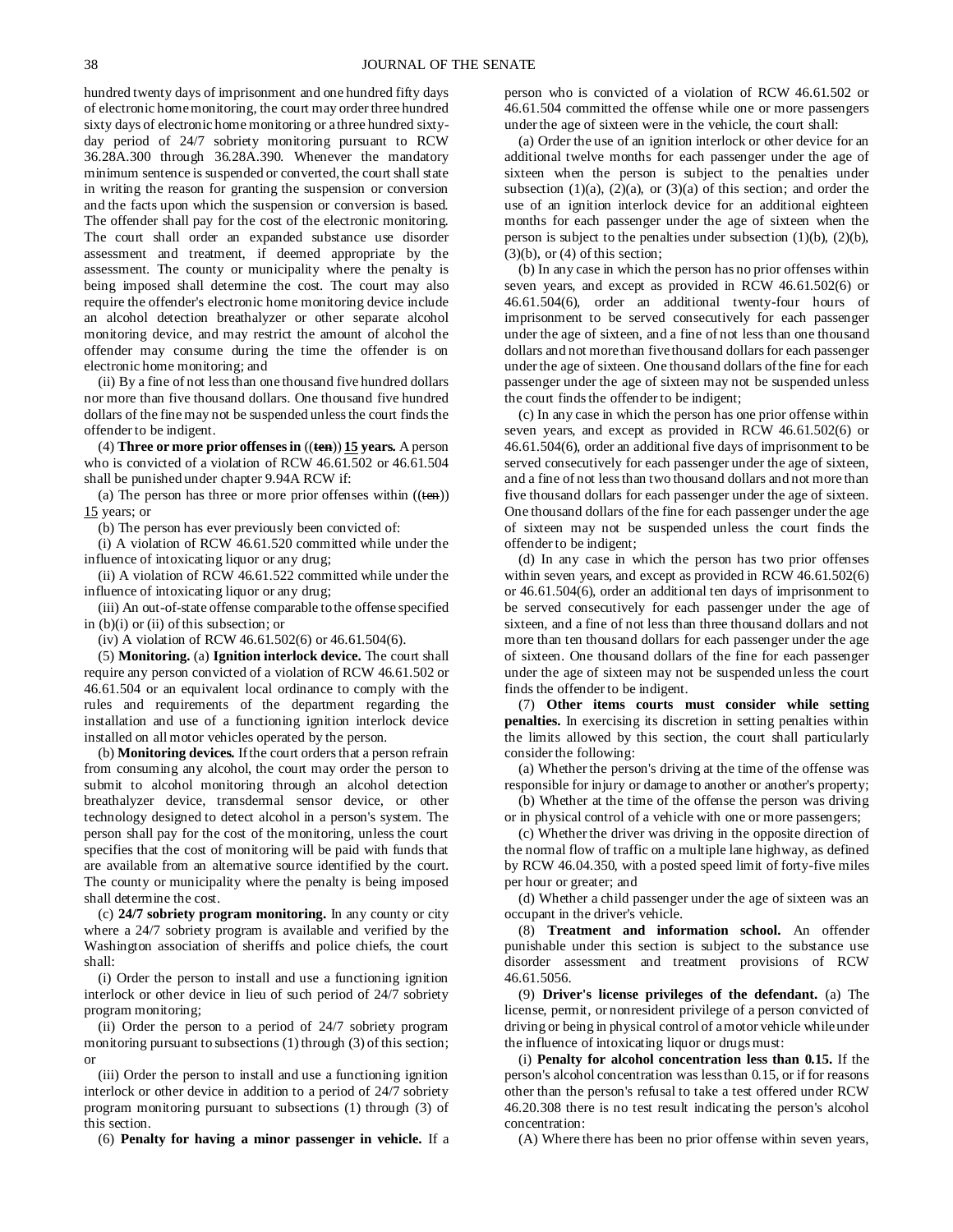be suspended or denied by the department for ninety days or until the person is evaluated by a substance use disorder agency or probation department pursuant to RCW 46.20.311 and the person completes or is enrolled in a ninety-day period of 24/7 sobriety program monitoring. In no circumstances shall the license suspension be for fewer than two days;

(B) Where there has been one prior offense within seven years, be revoked or denied by the department for two years or until the person is evaluated by a substance use disorder agency or probation department pursuant to RCW 46.20.311 and the person completes or is enrolled in a six-month period of 24/7 sobriety program monitoring. In no circumstances shall the license suspension be for less than one year; or

(C) Where there have been two or more prior offenses within seven years, be revoked or denied by the department for three years;

(ii) **Penalty for alcohol concentration at least 0.15.** If the person's alcohol concentration was at least 0.15:

(A) Where there has been no prior offense within seven years, be revoked or denied by the department for one year or until the person is evaluated by a substance use disorder agency or probation department pursuant to RCW 46.20.311 and the person completes or is enrolled in a one hundred twenty day period of 24/7 sobriety program monitoring. In no circumstances shall the license revocation be for fewer than four days;

(B) Where there has been one prior offense within seven years, be revoked or denied by the department for nine hundred days; or

(C) Where there have been two or more prior offenses within seven years, be revoked or denied by the department for four years; or

(iii) **Penalty for refusing to take test.** If by reason of the person's refusal to take a test offered under RCW 46.20.308, there is no test result indicating the person's alcohol concentration:

(A) Where there have been no prior offenses within seven years, be revoked or denied by the department for two years;

(B) Where there has been one prior offense within seven years, be revoked or denied by the department for three years; or

(C) Where there have been two or more previous offenses within seven years, be revoked or denied by the department for four years.

(b)(i) The department shall grant credit on a day-for-day basis for a suspension, revocation, or denial imposed under this subsection (9) for any portion of a suspension, revocation, or denial already served under RCW 46.20.3101 arising out of the same incident.

(ii) If a person has already served a suspension, revocation, or denial under RCW 46.20.3101 for a period equal to or greater than the period imposed under this subsection (9), the department shall provide notice of full credit, shall provide for no further suspension or revocation under this subsection provided the person has completed the requirements under RCW 46.20.311 and paid the probationary license fee under RCW 46.20.355 by the date specified in the notice under RCW 46.20.245, and shall impose no additional reissue fees for this credit.

(c) Upon receipt of a notice from the court under RCW 36.28A.390 that a participant has been removed from a 24/7 sobriety program, the department must resume any suspension, revocation, or denial that had been terminated early under this subsection due to participation in the program, granting credit on a day-for-day basis for any portion of a suspension, revocation, or denial already served under RCW 46.20.3101 or this section arising out of the same incident.

(d) Upon its own motion or upon motion by a person, a court may find, on the record, that notice to the department under RCW 46.20.270 has been delayed for three years or more as a result of a clerical or court error. If so, the court may order that the person's license, permit, or nonresident privilege shall not be revoked, suspended, or denied for that offense. The court shall send notice of the finding and order to the department and to the person. Upon receipt of the notice from the court, the department shall not revoke, suspend, or deny the license, permit, or nonresident privilege of the person for that offense.

(e) For purposes of this subsection (9), the department shall refer to the driver's record maintained under RCW 46.52.120 when determining the existence of prior offenses.

(10) **Probation of driving privilege.** After expiration of any period of suspension, revocation, or denial of the offender's license, permit, or privilege to drive required by this section, the department shall place the offender's driving privilege in probationary status pursuant to RCW 46.20.355.

(11) **Conditions of probation.** (a) In addition to any nonsuspendable and nondeferrable jail sentence required by this section, whenever the court imposes up to three hundred sixtyfour days in jail, the court shall also suspend but shall not defer a period of confinement for a period not exceeding five years. The court shall impose conditions of probation that include: (i) Not driving a motor vehicle within this state without a valid license to drive; (ii) not driving a motor vehicle within this state without proof of liability insurance or other financial responsibility for the future pursuant to RCW 46.30.020; (iii) not driving or being in physical control of a motor vehicle within this state while having an alcohol concentration of 0.08 or more or a THC concentration of 5.00 nanograms per milliliter of whole blood or higher, within two hours after driving; (iv) not refusing to submit to a test of his or her breath or blood to determine alcohol or drug concentration upon request of a law enforcement officer who has reasonable grounds to believe the person was driving or was in actual physical control of a motor vehicle within this state while under the influence of intoxicating liquor or drug; and (v) not driving a motor vehicle in this state without a functioning ignition interlock device as required by the department under RCW 46.20.720. The court may impose conditions of probation that include nonrepetition, installation of an ignition interlock device on the probationer's motor vehicle, substance use disorder treatment, supervised probation, or other conditions that may be appropriate. The sentence may be imposed in whole or in part upon violation of a condition of probation during the suspension period.

(b) For each violation of mandatory conditions of probation under  $(a)(i)$ ,  $(ii)$ ,  $(iii)$ ,  $(iv)$ , or  $(v)$  of this subsection, the court shall order the convicted person to be confined for thirty days, which shall not be suspended or deferred.

(c) For each incident involving a violation of a mandatory condition of probation imposed under this subsection, the license, permit, or privilege to drive of the person shall be suspended by the court for thirty days or, if such license, permit, or privilege to drive already is suspended, revoked, or denied at the time the finding of probation violation is made, the suspension, revocation, or denial then in effect shall be extended by thirty days. The court shall notify the department of any suspension, revocation, or denial or any extension of a suspension, revocation, or denial imposed under this subsection.

(12) **Waiver of electronic home monitoring.** A court may waive the electronic home monitoring requirements of this chapter when:

(a) The offender does not have a dwelling, telephone service, or any other necessity to operate an electronic home monitoring system. However, if a court determines that an alcohol monitoring device utilizing wireless reporting technology is reasonably available, the court may require the person to obtain such a device during the period of required electronic home monitoring;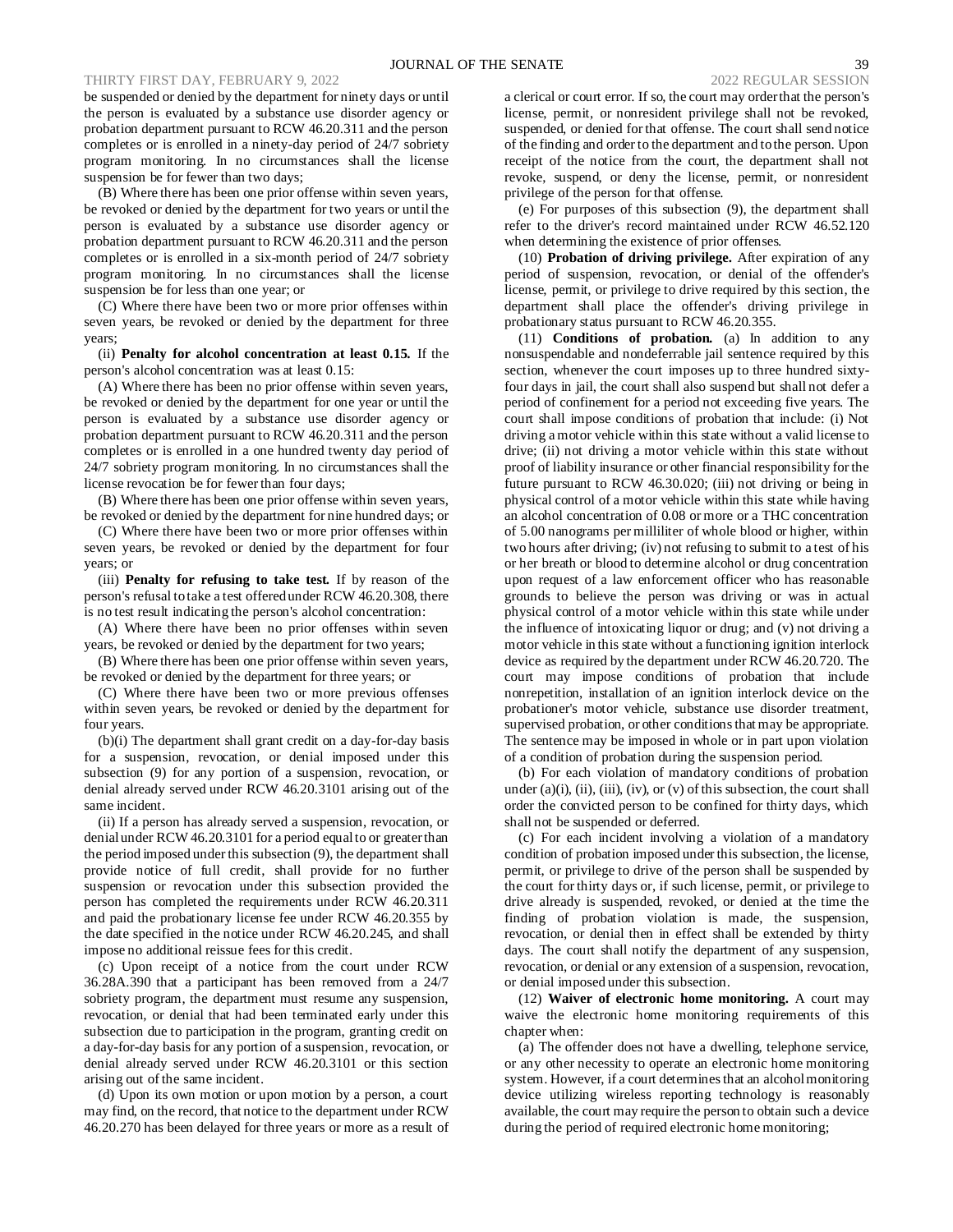(b) The offender does not reside in the state of Washington; or

(c) The court determines that there is reason to believe that the offender would violate the conditions of the electronic home monitoring penalty.

Whenever the mandatory minimum term of electronic home monitoring is waived, the court shall state in writing the reason for granting the waiver and the facts upon which the waiver is based, and shall impose an alternative sentence with similar punitive consequences. The alternative sentence may include, but is not limited to, use of an ignition interlock device, the 24/7 sobriety program monitoring, additional jail time, work crew, or work camp.

Whenever the combination of jail time and electronic home monitoring or alternative sentence would exceed three hundred sixty-four days, the offender shall serve the jail portion of the sentence first, and the electronic home monitoring or alternative portion of the sentence shall be reduced so that the combination does not exceed three hundred sixty-four days.

(13) **Extraordinary medical placement.** An offender serving a sentence under this section, whether or not a mandatory minimum term has expired, may be granted an extraordinary medical placement by the jail administrator subject to the standards and limitations set forth in RCW 9.94A.728(1)(c).

(14) **Definitions.** For purposes of this section and RCW 46.61.502 and 46.61.504:

(a) A "prior offense" means any of the following:

(i) A conviction for a violation of RCW 46.61.502 or an equivalent local ordinance;

(ii) A conviction for a violation of RCW 46.61.504 or an equivalent local ordinance;

(iii) A conviction for a violation of RCW 46.25.110 or an equivalent local ordinance;

(iv) A conviction for a violation of RCW 79A.60.040(2) or an equivalent local ordinance;

(v) A conviction for a violation of RCW 79A.60.040(1) or an equivalent local ordinance committed in a reckless manner if the conviction is the result of a charge that was originally filed as a violation of RCW 79A.60.040(2) or an equivalent local ordinance;

(vi) A conviction for a violation of RCW 47.68.220 or an equivalent local ordinance committed while under the influence of intoxicating liquor or any drug;

(vii) A conviction for a violation of RCW 47.68.220 or an equivalent local ordinance committed in a careless or reckless manner if the conviction is the result of a charge that was originally filed as a violation of RCW 47.68.220 or an equivalent local ordinance while under the influence of intoxicating liquor or any drug;

(viii) A conviction for a violation of RCW 46.09.470(2) or an equivalent local ordinance;

(ix) A conviction for a violation of RCW 46.10.490(2) or an equivalent local ordinance:

(x) A conviction for a violation of RCW 46.61.520 committed while under the influence of intoxicating liquor or any drug, or a conviction for a violation of RCW 46.61.520 committed in a reckless manner or with the disregard for the safety of others if the conviction is the result of a charge that was originally filed as a violation of RCW 46.61.520 committed while under the influence of intoxicating liquor or any drug;

(xi) A conviction for a violation of RCW 46.61.522 committed while under the influence of intoxicating liquor or any drug, or a conviction for a violation of RCW 46.61.522 committed in a reckless manner or with the disregard for the safety of others if the conviction is the result of a charge that was originally filed as a violation of RCW 46.61.522 committed while under the influence of intoxicating liquor or any drug;

(xii) A conviction for a violation of RCW 46.61.5249, 46.61.500, or 9A.36.050 or an equivalent local ordinance, if the conviction is the result of a charge that was originally filed as a violation of RCW 46.61.502 or 46.61.504, or an equivalent local ordinance, or of RCW 46.61.520 or 46.61.522;

(xiii) An out-of-state conviction for a violation that would have been a violation of  $(a)(i)$ ,  $(ii)$ ,  $(x)$ ,  $(xi)$ , or  $(xii)$  of this subsection if committed in this state;

(xiv) A deferred prosecution under chapter 10.05 RCW granted in a prosecution for a violation of RCW 46.61.502, 46.61.504, or an equivalent local ordinance;

(xv) A deferred prosecution under chapter 10.05 RCW granted in a prosecution for a violation of RCW 46.61.5249, or an equivalent local ordinance, if the charge under which the deferred prosecution was granted was originally filed as a violation of RCW 46.61.502 or 46.61.504, or an equivalent local ordinance, or of RCW 46.61.520 or 46.61.522;

(xvi) A deferred prosecution granted in another state for a violation of driving or having physical control of a vehicle while under the influence of intoxicating liquor or any drug if the outof-state deferred prosecution is equivalent to the deferred prosecution under chapter 10.05 RCW, including a requirement that the defendant participate in a chemical dependency treatment program; or

(xvii) A deferred sentence imposed in a prosecution for a violation of RCW 46.61.5249, 46.61.500, or 9A.36.050, or an equivalent local ordinance, if the charge under which the deferred sentence was imposed was originally filed as a violation of RCW 46.61.502 or 46.61.504, or an equivalent local ordinance, or a violation of RCW 46.61.520 or 46.61.522;

If a deferred prosecution is revoked based on a subsequent conviction for an offense listed in this subsection (14)(a), the subsequent conviction shall not be treated as a prior offense of the revoked deferred prosecution for the purposes of sentencing;

(b) "Treatment" means substance use disorder treatment licensed or certified by the department of health;

(c) "Within seven years" means that the arrest for a prior offense occurred within seven years before or after the arrest for the current offense; and

(d) "Within  $((ten))$  15 years" means that the arrest for a prior offense occurred within  $((\text{ten}))$  15 years before or after the arrest for the current offense.

(15) All fines imposed by this section apply to adult offenders only.

**Sec. 13.** RCW 46.61.504 and 2017 c 335 s 2 are each amended to read as follows:

(1) A person is guilty of being in actual physical control of a motor vehicle while under the influence of intoxicating liquor or any drug if the person has actual physical control of a vehicle within this state:

(a) And the person has, within two hours after being in actual physical control of the vehicle, an alcohol concentration of 0.08 or higher as shown by analysis of the person's breath or blood made under RCW 46.61.506; or

(b) The person has, within two hours after being in actual physical control of a vehicle, a THC concentration of 5.00 or higher as shown by analysis of the person's blood made under RCW 46.61.506; or

(c) While the person is under the influence of or affected by intoxicating liquor or any drug; or

(d) While the person is under the combined influence of or affected by intoxicating liquor and any drug.

(2) The fact that a person charged with a violation of this section is or has been entitled to use a drug under the laws of this state does not constitute a defense against any charge of violating this section. No person may be convicted under this section and it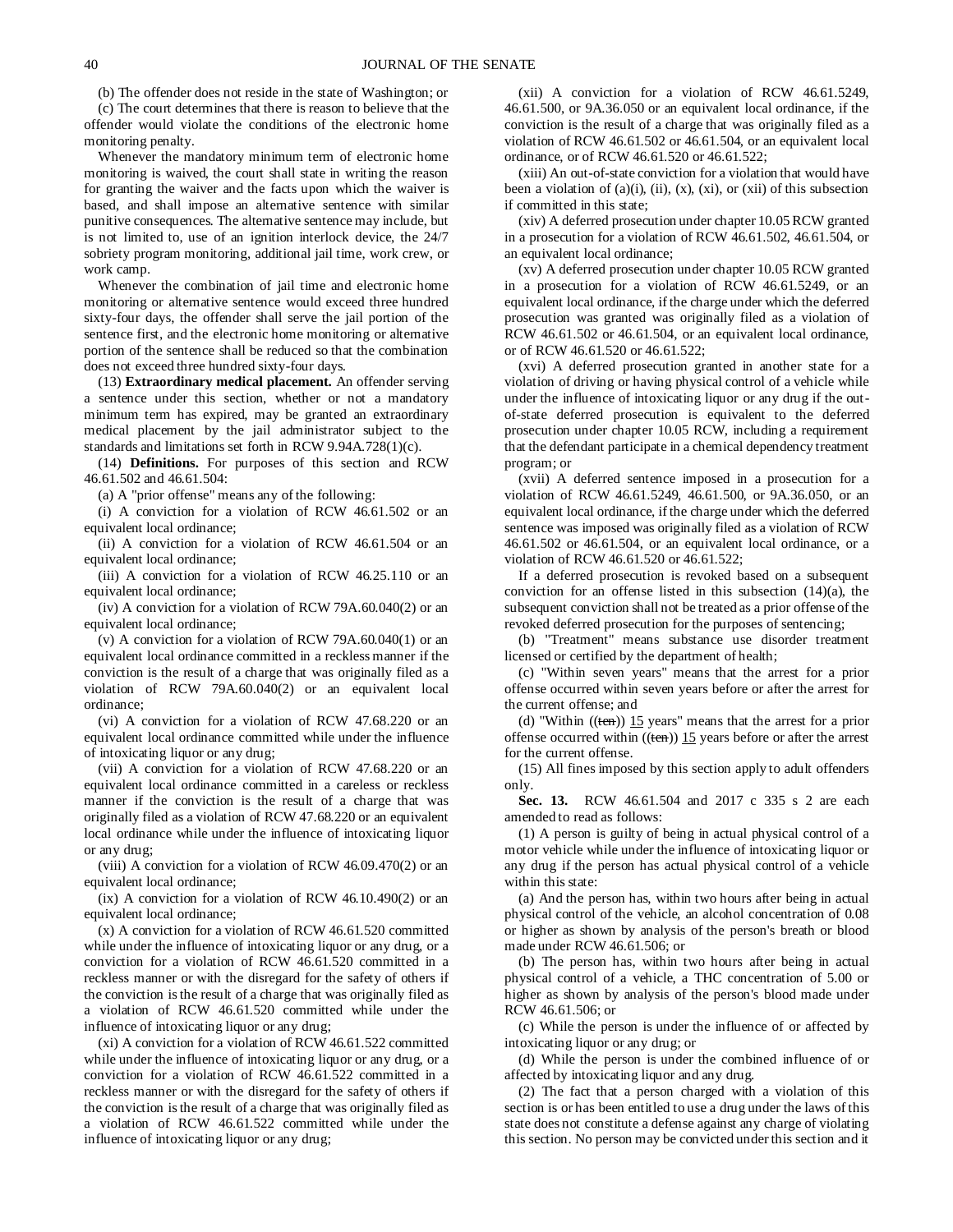is an affirmative defense to any action pursuant to RCW 46.20.308 to suspend, revoke, or deny the privilege to drive if, prior to being pursued by a law enforcement officer, the person has moved the vehicle safely off the roadway.

(3)(a) It is an affirmative defense to a violation of subsection (1)(a) of this section which the defendant must prove by a preponderance of the evidence that the defendant consumed a sufficient quantity of alcohol after the time of being in actual physical control of the vehicle and before the administration of an analysis of the person's breath or blood to cause the defendant's alcohol concentration to be 0.08 or more within two hours after being in such control. The court shall not admit evidence of this defense unless the defendant notifies the prosecution prior to the omnibus or pretrial hearing in the case of the defendant's intent to assert the affirmative defense.

(b) It is an affirmative defense to a violation of subsection (1)(b) of this section, which the defendant must prove by a preponderance of the evidence, that the defendant consumed a sufficient quantity of marijuana after the time of being in actual physical control of the vehicle and before the administration of an analysis of the person's blood to cause the defendant's THC concentration to be 5.00 or more within two hours after being in control of the vehicle. The court shall not admit evidence of this defense unless the defendant notifies the prosecution prior to the omnibus or pretrial hearing in the case of the defendant's intent to assert the affirmative defense.

(4)(a) Analyses of blood or breath samples obtained more than two hours after the alleged being in actual physical control of a vehicle may be used as evidence that within two hours of the alleged being in such control, a person had an alcohol concentration of 0.08 or more in violation of subsection (1)(a) of this section, and in any case in which the analysis shows an alcohol concentration above 0.00 may be used as evidence that a person was under the influence of or affected by intoxicating liquor or any drug in violation of subsection  $(1)(c)$  or  $(d)$  of this section.

(b) Analyses of blood samples obtained more than two hours after the alleged being in actual physical control of a vehicle may be used as evidence that within two hours of the alleged being in control of the vehicle, a person had a THC concentration of 5.00 or more in violation of subsection (1)(b) of this section, and in any case in which the analysis shows a THC concentration above 0.00 may be used as evidence that a person was under the influence of or affected by marijuana in violation of subsection  $(1)(c)$  or  $(d)$  of this section.

(5) Except as provided in subsection (6) of this section, a violation of this section is a gross misdemeanor.

(6) It is a class C felony punishable under chapter 9.94A RCW, or chapter 13.40 RCW if the person is a juvenile, if:

(a) The person has three or more prior offenses within  $((ten))$ 15 years as defined in RCW 46.61.5055; or

(b) The person has ever previously been convicted of:

(i) Vehicular homicide while under the influence of intoxicating liquor or any drug, RCW 46.61.520(1)(a);

(ii) Vehicular assault while under the influence of intoxicating liquor or any drug, RCW 46.61.522(1)(b);

(iii) An out-of-state offense comparable to the offense specified in (b)(i) or (ii) of this subsection; or

(iv) A violation of this subsection  $(6)$  or RCW 46.61.502 $(6)$ .

NEW SECTION. **Sec. 14.** Sections 1 through 11 of this act take effect July 1, 2022."

On page 1, line 1 of the title, after "driving;" strike the remainder of the title and insert "amending RCW 9.94A.190, 9.94A.501, 9.94A.505, 9.94A.525, 9.94A.633, 9.94A.6332, 9.94A.660, 9.94A.701, 46.61.502, 46.61.5055, and 46.61.504; reenacting and amending RCW 9.94A.030; adding a new section to chapter 9.94A RCW; prescribing penalties; and providing an effective date."

Senators Lovick and Padden spoke in favor of adoption of the striking amendment.

The President Pro Tempore declared the question before the Senate to be the adoption of striking floor amendment no. 944 by Senator Lovick to Senate Bill No. 5054.

The motion by Senator Lovick carried and striking floor amendment no. 944 was adopted by voice vote.

## MOTION

On motion of Senator Padden, the rules were suspended, Engrossed Senate Bill No. 5054 was advanced to third reading, the second reading considered the third and the bill was placed on final passage.

Senators Padden and Dhingra spoke in favor of passage of the bill.

The President Pro Tempore declared the question before the Senate to be the final passage of Engrossed Senate Bill No. 5054.

## ROLL CALL

The Secretary called the roll on the final passage of Engrossed Senate Bill No. 5054 and the bill passed the Senate by the following vote: Yeas, 48; Nays, 0; Absent, 0; Excused, 1.

Voting yea: Senators Billig, Braun, Brown, Carlyle, Cleveland, Conway, Das, Dhingra, Dozier, Fortunato, Frockt, Gildon, Hasegawa, Hawkins, Holy, Honeyford, Hunt, Keiser, King, Kuderer, Liias, Lovelett, Lovick, McCune, Mullet, Muzzall, Nguyen, Nobles, Padden, Pedersen, Randall, Robinson, Rolfes, Saldaña, Salomon, Schoesler, Sefzik, Sheldon, Short, Stanford, Trudeau, Van De Wege, Wagoner, Warnick, Wellman, Wilson, C., Wilson, J. and Wilson, L.

Excused: Senator Rivers

ENGROSSED SENATE BILL NO. 5054, having received the constitutional majority, was declared passed. There being no objection, the title of the bill was ordered to stand as the title of the act.

#### MOTION

At 10:51 p.m., on motion of Senator Pedersen, the Senate adjourned until 10:00 o'clock a.m. Thursday, February 10, 2022.

KAREN KEISER, President Pro Tempore of the Senate

SARAH BANNISTER, Secretary of the Senate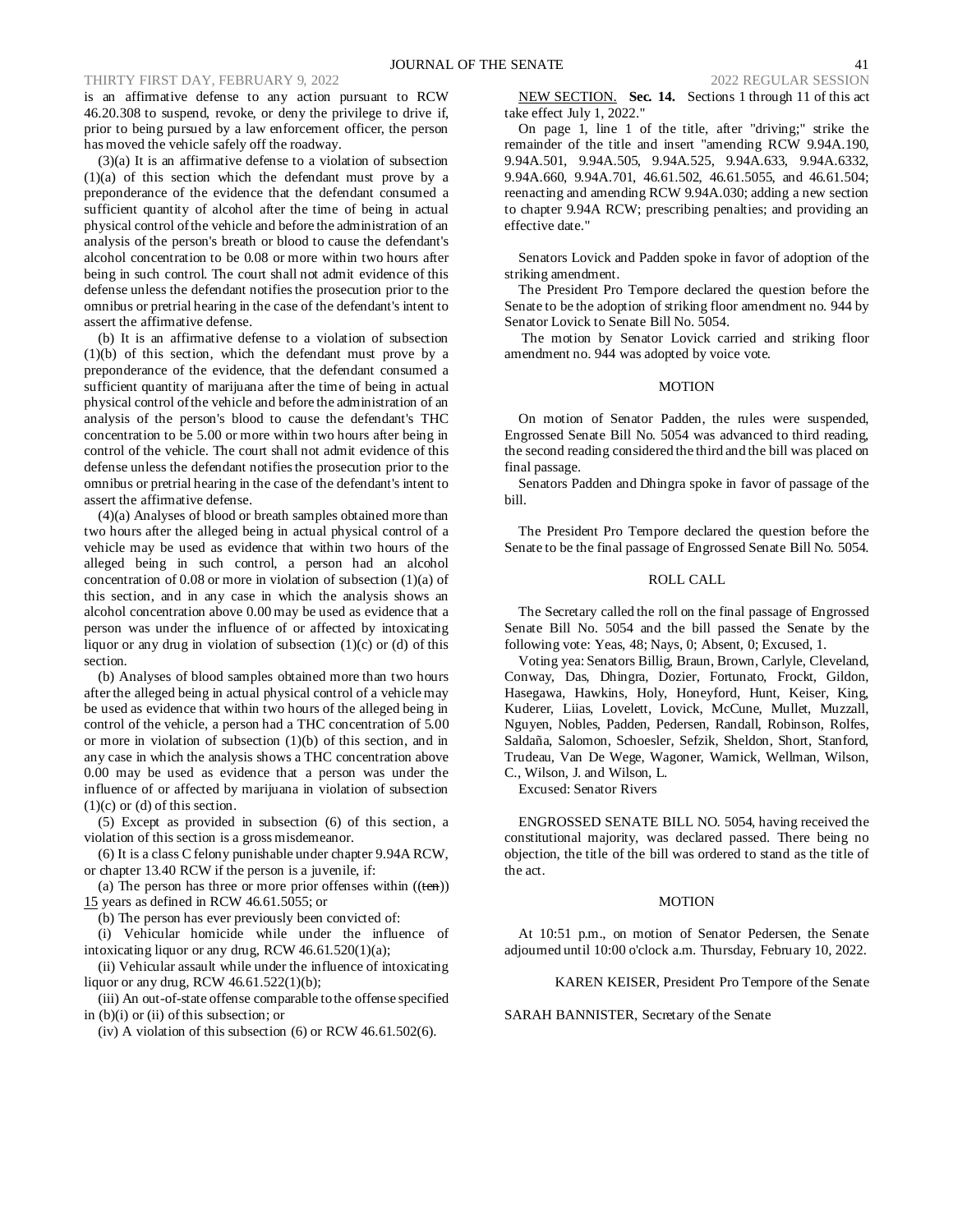# 42 JOURNAL OF THE SENATE

| 1153-S2E                                   |
|--------------------------------------------|
|                                            |
| 1593-S                                     |
|                                            |
| 1689-SE                                    |
|                                            |
| 1699-SE                                    |
|                                            |
| 1701-S                                     |
|                                            |
| 1759-S                                     |
|                                            |
| 1785                                       |
|                                            |
| 1794-S                                     |
|                                            |
| 1821-SE                                    |
|                                            |
| 1825                                       |
|                                            |
| 1867-S                                     |
|                                            |
| 1888                                       |
|                                            |
| 1901-S                                     |
|                                            |
| 1907                                       |
|                                            |
| 1920                                       |
|                                            |
| 1927                                       |
|                                            |
| $1955-S$<br><b>Contract Contract State</b> |
|                                            |
| 1973-E                                     |
|                                            |
| 2046-S                                     |
|                                            |
| $2057-S$                                   |
|                                            |
| 5054                                       |
|                                            |
| 5054-E                                     |
| Third Reading Final Passage  41            |
| 5078                                       |
|                                            |
| 5078-S                                     |
|                                            |
|                                            |

| 5078-SE                         |
|---------------------------------|
| Third Reading Final Passage  24 |
| 5331-S                          |
|                                 |
| 5332-S                          |
|                                 |
|                                 |
| 5332-S2                         |
|                                 |
| Third Reading Final Passage  4  |
| 5531                            |
|                                 |
| 5531-S                          |
|                                 |
| 5531-SE.                        |
| Third Reading Final Passage  10 |
| 5534                            |
|                                 |
| Third Reading Final Passage  4  |
| 5539                            |
|                                 |
| Third Reading Final Passage  13 |
| 5564                            |
|                                 |
| 5564-S                          |
|                                 |
|                                 |
| 5566                            |
|                                 |
|                                 |
| 5596                            |
|                                 |
| Third Reading Final Passage  8  |
| 5609                            |
|                                 |
|                                 |
| 5628                            |
|                                 |
| 5628-S                          |
|                                 |
| 5628-SE                         |
| Third Reading Final Passage  13 |
| 5687                            |
|                                 |
| Third Reading Final Passage  14 |
| 5690                            |
|                                 |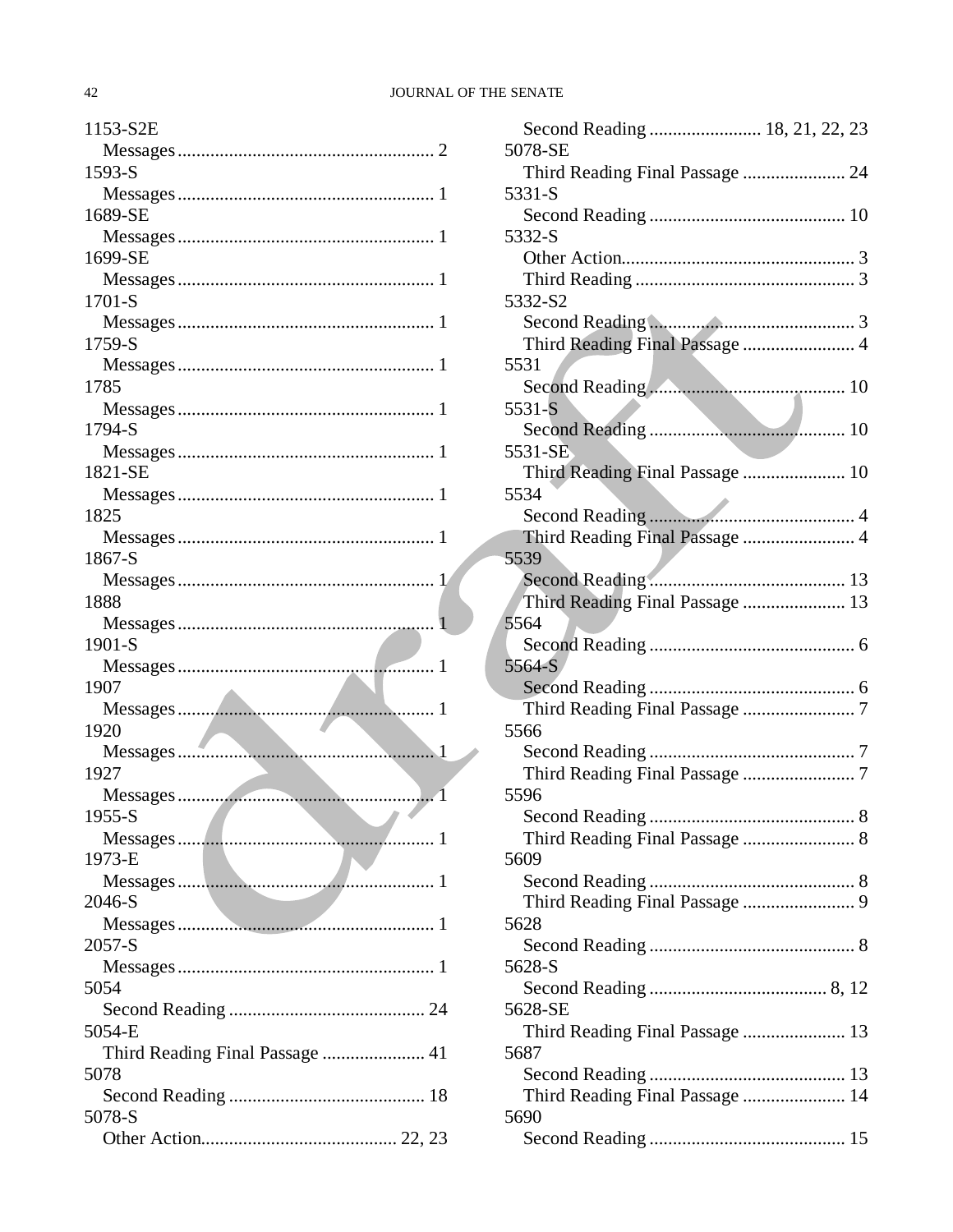|        |  | THIRTY FIRST DAY, FEBRUARY 9, 2022 |  |
|--------|--|------------------------------------|--|
| 5690-S |  |                                    |  |

| 5690-SE                                 |
|-----------------------------------------|
| Third Reading Final Passage  15         |
| 5710                                    |
| 5710-S                                  |
|                                         |
| Third Reading Final Passage  11         |
| 5728                                    |
| 5728-S                                  |
|                                         |
|                                         |
| 5729                                    |
| 5729-S                                  |
|                                         |
| Third Reading Final Passage  10<br>5748 |
|                                         |
| Third Reading Final Passage  15         |
| 5750                                    |
|                                         |
| 5761                                    |
|                                         |
|                                         |
| 5761-S                                  |
|                                         |
| 5761-SE                                 |
| 5856                                    |
|                                         |
| 5856-S                                  |
|                                         |
| 5862                                    |
|                                         |
| 5862-S                                  |
| Third Reading Final Passage  5          |
| 5863                                    |
| 5863-S                                  |
|                                         |
|                                         |
| 5868                                    |

| <b>E SENATE</b><br>43<br>2022 REGULAR SESSION |
|-----------------------------------------------|
|                                               |
| 5873                                          |
| 5873-S                                        |
|                                               |
| 5873-SE                                       |
|                                               |
| 5883                                          |
|                                               |
| 5883-S                                        |
| Third Reading Final Passage  14               |
| 5898                                          |
|                                               |
| Third Reading Final Passage  4                |
| 5919                                          |
| Second Reading  15, 17, 18                    |
| 5919-E<br>Third Reading Final Passage  18     |
| 5919-S                                        |
|                                               |
| 5931                                          |
|                                               |
|                                               |
| 5933                                          |
| 5933-S                                        |
|                                               |
| Third Reading Final Passage  13               |
| 5940                                          |
|                                               |
|                                               |
| 5973                                          |
| 5974                                          |
|                                               |
| 5975                                          |
|                                               |
| 8642                                          |
|                                               |
|                                               |
| 9217 Gutierrez Kenney, Phyllis                |
| 9300 Auriana S. Mitchell                      |
|                                               |
| 9311 Espinoza-Bravo, Pedro                    |
|                                               |
| 9377 Meneses, Jilma                           |